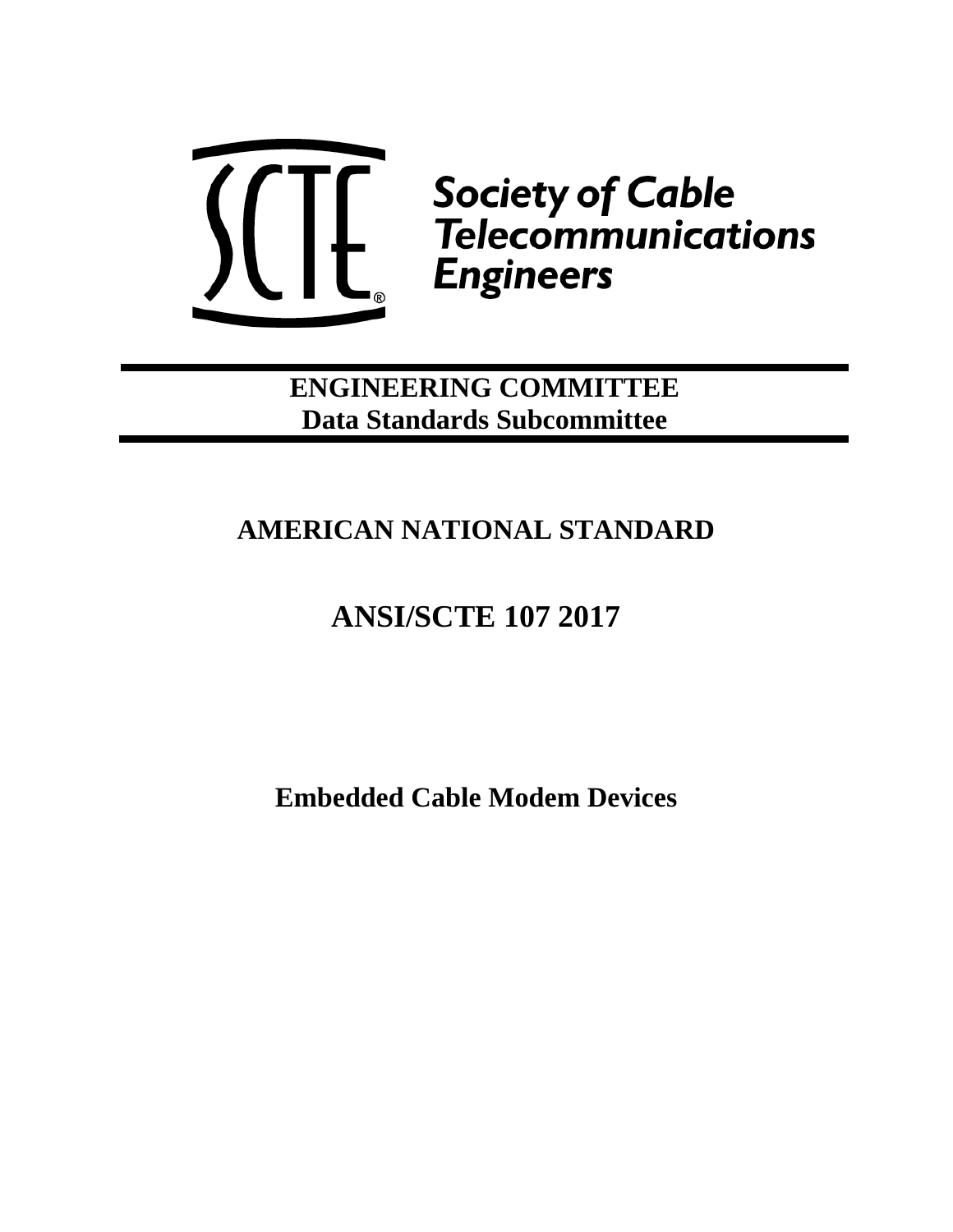## **NOTICE**

The Society of Cable Telecommunications Engineers (SCTE) Standards and Operational Practices (hereafter called "documents") are intended to serve the public interest by providing specifications, test methods and procedures that promote uniformity of product, interchangeability, best practices and ultimately the long term reliability of broadband communications facilities. These documents shall not in any way preclude any member or non-member of SCTE from manufacturing or selling products not conforming to such documents, nor shall the existence of such standards preclude their voluntary use by those other than SCTE members.

SCTE assumes no obligations or liability whatsoever to any party who may adopt the documents. Such adopting party assumes all risks associated with adoption of these documents, and accepts full responsibility for any damage and/or claims arising from the adoption of such documents.

Attention is called to the possibility that implementation of this document may require the use of subject matter covered by patent rights. By publication of this document, no position is taken with respect to the existence or validity of any patent rights in connection therewith. If a patent holder has filed a statement of willingness to grant a license under these rights on reasonable and nondiscriminatory terms and conditions to applicants desiring to obtain such a license, then details may be obtained from the standards developer. SCTE shall not be responsible for identifying patents for which a license may be required or for conducting inquiries into the legal validity or scope of those patents that are brought to its attention.

Patent holders who believe that they hold patents which are essential to the implementation of this document have been requested to provide information about those patents and any related licensing terms and conditions. Any such declarations made before or after publication of this document are available on the SCTE web site at [http://www.scte.org.](http://www.scte.org/)

> All Rights Reserved © Society of Cable Telecommunications Engineers, Inc. 2017 140 Philips Road Exton, PA 19341

DOCSIS®, eDOCSIS™, CableCARD™, and CableHome™ are registered trademarks of Cable Television Laboratories, Inc. (CableLabs) and are used in this document with permission.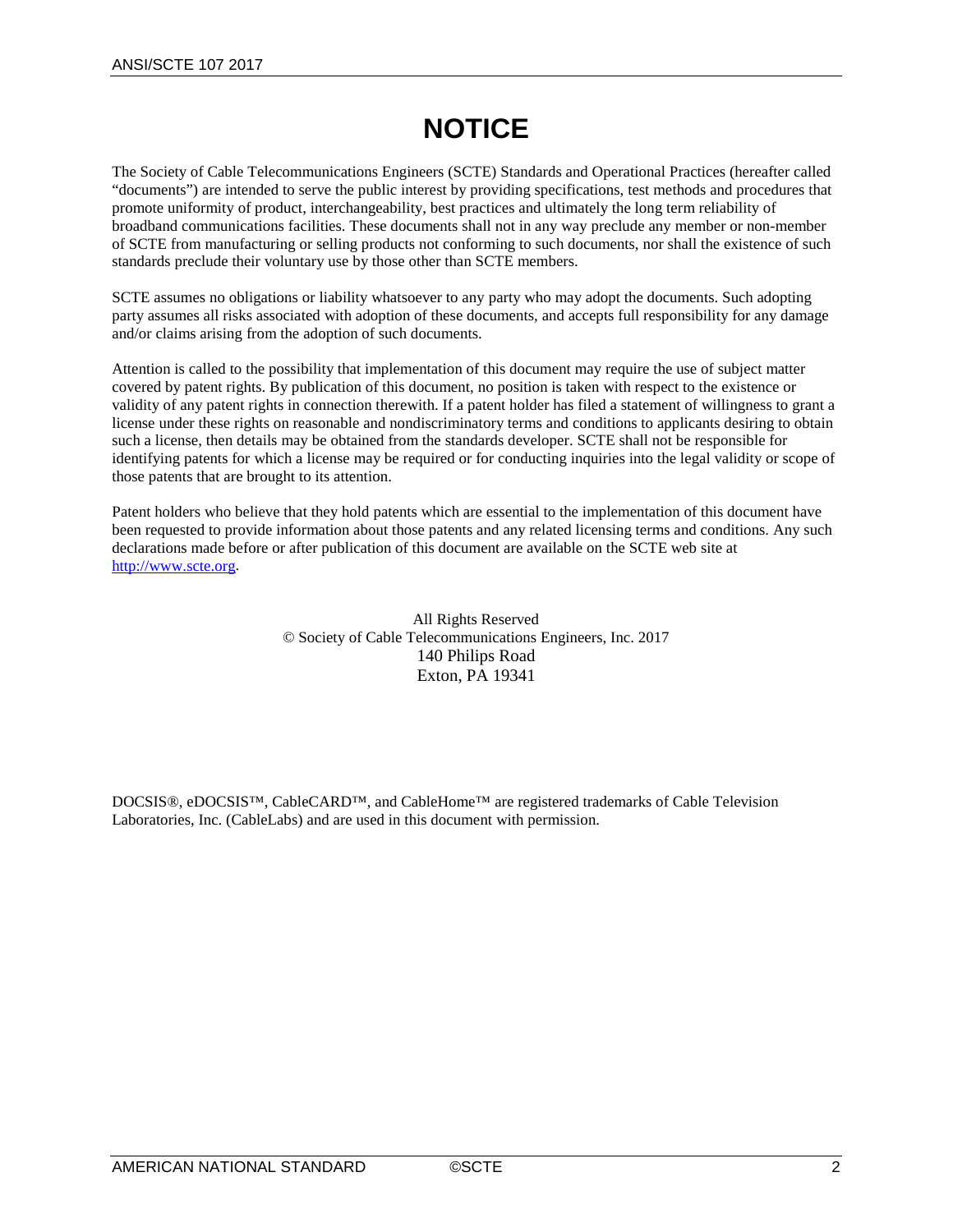## **Contents**

| $\mathbf{1}$            |                |                                                              |  |
|-------------------------|----------------|--------------------------------------------------------------|--|
|                         | 1.1<br>1.2     |                                                              |  |
|                         | 1.3            |                                                              |  |
|                         | 1.4            |                                                              |  |
|                         | 1.5            |                                                              |  |
| $\mathbf{2}$            |                |                                                              |  |
|                         | 2.1            |                                                              |  |
|                         | 2.1.1          |                                                              |  |
|                         | 2.1.2          |                                                              |  |
|                         | 2.2            |                                                              |  |
|                         | 2.2.1          |                                                              |  |
|                         | 2.2.2          |                                                              |  |
| 3                       |                |                                                              |  |
| $\overline{\mathbf{4}}$ |                |                                                              |  |
| 5                       |                |                                                              |  |
|                         |                |                                                              |  |
|                         | 5.1            |                                                              |  |
|                         | 5.1.1          |                                                              |  |
|                         | 5.1.2          |                                                              |  |
|                         | 5.1.3<br>5.1.4 |                                                              |  |
|                         | 5.1.5          |                                                              |  |
|                         | 5.1.6          |                                                              |  |
|                         | 5.1.7          |                                                              |  |
|                         | 5.1.8          |                                                              |  |
|                         | 5.2            |                                                              |  |
|                         | 5.2.1          |                                                              |  |
|                         | 5.2.2          |                                                              |  |
|                         | 5.2.3          |                                                              |  |
|                         | 5.2.4          |                                                              |  |
|                         | 5.2.5          |                                                              |  |
|                         | 5.2.6          |                                                              |  |
|                         | 5.2.7          |                                                              |  |
|                         | 5.2.8          |                                                              |  |
|                         | <b>ANNEX A</b> |                                                              |  |
|                         | <b>ANNEX B</b> |                                                              |  |
|                         | <b>ANNEX C</b> | FORMAT AND CONTENT FOR ECM/ESTB EVENT, SYSLOG, AND SNMP TRAP |  |
|                         |                |                                                              |  |

# **Figures**

| FIGURE 5-4 - IPCABLECOM E-MTA (WITH DOCSIS CM) EDOCSIS REFERENCE MODEL  16 |  |
|----------------------------------------------------------------------------|--|
|                                                                            |  |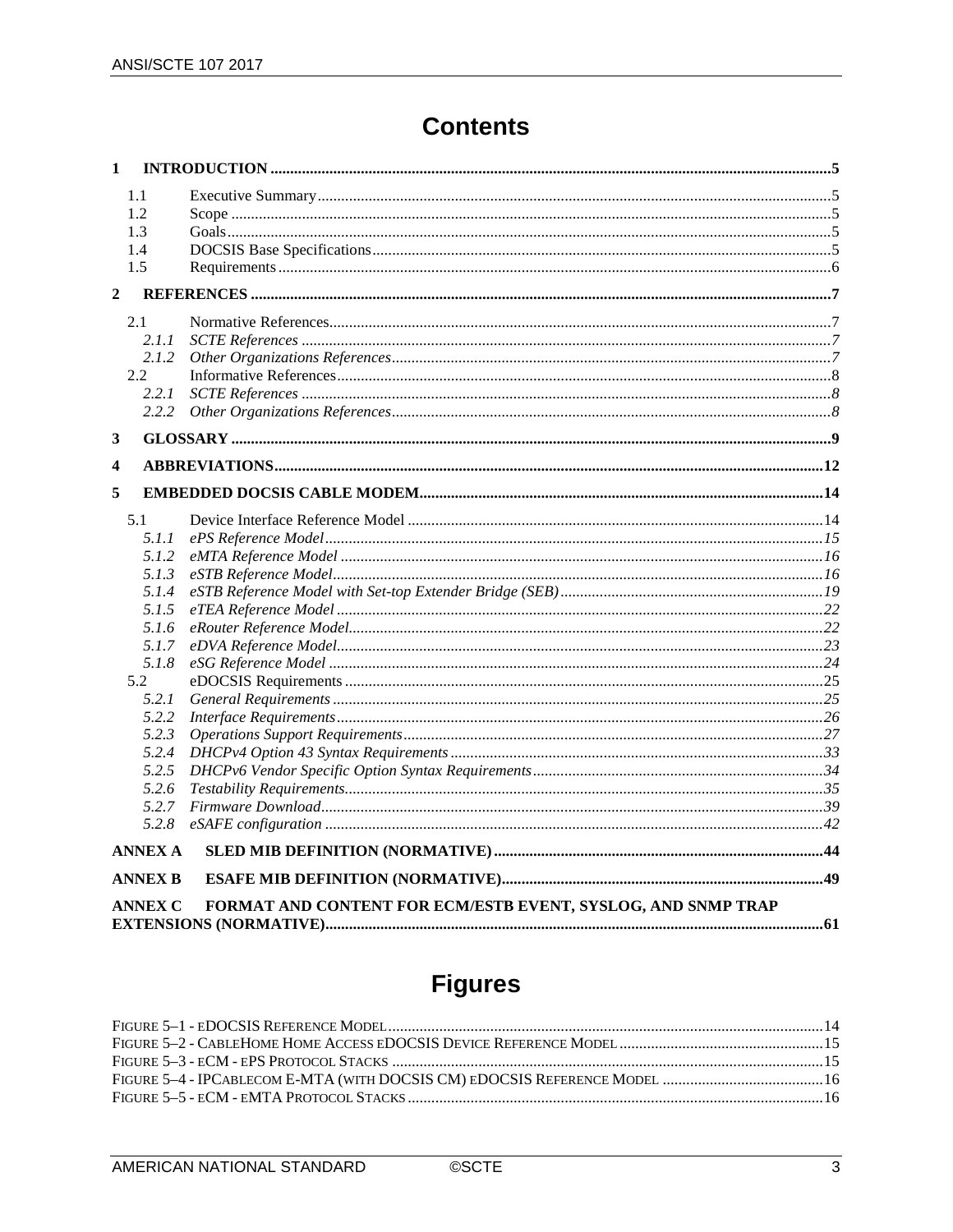| FIGURE 5-10 - OPENCABLE HOST 2.1 DSG SET-TOP EXTENDER BRIDGE REFERENCE MODEL20 |  |
|--------------------------------------------------------------------------------|--|
|                                                                                |  |
|                                                                                |  |
|                                                                                |  |
|                                                                                |  |
|                                                                                |  |
|                                                                                |  |
|                                                                                |  |
|                                                                                |  |
|                                                                                |  |
|                                                                                |  |
|                                                                                |  |
|                                                                                |  |
|                                                                                |  |
|                                                                                |  |

## **Tables**

| TABLE 5-2 - [RFC 2863] IFTABLE, MIB-OBJECT DETAILS FOR EDOCSIS DEVICE INTERFACES29              |  |
|-------------------------------------------------------------------------------------------------|--|
| TABLE 5-3 - [RFC 2011] IPNETTOMEDIATABLE MIB-OBJECT DETAILS FOR EDOCSIS DEVICE INTERFACES 31    |  |
| TABLE 5-4 - [RFC 4293] IPNETTOPHYSICALTABLE MIB-OBJECT DETAILS FOR EDOCSIS DEVICE INTERFACES 31 |  |
|                                                                                                 |  |
|                                                                                                 |  |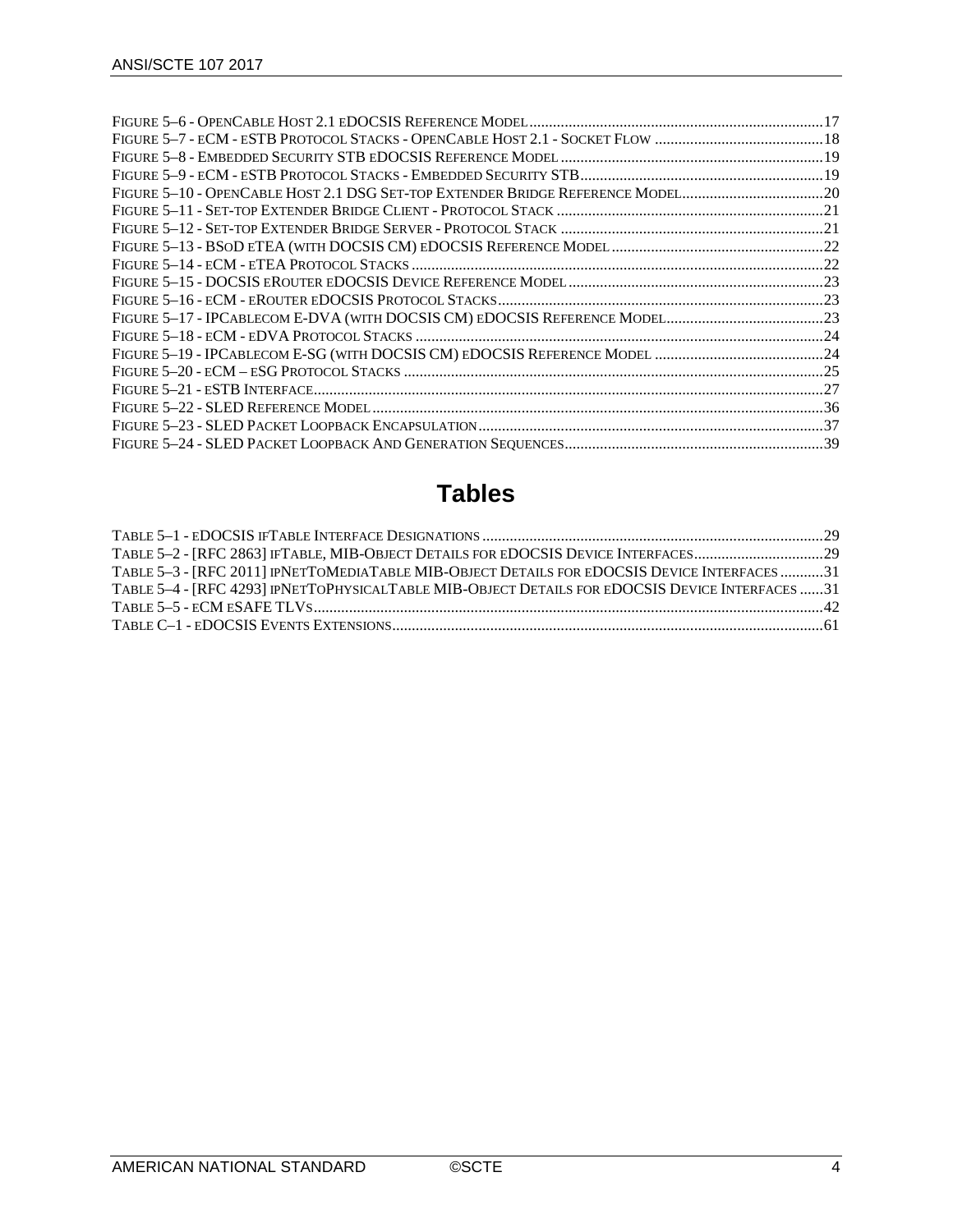### <span id="page-4-0"></span>**1 INTRODUCTION**

### <span id="page-4-1"></span>**1.1 Executive Summary**

Existing DOCSIS specifications were created for stand-alone cable modems that provide high-speed broadband services using the hybrid-fiber-coaxial cable infrastructure. The emergence of a class of devices that embeds additional functionality with a Cable Modem such as packet-telephony, home networking, and video, has necessitated the creation of this specification to define additional requirements such as interfaces, management, and provisioning models. This is necessary to ensure that the Cable Modem will function properly and interact properly with the embedded Service/Application Functional Entities (eSAFEs).

The present document corresponds to and is the technical equivalent of the CableLabs [\[eDOCSIS\]](#page-7-3) specification.

#### <span id="page-4-2"></span>**1.2 Scope**

This specification defines additional features that must be added to a DOCSIS Cable Modem for implementations that embed the Cable Modem with another application, such as an IPCablecom MTA.

#### <span id="page-4-3"></span>**1.3 Goals**

The goals for this specification are:

- To preserve functional separation of the DOCSIS cable modem entity from eSAFEs within the eDOCSIS Device, so that existing DOCSIS cable plant integrity, cable modem configuration, management and provisioning security are not compromised.
- To isolate DOCSIS cable modem functionality so that specification compliance can be tested for the eCM component independent of eSAFEs.
- To enable the service provider to enable or disable forwarding traffic between each eSAFE and the eCM within the eDOCSIS Device.
- To maximize compatibility with existing back-office management/provisioning infrastructure so that new services enabled by eDOCSIS devices can be deployed rapidly.
- To architect eDOCSIS devices in such a way as to scale to new services and applications, and to take advantage of technology innovations to achieve low cost and high functionalities.

#### <span id="page-4-4"></span>**1.4 DOCSIS Base Specifications**

There are currently four versions of what are, in this document, referred to as the DOCSIS Base Specifications. These versions are commonly referred to as DOCSIS 1.0, DOCSIS 1.1, DOCSIS 2.0, and DOCSIS 3.0. A list of the document categories in the Data-Over-Cable Service Interface Specifications family is provided below. For updates, please refer to [http://www.cablemodem.com/.](http://www.cablemodem.com/)

| <b>Designation</b> |             |             |              |                                               | Title                                                                        |
|--------------------|-------------|-------------|--------------|-----------------------------------------------|------------------------------------------------------------------------------|
| DOCSIS 1.0         | DOCSIS 1.1  | DOCSIS 2.0  | DOCSIS 3.0   |                                               |                                                                              |
| SP-RFI             | SP-RFIv1.1  | SP-RFIv2.0  | SP-DRFI      | Radio Frequency<br>Interface<br>Specification | Downstream Radio Frequency<br>Interface Specification                        |
|                    |             |             | SP-PHYv3.0   |                                               | <b>Physical Layer Specification</b>                                          |
|                    |             |             | SP-MULPIv3.0 |                                               | Media Access Control and Upper<br>Layer Protocols Interface<br>Specification |
| SP-OSSI            | SP-OSSIv1.1 | SP-OSSIv2.0 | SP-OSSIv3.0  |                                               | Operations Support System Interface Specification                            |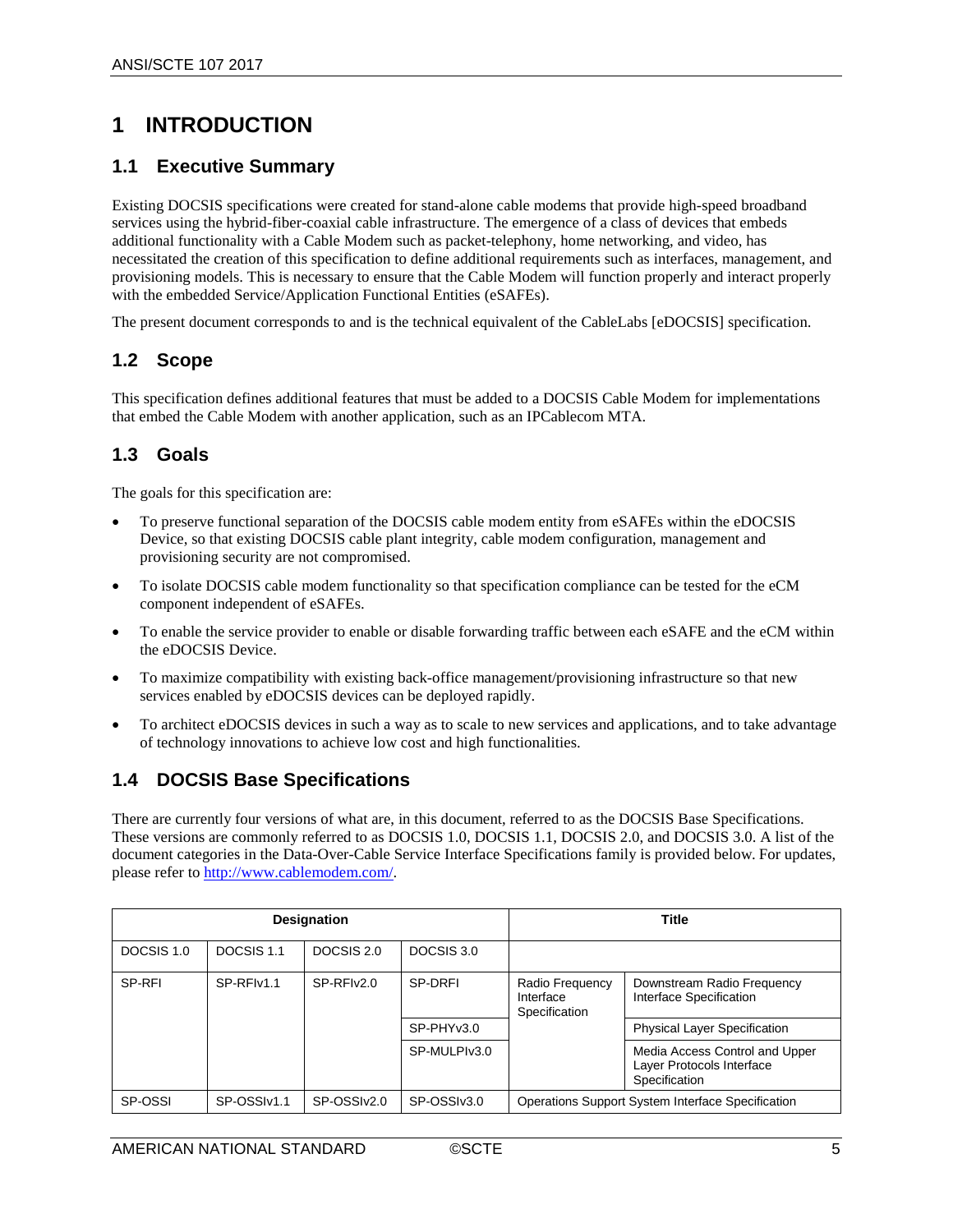| <b>Designation</b> |         | Title                  |                                                                       |
|--------------------|---------|------------------------|-----------------------------------------------------------------------|
| SP-BPI             | SP-BPI+ | SP-SEC <sub>v3.0</sub> | Baseline Privacy and Security Interface Specification                 |
| SP-CMCI            |         | SP-CMCIv3.0            | Cable Modem to Customer Premises Equipment<br>Interface Specification |

### <span id="page-5-0"></span>**1.5 Requirements**

Throughout this document, the words that are used to define the significance of particular requirements are capitalized. These words are:

| "MUST"       | This word means that the item is an absolute requirement of this specification.                                                                                                                                                                                                            |
|--------------|--------------------------------------------------------------------------------------------------------------------------------------------------------------------------------------------------------------------------------------------------------------------------------------------|
| "MUST NOT"   | This phrase means that the item is an absolute prohibition of this specification.                                                                                                                                                                                                          |
| "SHOULD"     | This word means that there may exist valid reasons in particular circumstances to ignore<br>this item, but the full implications should be understood and the case carefully weighed<br>before choosing a different course.                                                                |
| "SHOULD NOT" | This phrase means that there may exist valid reasons in particular circumstances when the<br>listed behavior is acceptable or even useful, but the full implications should be understood<br>and the case carefully weighed before implementing any behavior described with this<br>label. |
| "MAY"        | This word means that this item is truly optional. One vendor may choose to include the<br>item because a particular marketplace requires it or because it enhances the product, for<br>example; another vendor may omit the same item.                                                     |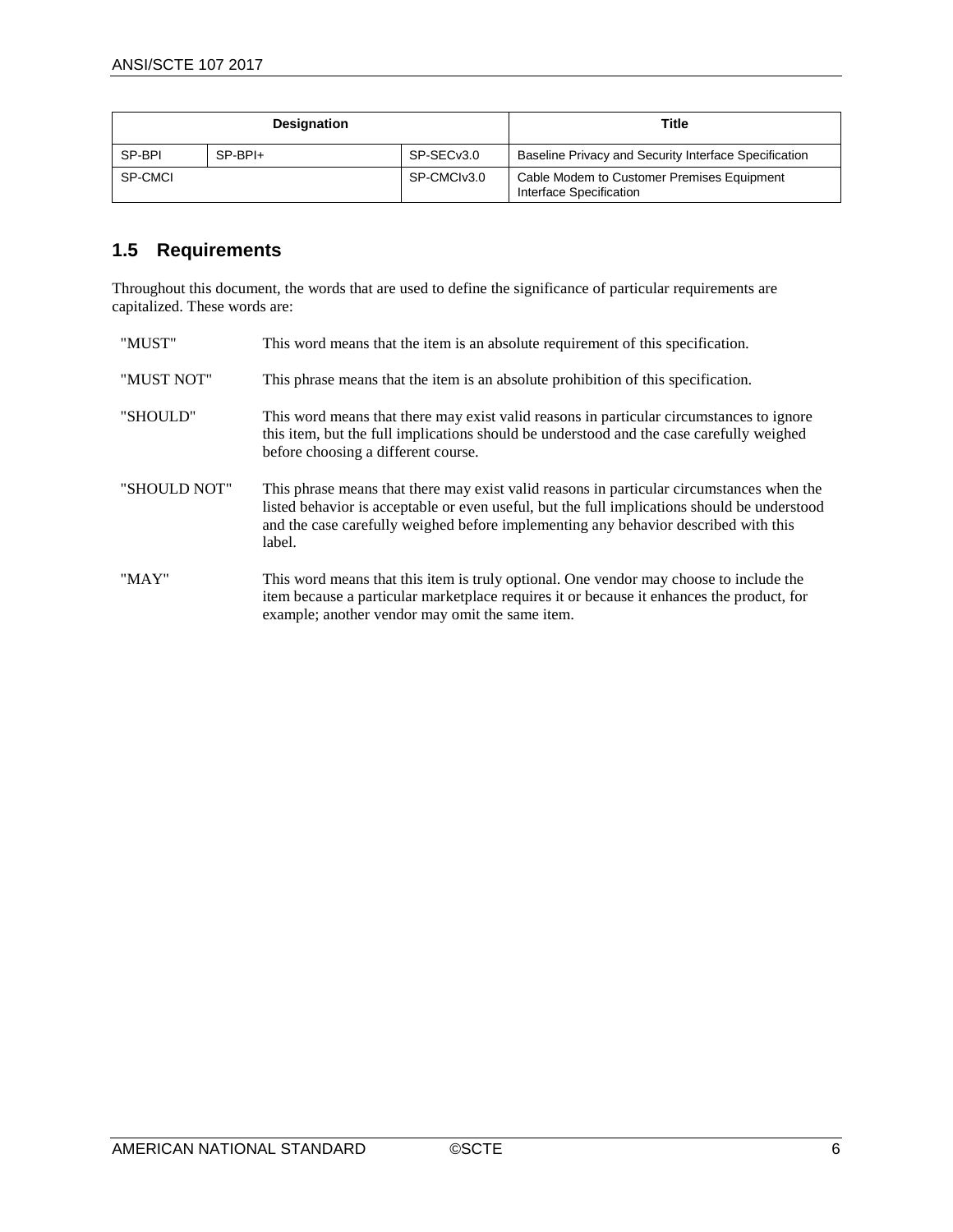### <span id="page-6-0"></span>**2 REFERENCES**

### <span id="page-6-1"></span>**2.1 Normative References**

The following documents contain provisions, which, through reference in this text, constitute provisions of this document. At the time of Subcommittee approval, the editions indicated were valid. All documents are subject to revision; and while parties to any agreement based on this document are encouraged to investigate the possibility of applying the most recent editions of the documents listed below, they are reminded that newer editions of those documents might not be compatible with the referenced version.

#### <span id="page-6-2"></span>**2.1.1 SCTE References**

<span id="page-6-21"></span><span id="page-6-16"></span><span id="page-6-15"></span><span id="page-6-13"></span><span id="page-6-12"></span><span id="page-6-9"></span><span id="page-6-5"></span><span id="page-6-4"></span>

| [SCTE 23-2]            | ANSI/SCTE 23-2 2012, DOCSIS 1.1 Part 2: Baseline Privacy Plus Interface                                       |
|------------------------|---------------------------------------------------------------------------------------------------------------|
| [DOCSIS OSSI]          | Refers to [SCTE 23-3], [SCTE 79-2], and [SCTE 135-4].                                                         |
| [DOCSIS]<br>RFI/MULPI] | Refers to [SCTE 23-1], [SCTE 79-1], and [SCTE 135-2].                                                         |
| [SCTE 106]             | ANSI/SCTE 106 2010, DOCSIS Set-Top Gateway (DSG) Specification                                                |
| [SCTE 140]             | ANSI/SCTE 140 2013, Cable Modem IPv4 and IPv6 eRouter Specification                                           |
| [SCTE 135-2]           | ANSI/SCTE 135-2 2013, DOCSIS 3.0 Part 2:MAC and Upper Layer Protocols                                         |
| $[SCTE 22-3]$          | ANSI/SCTE 22-3 2012: DOCSIS 1.0 Operations Support System Interface.                                          |
| $[SCTE 23-3]$          | ANSI.SCTE 23-3 2010, DOCSIS 1.1 Part 3:Operations Support System Interface                                    |
| $[SCTE 79-2]$          | ANSI/SCTE 79-2 2016, DOCSIS 2.0 Operations Support System Interface.                                          |
| [SCTE 135-4]           | ANSI.SCTE 135-4 2013, DOCIS 3.0 Part 4: Operations Support System Interface                                   |
| [SCTE 22-1]            | ANSI/SCTE 22-1 2012: DOCSIS 1.0 Radio Frequency Interface.                                                    |
| $[SCTE 23-1]$          | ANSI/SCTE 23-1 2010, DOCSIS 1.1 Part 1: Radio Frequency Interface                                             |
| $[SCTE 79-1]$          | ANSI/SCTE 79-1 2016, DOCSIS 2.0 Part 1: Radio Frequency Interface                                             |
| $[SCTE 79-3]$          | ANSI/SCTE 79-3 2011, DOCSIS 2.0 + IPv6 Cable Modem Standard                                                   |
| $[SCTE 135-5]$         | ANSI/SCTE 135-5 2009, DOCSIS 3.0 Part 5: Cable Modem to Customer Premise Equipment<br>Interface Specification |

#### <span id="page-6-18"></span><span id="page-6-17"></span><span id="page-6-10"></span><span id="page-6-8"></span><span id="page-6-7"></span><span id="page-6-6"></span><span id="page-6-3"></span>**2.1.2 Other Organizations References**

<span id="page-6-22"></span><span id="page-6-20"></span><span id="page-6-19"></span><span id="page-6-14"></span><span id="page-6-11"></span>

| [CANN-DHCP]             | CableLabs DHCP Options Registry, CL-SP-CANN-DHCP-Reg-I10-130808, August 8, 2013,<br>Cable Television Laboratories, Inc.                                    |
|-------------------------|------------------------------------------------------------------------------------------------------------------------------------------------------------|
| [CDL2]                  | OpenCable Common Download 2.0 Specification, OC-SP-CDL2.0-I13-120531, May 31,<br>2012, Cable Television Laboratories, Inc.                                 |
| [CL BB]                 | Battery Backup MIB Specification, CL-SP-MIB-BB-I04-100608, June 8, 2010, Cable<br>Television Laboratories, Inc.                                            |
| <b>[CMCI]</b>           | DOCSIS Cable Modem to Customer Premise Equipment Interface Specification, CM-SP-<br>CMCI-C01-081104, November 4, 2008, Cable Television Laboratories, Inc. |
| [DOCSIS]<br><b>CMCI</b> | Refers to [SCTE 135-5] and [CMCI].                                                                                                                         |
| [HOST2.1]               | OpenCable Host 2.1 Core Functional Requirements, OC-SP-HOST2.1-CFR-I17-130418, April<br>18, 2013, Cable Television Laboratories, Inc.                      |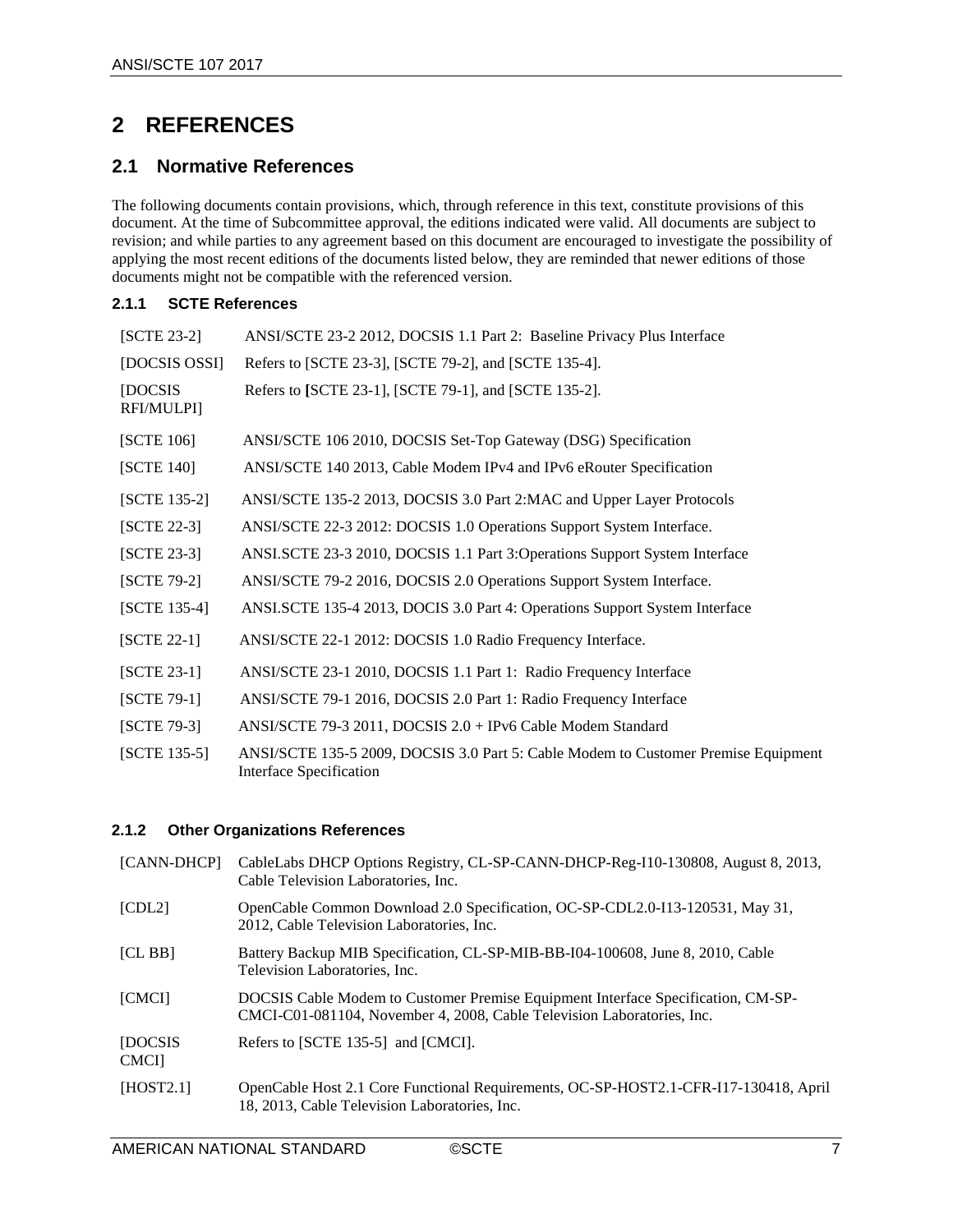<span id="page-7-19"></span>

| [RFC 768] | IETF STD6, RFC 768, User Datagram Protocol, J. Postel, August, 1980. |
|-----------|----------------------------------------------------------------------|
|           |                                                                      |

- <span id="page-7-18"></span>[RFC 791] IETF STD5, RFC 791, Internet Protocol, J. Postel, September 1981.
- <span id="page-7-14"></span>[RFC 1493] IETF RFC 1493, Definitions of Managed Objects for Bridges, E. Decker, P. Langille, A. Rijsinghani & K. McCloghrie, July 1993.
- <span id="page-7-12"></span>[RFC 2011] IETF RFC 2011, SNMPv2 Management Information Base for the Internet Protocol using SMIv2, K. McCloghrie, November 1996.
- [RFC 2131] IETF RFC 2131, Dynamic Host Configuration Protocol, Droms, R., March 1997.
- <span id="page-7-16"></span>[RFC 2132] IETF RFC 2132, DHCP Options, and BOOTP Vendor Extensions, Alexander, S., and R. Droms, March 1997.
- <span id="page-7-11"></span>[RFC 2863] IETF RFC 2863, The Interfaces Group MIB, K. McCloghrie, F. Kastenholz, June 2000.
- <span id="page-7-17"></span>[RFC 3396] IETF RFC 3396, Encoding Long Options in the Dynamic Host Configuration Protocol (DHCPv4), Lemon, T., and S. Cheshire, November, 2002.
- <span id="page-7-9"></span>[RFC 3418] IETF STD62, RFC 3418, Management Information Base (MIB) for the Simple Network Management Protocol (SNMP), R. Presuhn, Ed., December 2002.
- <span id="page-7-15"></span>[RFC 4188] IETF RFC 4188, K. Norseth, Ed. and E. Bell, Ed., Definitions of Managed Objects for Bridges, October 2005.
- <span id="page-7-13"></span>[RFC 4293] IETF RFC 4293, Management Information Base for the Internet Protocol (IP), S. Routhier, April 2006.

#### <span id="page-7-0"></span>**2.2 Informative References**

The following documents might provide valuable information to the reader but are not required when complying with this document.

#### <span id="page-7-1"></span>**2.2.1 SCTE References**

<span id="page-7-8"></span><span id="page-7-4"></span>

| [SCTE 136-5]              | ANSI/SCTE 136-2 2013, Cable Modem TDM Emulation Interface Standard                                                                                                                              |
|---------------------------|-------------------------------------------------------------------------------------------------------------------------------------------------------------------------------------------------|
| $[SCTE 24-5]$             | ANSI/SCTE 24-5 2016, IPCablecom 1.0 Part 5: Media Terminal Adapter (MTA) Device<br>Provisioning Requirements for the Delivery of Real-Time Services over Cable Television<br>Using Cable Modems |
| $[SCTE 24-6]$             | ANSI/SCTE 24-6 2016, IPCablecom 1.0 Part 6: IPCablecom Management Information Base<br>(MIB) Framework                                                                                           |
| $[SCTE 24-5]$             | IPCablecom Part 5: Media Terminal Adapter (MTA) Device Provisioning Requirements for<br>the Delivery of Real-Time Services over Cable Television Using Cable Modems,                            |
| 2.2.2                     | <b>Other Organizations References</b>                                                                                                                                                           |
| $L$ $\cap$ $L$ $\cap$ $L$ |                                                                                                                                                                                                 |

#### <span id="page-7-6"></span><span id="page-7-5"></span><span id="page-7-2"></span>[CH1.0] CableHome 1.0 Specification, CH-SP-CH1.0-C01-060728, July 28, 2006, Cable Television Laboratories, Inc.

- <span id="page-7-7"></span>[CH1.1] CableHome 1.1 Specification, CH-SP-CH1.1-C01-060728, July 28, 2006, Cable Television Laboratories, Inc.
- <span id="page-7-10"></span>[RFC 2578] IETF STD58, IETF RFC 2578, Structure of Management Information Version 2 (SMIv2), K. McCloghrie, D. Perkins, J. Schoenwaelder, April 1999.
- <span id="page-7-3"></span>[eDOCSIS] eDOCSIS Specification, Data-Over-Cable Service Interface Specifications, CM-SPeDOCSIS-I28-15035, March 5,2010, Cable Television Laboratories, Inc.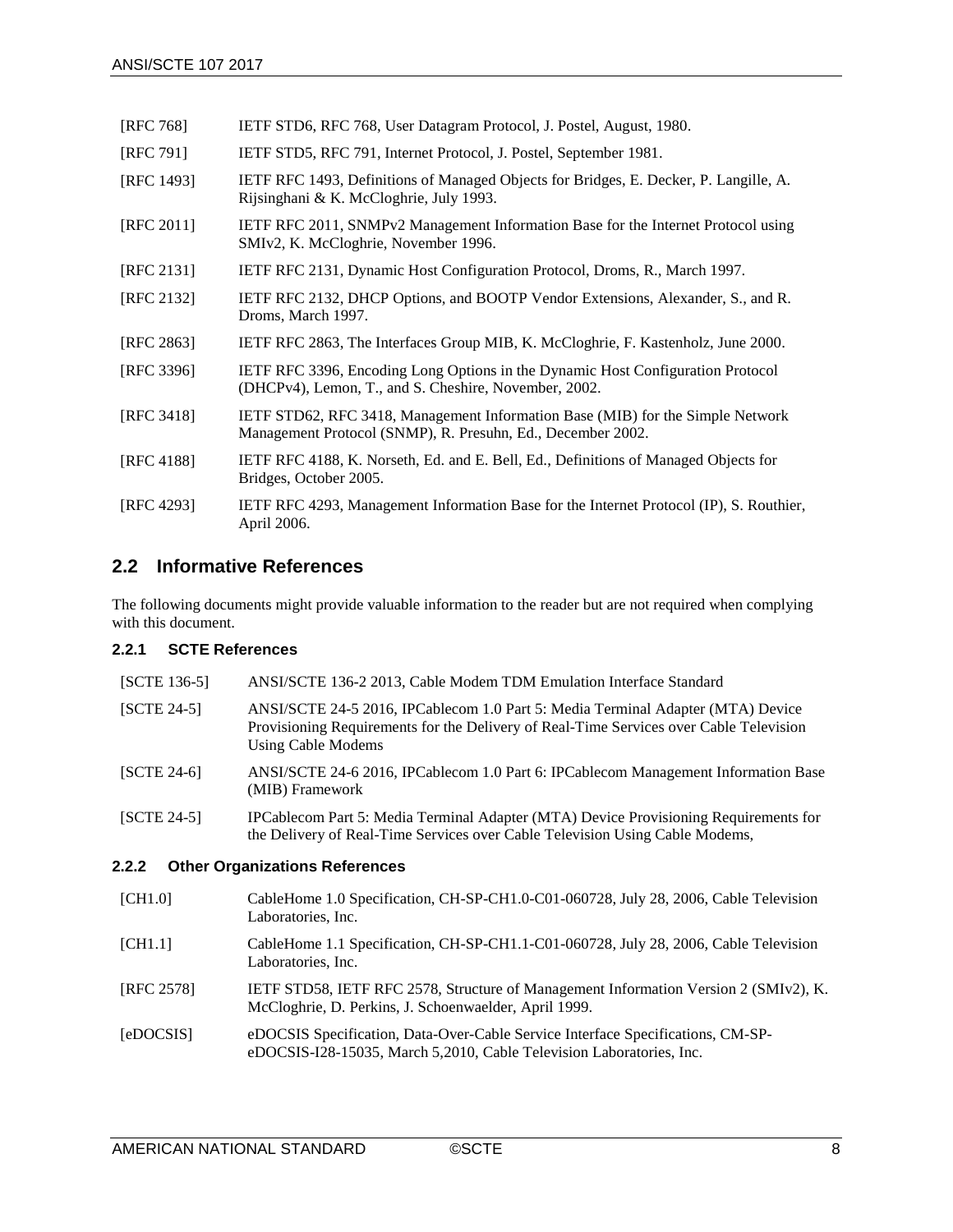## <span id="page-8-0"></span>**3 GLOSSARY**

This specification uses the following terms.

| <b>CableCARD Device</b>                        | A PCMCIA card distributed by cable providers and inserted into a Host device to<br>enable premium services in compliance with the OpenCable specifications; also called<br>"Card" and "Point of Deployment" (POD) module.                                                                                                                                                          |
|------------------------------------------------|------------------------------------------------------------------------------------------------------------------------------------------------------------------------------------------------------------------------------------------------------------------------------------------------------------------------------------------------------------------------------------|
| <b>Cable Modem</b>                             | A modulator-demodulator at subscriber locations intended for use in conveying data<br>communications on a cable television system.                                                                                                                                                                                                                                                 |
| <b>CMCI</b>                                    | Cable Modem (CM) to Customer Premise Equipment (CPE) Interface as defined in<br>[CMCI].                                                                                                                                                                                                                                                                                            |
| <b>Downstream Service</b><br><b>Identifier</b> | A 20-bit value in a DOCSIS extended header that identifies a stream of packets<br>distributed to the same cable modem or group of cable modems. The DSID value is<br>unique within a MAC Domain. For sequenced packets, the DSID identifies the<br>resequencing context for downstream packet bonding in the CM.                                                                   |
| eCM                                            | An eCM is an embedded Cable Modem, i.e., one that has been enhanced with the<br>features of this specification.                                                                                                                                                                                                                                                                    |
| eDOCSIS                                        | eDOCSIS is the embedded DOCSIS specification that defines the interface between<br>the eCM and an eSAFE.                                                                                                                                                                                                                                                                           |
| eDOCSIS Device                                 | An eDOCSIS Device is one that includes an eCM entity, one or more eSAFEs and<br>supports a single software image download that is used for the entire device.                                                                                                                                                                                                                      |
| eDVA                                           | Embedded Digital Voice Adapter. An embedded component within an E-DVA                                                                                                                                                                                                                                                                                                              |
| E-DVA                                          | Embedded DVA device, a type of user equipment. An E-DVA is a single physical<br>device embedded with an eDOCSIS-compliant eCM and an IPCablecom 2.0 eDVA.                                                                                                                                                                                                                          |
| <b>Embedded Security</b><br>eSTB               | An eSTB with integrated security functions.                                                                                                                                                                                                                                                                                                                                        |
| eMTA                                           | Embedded Multimedia Terminal Adapter. An embedded component within an E-<br>MTA.                                                                                                                                                                                                                                                                                                   |
| E-MTA                                          | Embedded MTA device, a type of user equipment. An E-MTA is a single physical<br>device embedded with an eDOCSIS-compliant eCM and an IPCablecom 1.5 eMTA.                                                                                                                                                                                                                          |
| ePS                                            | Embedded Portal Service Element. A CableHome-compliant eSAFE that provides<br>management and network address translation functions between the DOCSIS network<br>and the home network.                                                                                                                                                                                             |
| E-PS                                           | Embedded PS device. An eDOCSIS device that contains both an ePS and an eCM.                                                                                                                                                                                                                                                                                                        |
| eRouter                                        | DOCSIS Embedded Router: An eSAFE that is compliant with [SCTE 140], providing<br>IPv4 and/or IPv6 data forwarding, address configuration, and Domain Name services<br>to Internet Protocol host devices connected to the cable modem in a customer's<br>premises.                                                                                                                  |
| eSAFE                                          | Embedded Service/Application Functional Entity. An embedded version of<br>CableLabs-specified application, such as an IPCablecom Multimedia Terminal<br>Adapter (MTA), that provides a service using the DOCSIS IP platform, or a function<br>or set of functions, such as the eRouter logical element, that supports the delivery of<br>one or more services over an IP platform. |
| eSG                                            | Embedded Security, Monitoring, and Automation Gateway eSAFE. An embedded<br>version of an SMA Gateway.                                                                                                                                                                                                                                                                             |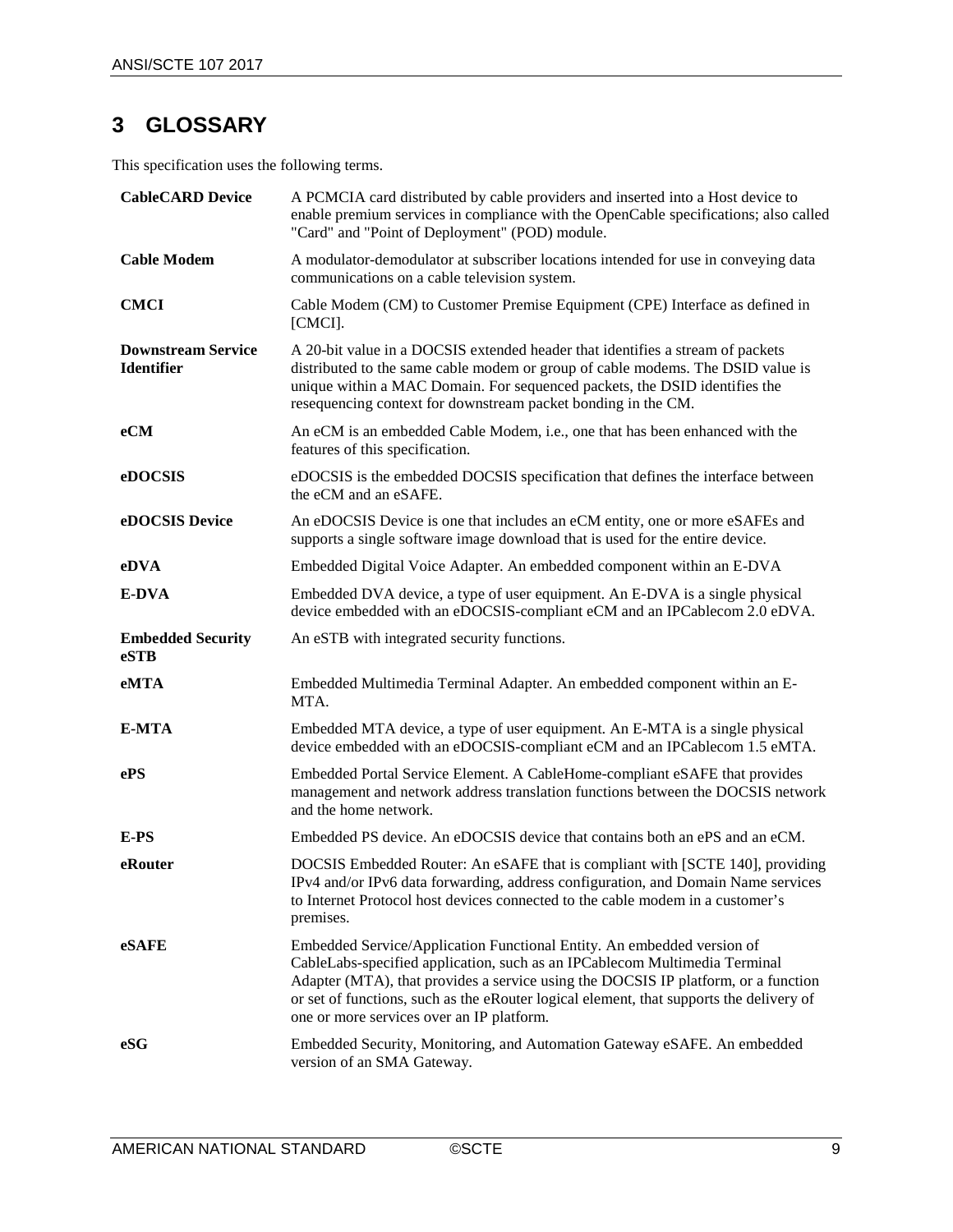| E-SG                                | Embedded Security, Monitoring, and Automation Gateway device. An eDOCSIS<br>device that contains both an eSG and an eCM.                                                                                                                                                                                                                                                                                                                                                                 |
|-------------------------------------|------------------------------------------------------------------------------------------------------------------------------------------------------------------------------------------------------------------------------------------------------------------------------------------------------------------------------------------------------------------------------------------------------------------------------------------------------------------------------------------|
| eSTB                                | Embedded Set-Top Box: An eSAFE that is compliant with [SCTE 106], providing<br>video, audio, and data services. An example OpenCable-compliant eSTB is further<br>specified in [HOST2.1].                                                                                                                                                                                                                                                                                                |
| eTEA                                | Embedded TDM Emulator Adapter: An eSAFE that is compliant with [SCTE 136-5],<br>providing T1 and E1 Circuit transport over IP.                                                                                                                                                                                                                                                                                                                                                           |
| <b>E-TEA</b>                        | Embedded TDM Emulator Adapter device. An eDOCSIS device that contains both an<br>eTEA and an eCM.                                                                                                                                                                                                                                                                                                                                                                                        |
| <b>Firmware</b>                     | A type of software which provides low-level instructions to embedded hardware<br>devices, used interchangeably with software, software image, binary image and code<br>image.                                                                                                                                                                                                                                                                                                            |
| <b>Hard Reset</b>                   | Describes a full reset of the eDOCSIS device and its constituent eSAFE application<br>elements (such as the eRouter) and embedded CM.                                                                                                                                                                                                                                                                                                                                                    |
| LCI                                 | Logical CPE Interface. A bi-directional or uni-directional data-only logical<br>802.3/Ethernet MAC frame interface between eCM and an eSAFE.                                                                                                                                                                                                                                                                                                                                             |
| <b>Logical Element</b>              | An individual eSAFE within an eDOCSIS device. Used interchangeably with the term<br>"component" or simply "element".                                                                                                                                                                                                                                                                                                                                                                     |
| <b>Monolithic Firmware</b><br>Image | A single firmware image containing one or more code images for the entire eDOCSIS<br>device. For eDOCSIS devices, the Monolithic Firmware Image contains both the eCM<br>code image as well as the applicable eSAFE code image. As an example for an<br>eDOCSIS device containing an eSTB, the Monolithic Firmware Image contains the<br>eCM code image as well as the eSTB code image (which may also be composed from<br>multiple eSTB code images).                                   |
| <b>Multicast DSID</b><br>Forwarding | A mechanism by which multicast traffic is forwarded by a CM based on a multicast<br>DSID signaled by the CMTS to the CM. A multicast DSID identifies a subset of CMs<br>intended to receive the same Multicast session and for the CM the DSID is a filtering<br>and forwarding criterion for multicast packets.                                                                                                                                                                         |
| <b>MTA</b>                          | Multimedia Terminal Adapter as defined in [SCTE 24-5]. Contains the interface to a<br>physical voice device, a network interface, CODECs, and all signaling and<br>encapsulation functions required for VoIP transport, class features signaling and QoS<br>signaling.                                                                                                                                                                                                                   |
| <b>NVT</b>                          | The Network Virtual Terminal as defined in the Telnet Protocol. NVT was a bi-<br>directional character device, representing characters as 7-bit ASCII codes, using an 8-<br>bit field.                                                                                                                                                                                                                                                                                                   |
| <b>OpenCable Host eSTB</b>          | An eSTB device built to CableLabs OpenCable Host specifications.                                                                                                                                                                                                                                                                                                                                                                                                                         |
| <b>Reset</b>                        | Describes a routine in which the operational state is interrupted by the instruction to<br>shutdown and restart. The term is synonymous with the terms re-initialization and<br>reboot. The term can describe either a full device reset (a Hard Reset) or the re-<br>initialization of an individual eSAFE's software application (a Soft Reset) and any<br>associated routines necessary to notify connected clients or other nodes of the device<br>becoming temporarily unavailable. |
| <b>Secure Microprocessor</b>        | The security element in a device that supports downloadable conditional access.                                                                                                                                                                                                                                                                                                                                                                                                          |
| <b>SEBC</b>                         | A Set-top Device with an impaired upstream channel, using Set-top Extender Bridge<br>(SEB) Client mode of operation to establish interactive IP connectivity.                                                                                                                                                                                                                                                                                                                            |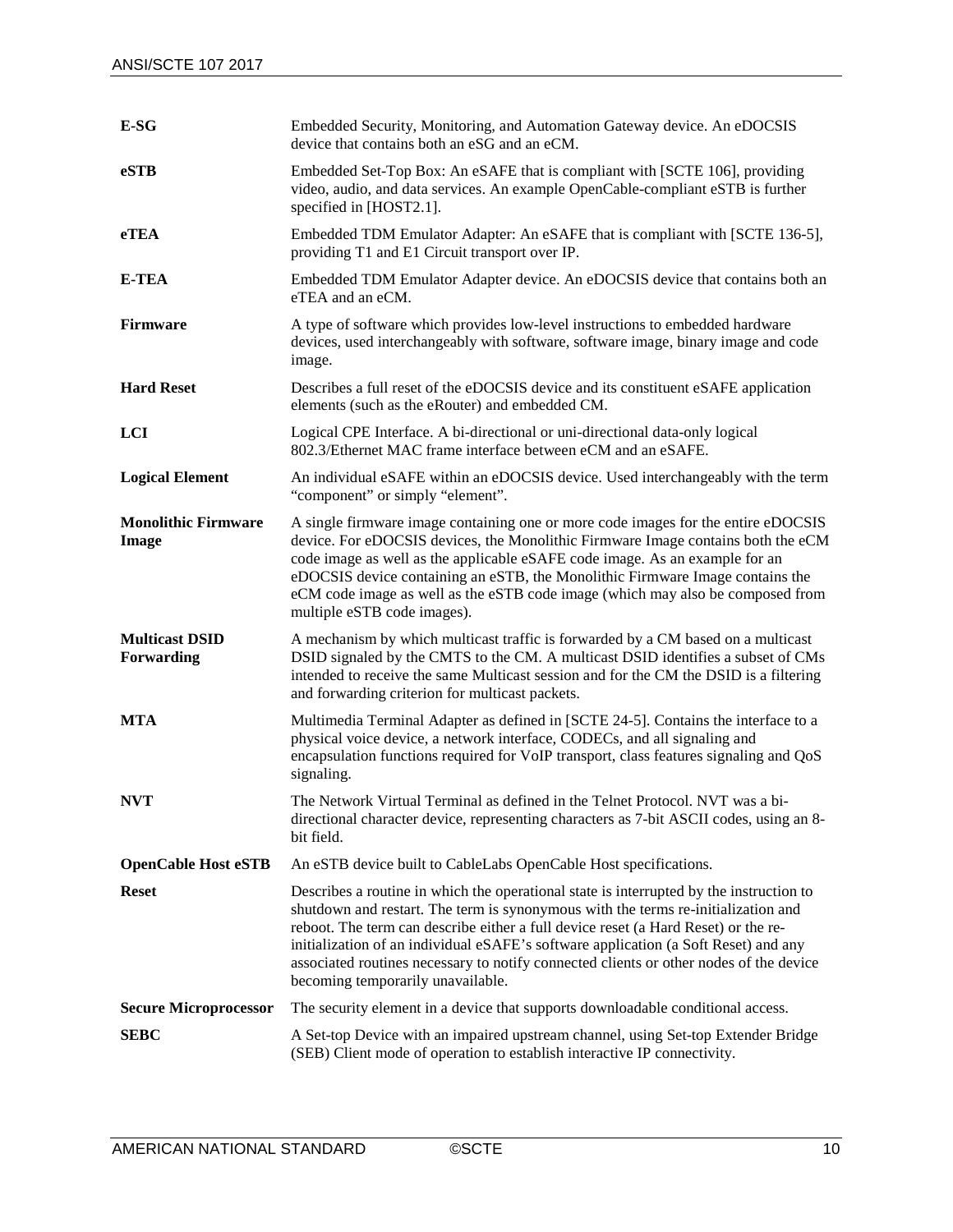| <b>SEBS</b>                        | A Set-top Device with functional two-way connection, providing Set-top Extender<br>Bridge (SEB) Server mode support for any SEBC devices on the subscriber's home<br>network.                                                                                                                                                                                        |
|------------------------------------|----------------------------------------------------------------------------------------------------------------------------------------------------------------------------------------------------------------------------------------------------------------------------------------------------------------------------------------------------------------------|
| <b>Segmented Firmware</b><br>Image | A single firmware image containing one or more code images for one or more<br>software components of an eDOCSIS device. As an example, for an eDOCSIS device<br>containing an eSTB, the Segmented Firmware Image contains a component of the<br>eSTB code image but does not necessarily contain the eCM code image and may not<br>contain the full eSTB code image. |
| <b>Set-top Device</b>              | An eDOCSIS device that contains an eSTB.                                                                                                                                                                                                                                                                                                                             |
| <b>Soft Reset</b>                  | Describes a reset operation in which the software layer of the eRouter eSAFE<br>application is re-initialized without impacting other eSAFEs or the embedded CM<br>within an eDOCSIS device.                                                                                                                                                                         |
| <b>TDM</b>                         | Time Division Multiplexing: The means by which multiple digital signals can be<br>carried on a single transmission path by interleaving portions of each signal in time.                                                                                                                                                                                             |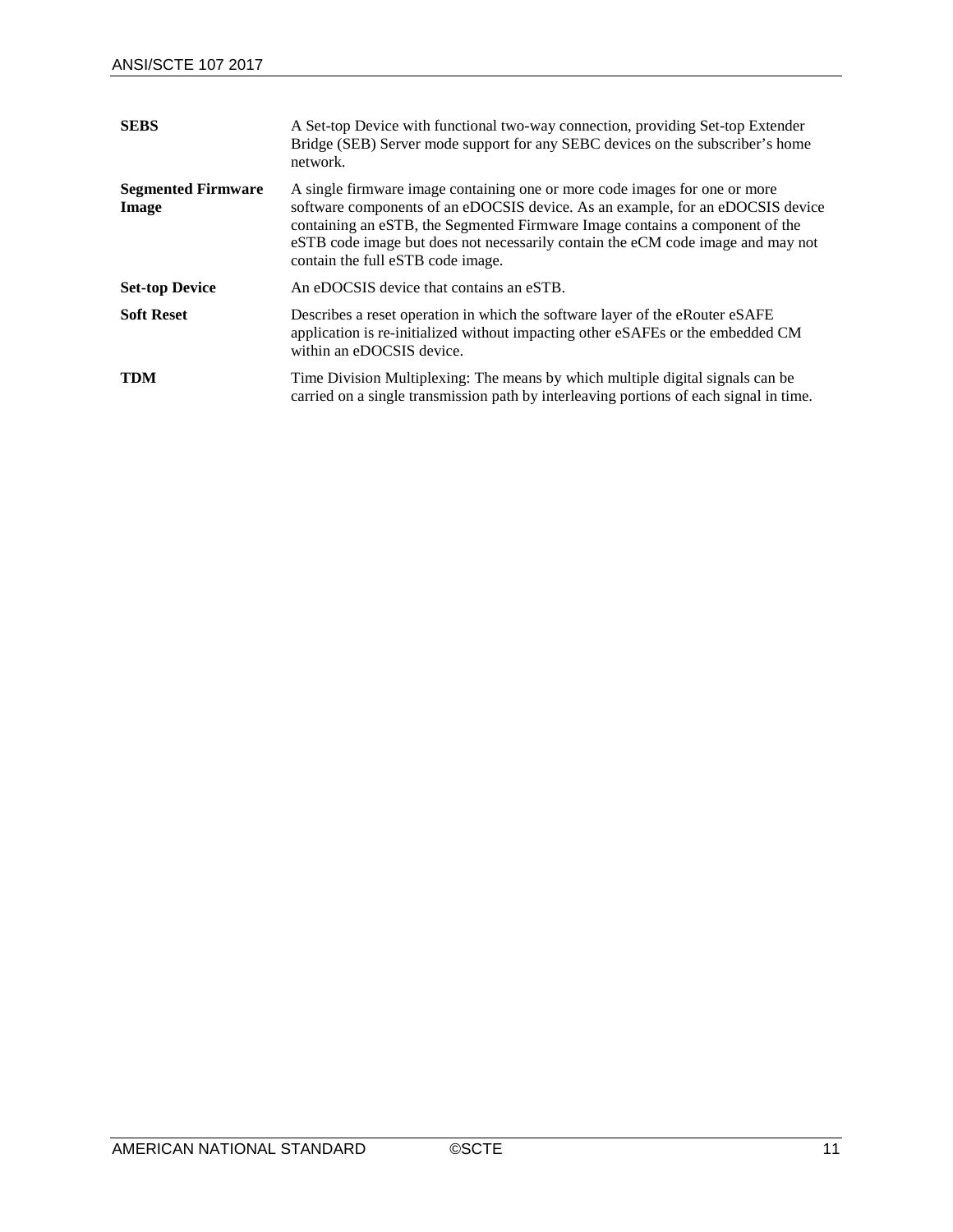## <span id="page-11-0"></span>**4 ABBREVIATIONS**

This specification uses the following abbreviations:

| <b>ASCII</b>  | American Standard Code for Information Interchange    |
|---------------|-------------------------------------------------------|
| <b>BSoD</b>   | <b>Business Services over DOCSIS</b>                  |
| <b>CATV</b>   | Community Access Television, Cable Television         |
| CM            | Cable Modem                                           |
| <b>CMCI</b>   | Cable Modem to Customer Premises Equipment Interface  |
| <b>CMTS</b>   | Cable Modem Termination System                        |
| <b>CVC</b>    | <b>Code Verification Certificate</b>                  |
| <b>DHCP</b>   | <b>Dynamic Host Configuration Protocol</b>            |
| <b>DIX</b>    | Digital Intel Xerox                                   |
| <b>DNS</b>    | Domain Name Server                                    |
| <b>DOCSIS</b> | Data-Over-Cable Service Interface Specifications      |
| <b>DSG</b>    | <b>DOCSIS</b> Set-top Gateway                         |
| <b>DSID</b>   | Downstream Service Identifier                         |
| <b>DVA</b>    | Digital Voice Adapter                                 |
| eCM           | <b>Embedded Cable Modem</b>                           |
| eDOCSIS       | <b>Embedded DOCSIS</b>                                |
| eDVA          | <b>Embedded Digital Voice Adapter</b>                 |
| eMTA          | Embedded Multimedia Terminal Adapter                  |
| ePS           | <b>Embedded Portal Services Element</b>               |
| eSAFE         | Embedded Service/Application Functional Entity        |
| eSG           | Embedded Security, Monitoring, and Automation Gateway |
| eSTB          | <b>Embedded Set-Top Box</b>                           |
| eTEA          | Embedded T1/E1 TDM Emulation Adapter (TEA)            |
| <b>FCS</b>    | Frame Check Sequence                                  |
| <b>FODN</b>   | Fully Qualified Domain Name                           |
| <b>HTTP</b>   | <b>Hyper Text Transfer Protocol</b>                   |
| $_{\rm IP}$   | <b>Internet Protocol</b>                              |
| LCI           | Logical CPE Interface                                 |
| <b>LLC</b>    | Logical Link Control                                  |
| <b>MAC</b>    | Media Access Control                                  |
| <b>MDF</b>    | Multicast DSID Forwarding                             |
| MIC           | <b>Message Integrity Check</b>                        |
| MTA           | Multimedia Terminal Adapter                           |
| ОСАРТМ        | <b>OpenCable Application Platform</b>                 |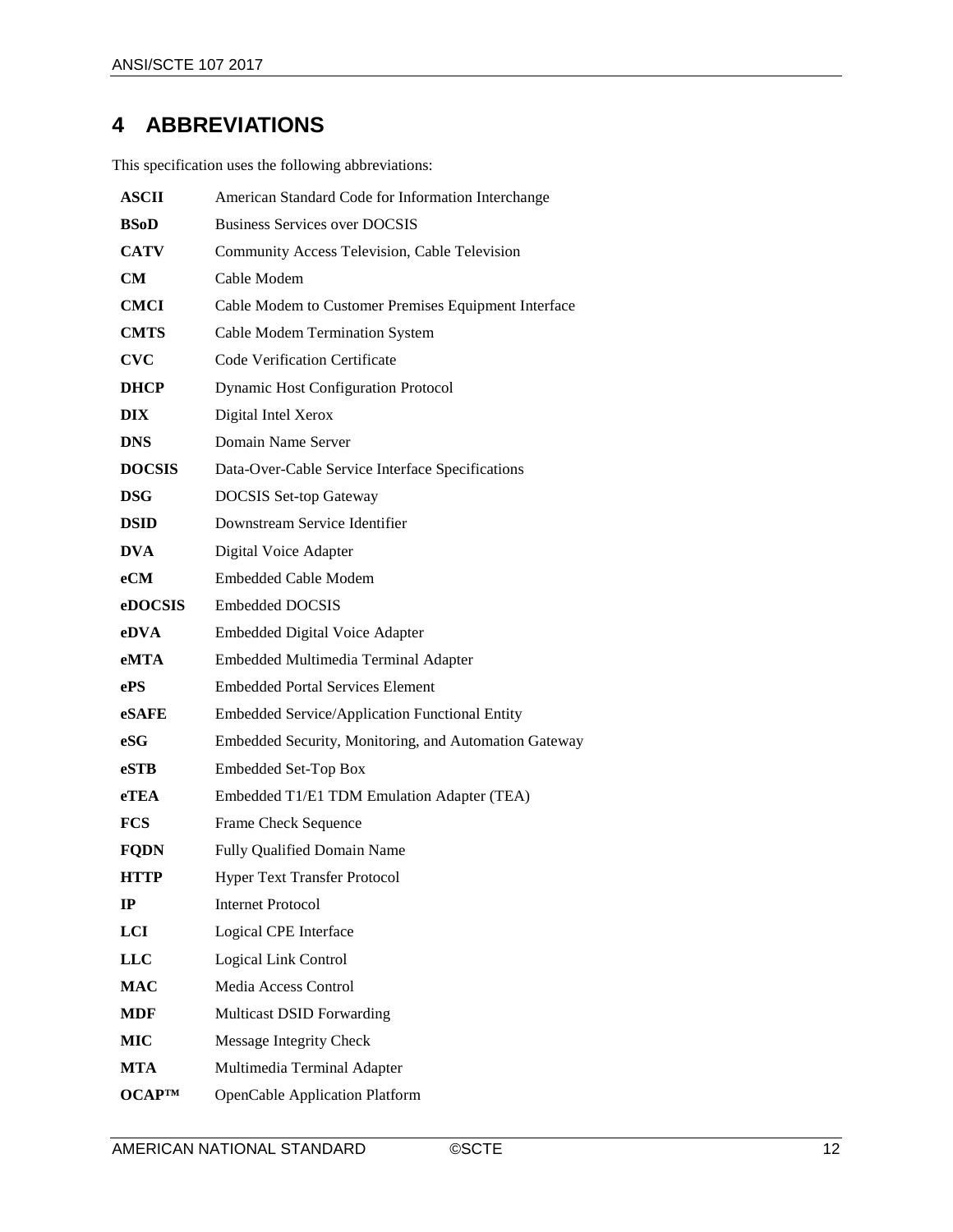| <b>PS</b>   | <b>Portal Services</b>                |
|-------------|---------------------------------------|
| RF          | Radio Frequency                       |
| <b>ROM</b>  | Read Only Memory                      |
| SG          | <b>SMA Gateway</b>                    |
| <b>SLED</b> | Software Loopback for eDOCSIS         |
| <b>SMA</b>  | Security, Monitoring, and Automation  |
| <b>SNMP</b> | Simple Network Management Protocol    |
| <b>SSD</b>  | Secure Software Download              |
| <b>STB</b>  | Set-Top Box                           |
| SW          | Software                              |
| TDM         | Time Division Multiplexing            |
| TEA         | <b>TDM Emulation Adapter</b>          |
| <b>TFTP</b> | <b>Trivial File Transfer Protocol</b> |
| TLV         | Type/Length/Value                     |
| <b>UDP</b>  | <b>User Datagram Protocol</b>         |
| <b>UPS</b>  | <b>Uninterrupted Power Supply</b>     |
| <b>USB</b>  | Universal Serial Bus                  |
| WAN         | Wide Area Network                     |
|             |                                       |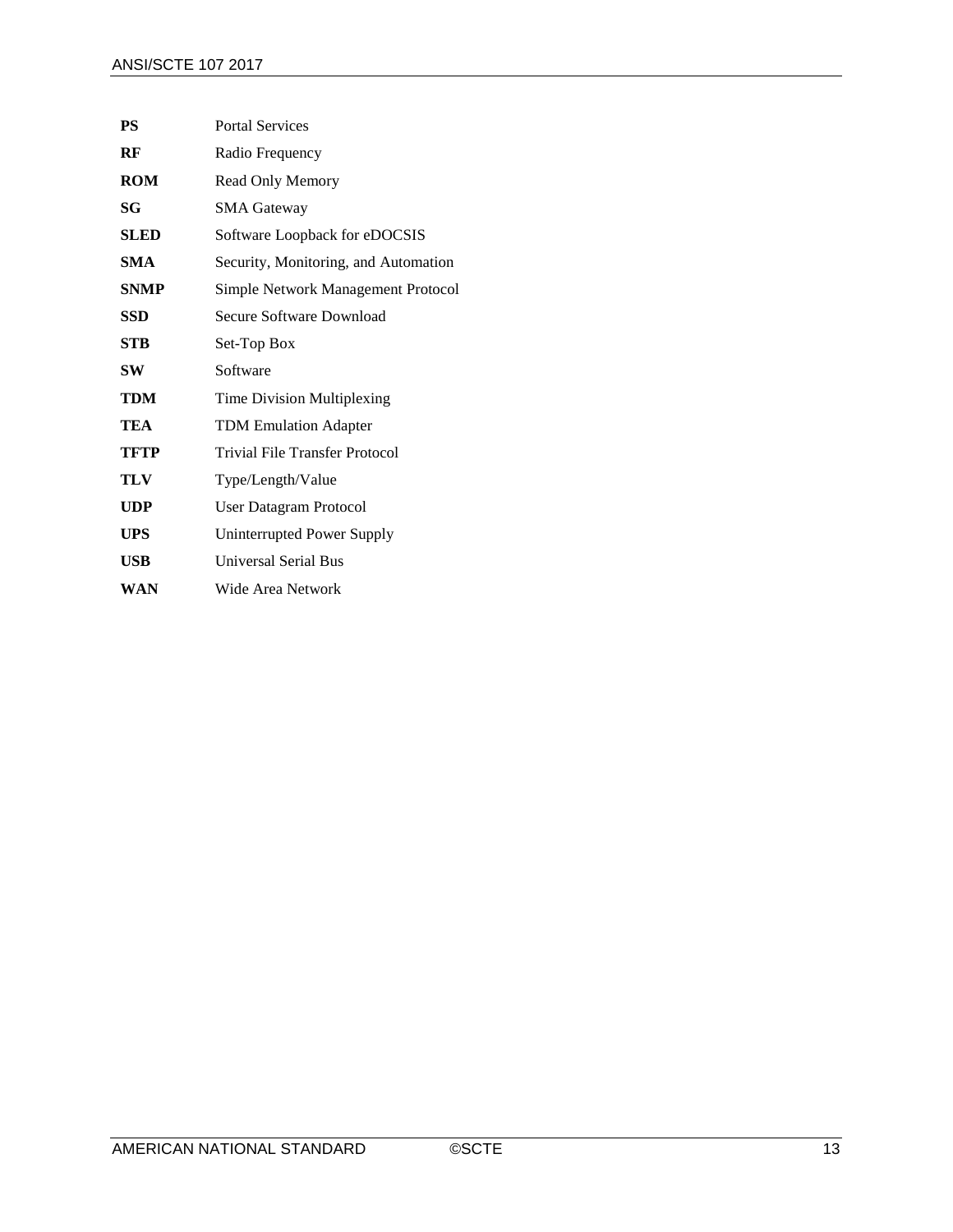### <span id="page-13-0"></span>**5 EMBEDDED DOCSIS CABLE MODEM**

### <span id="page-13-1"></span>**5.1 Device Interface Reference Model**

Referring to [Figure](#page-13-2) 5–1, an eDOCSIS device consists of an embedded DOCSIS cable modem (eCM) and one or more embedded Service/Application Functional Entities (eSAFEs). An eDOCSIS device may also have one or more physically exposed interfaces.

eSAFEs include:

- ePS: embedded CableHome Portal Services Logical Element [\[CH1.0\],](#page-7-6) [\[CH1.1\].](#page-7-7)
- eDVA: embedded IPCablecom 2.0 Digital Voice Adapter [SCTE 24-5].
- eMTA: embedded IPCablecom Multimedia Terminal Adapter [\[SCTE 24-5\],](#page-7-5) **[\[SCTE](#page-7-8)** 24-6].
- eSG: embedded IPCablecom Security, Monitoring, and Automation Gateway.
- eSTB: embedded Set-Top Box. An eSAFE that is compliant wit[h \[SCTE 106\],](#page-6-13) providing video, audio, and data services. An example OpenCable-compliant eSTB is further specified in [\[HOST2.1\].](#page-6-14)
- eTEA: embedded T1/E1 TDM Emulation Adapter (eTEA) [\[SCTE 136-5\].](#page-7-4)
- eRouter: An eSAFE that is compliant with [\[SCTE 140\],](#page-6-12) providing Internet Protocol data forwarding, address configuration, and Domain Name services.

Within an eDOCSIS device, each eSAFE interfaces to the eCM via a point-to-point logical CPE interface.



<span id="page-13-2"></span>*Figure 5–1 - eDOCSIS Reference Model*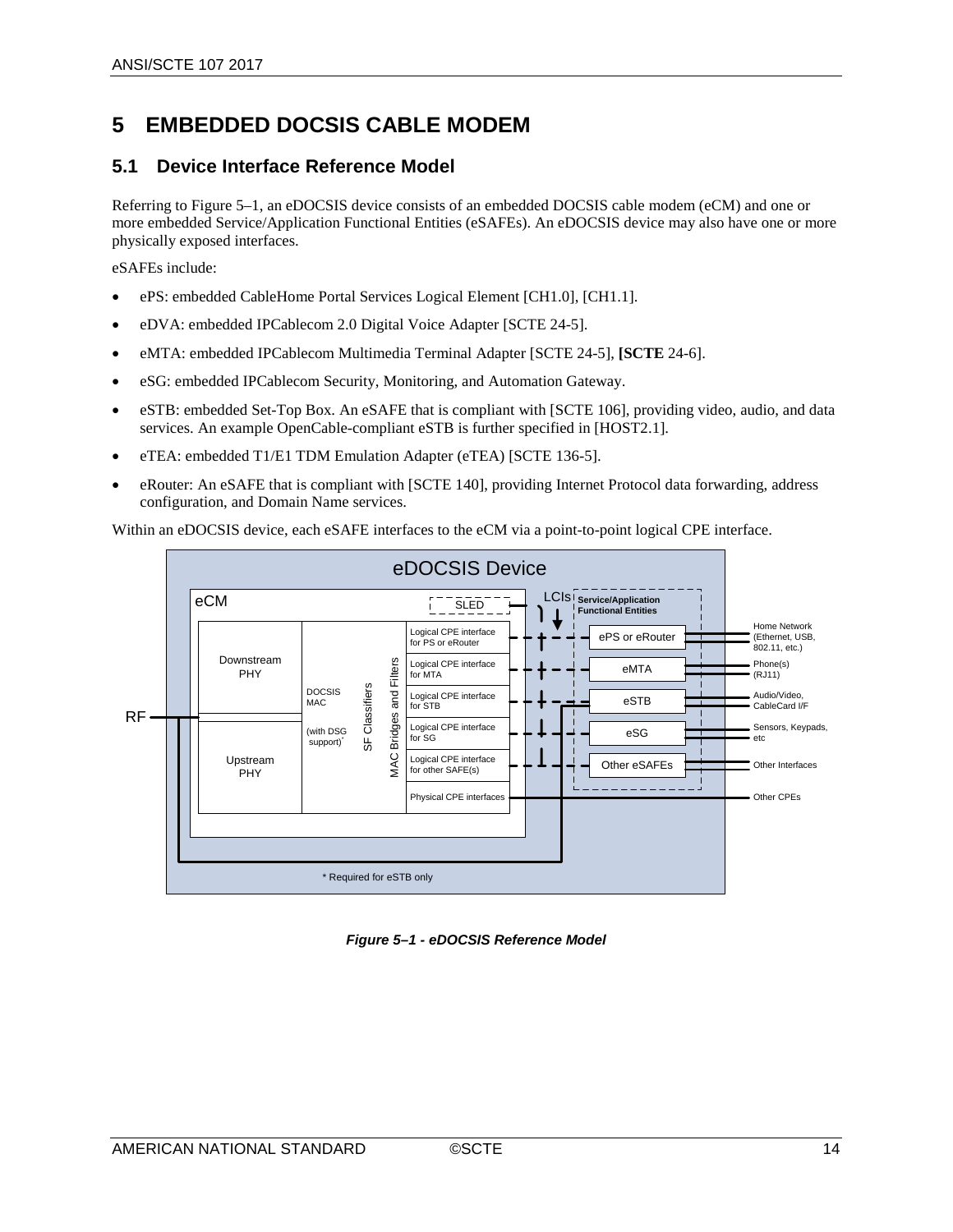#### <span id="page-14-0"></span>**5.1.1 ePS Reference Model**

[Figure](#page-14-1) 5–2 presents a typical CableHome Home Access eDOCSIS Device reference model.







<span id="page-14-1"></span>[Figure](#page-14-2) 5–3 presents a logical view of protocol stacks for an eCM to ePS interface.

<span id="page-14-2"></span>*Figure 5–3 - eCM - ePS Protocol Stacks*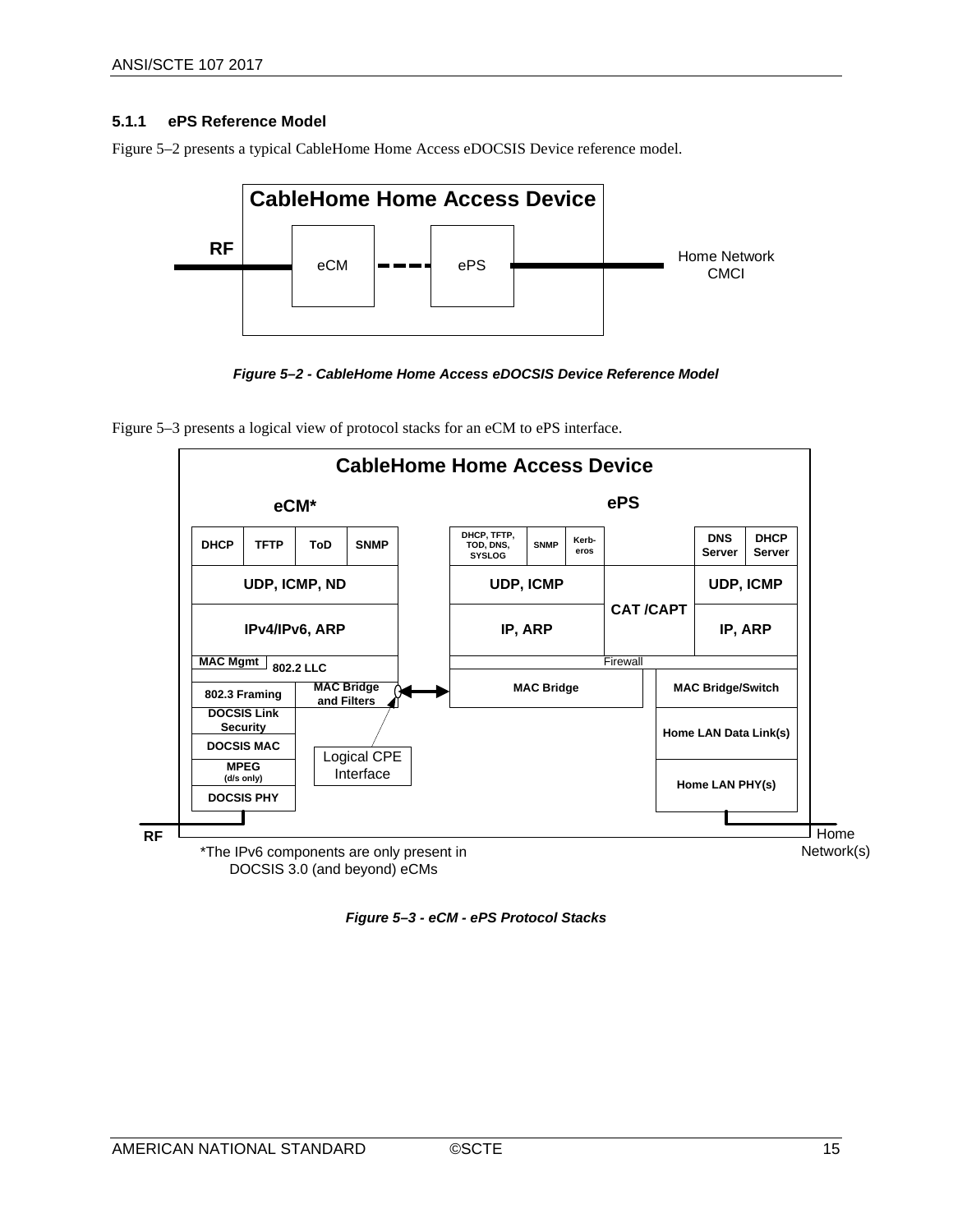#### <span id="page-15-0"></span>**5.1.2 eMTA Reference Model**

[Figure](#page-15-2) 5–4 presents a typical IPCablecom E-MTA (with DOCSIS cable modem) eDOCSIS Device reference model.







<span id="page-15-2"></span>[Figure](#page-15-3) 5–5 presents a logical view of protocol stacks for an eCM to eMTA interface.

*Figure 5–5 - eCM - eMTA Protocol Stacks*

#### <span id="page-15-3"></span><span id="page-15-1"></span>**5.1.3 eSTB Reference Model**

[Figure](#page-16-0) 5–6 presents a typical OpenCable Host 2.1 eDOCSIS Device reference model where the Host provides DSG Socket Flow support.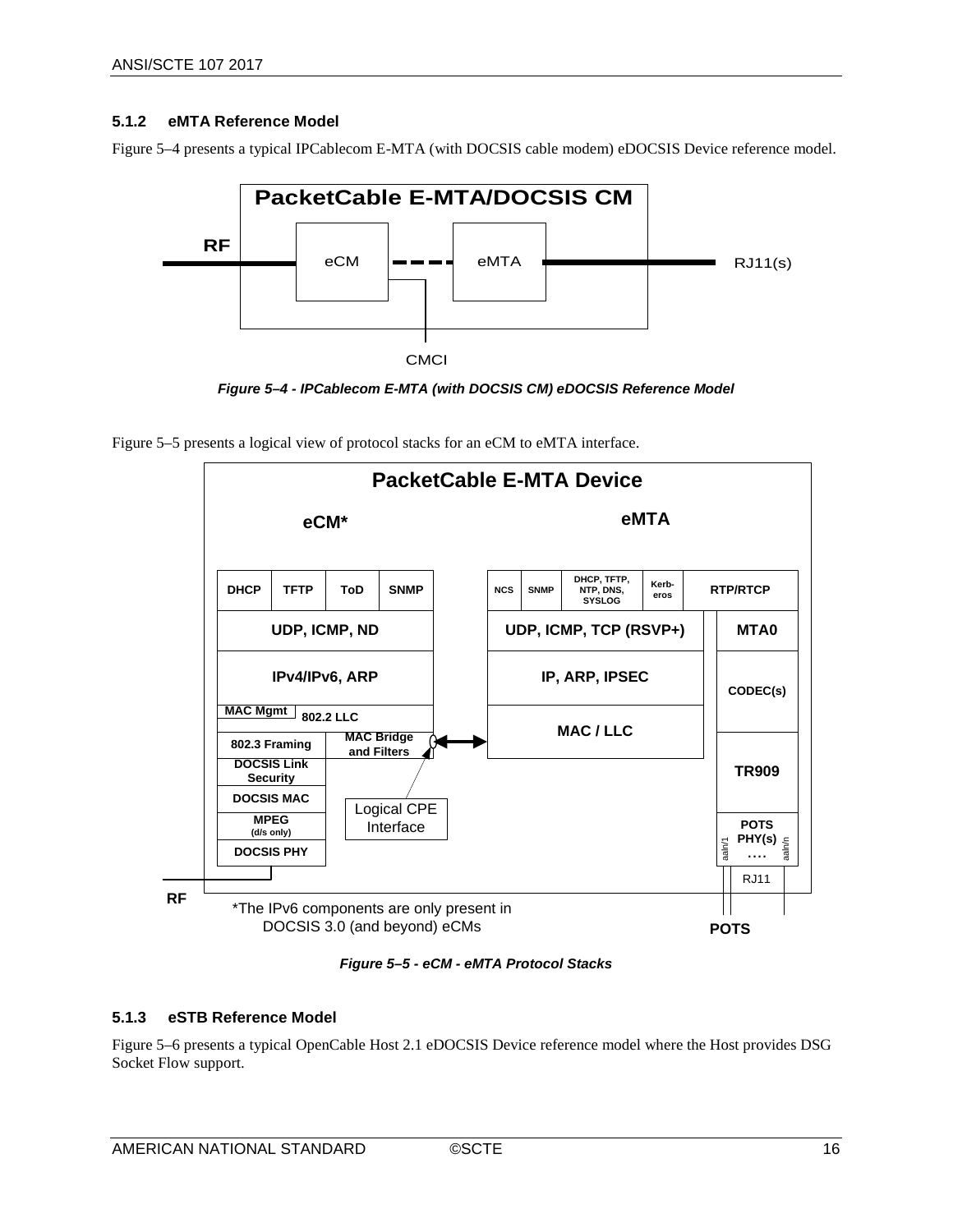

*Figure 5–6 - OpenCable Host 2.1 eDOCSIS Reference Model*

<span id="page-16-0"></span>[Figure](#page-17-0) 5–7 presents a logical view of protocol stacks for an eCM to eSTB to CableCARD interface (OpenCable [\[HOST2.1\]\)](#page-6-14) where the Host provides DSG and Socket Flow support.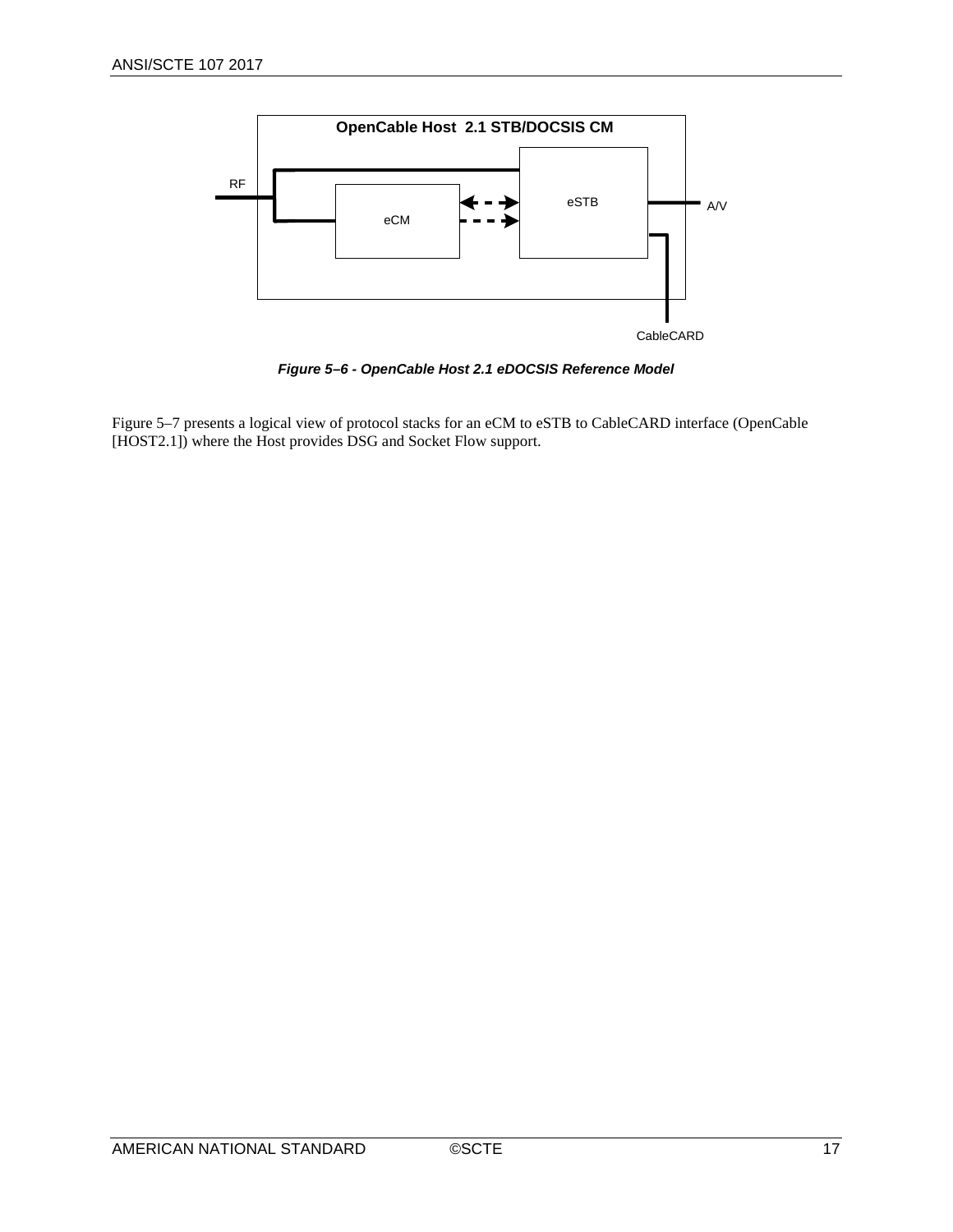

Prov/Mgmt Apps include DHCP, TFTP, DNS, SNMP, ToD, etc. as dictated by the relevant specification.

<span id="page-17-0"></span>*Figure 5–7 - eCM - eSTB Protocol Stacks - OpenCable Host 2.1 - Socket Flow*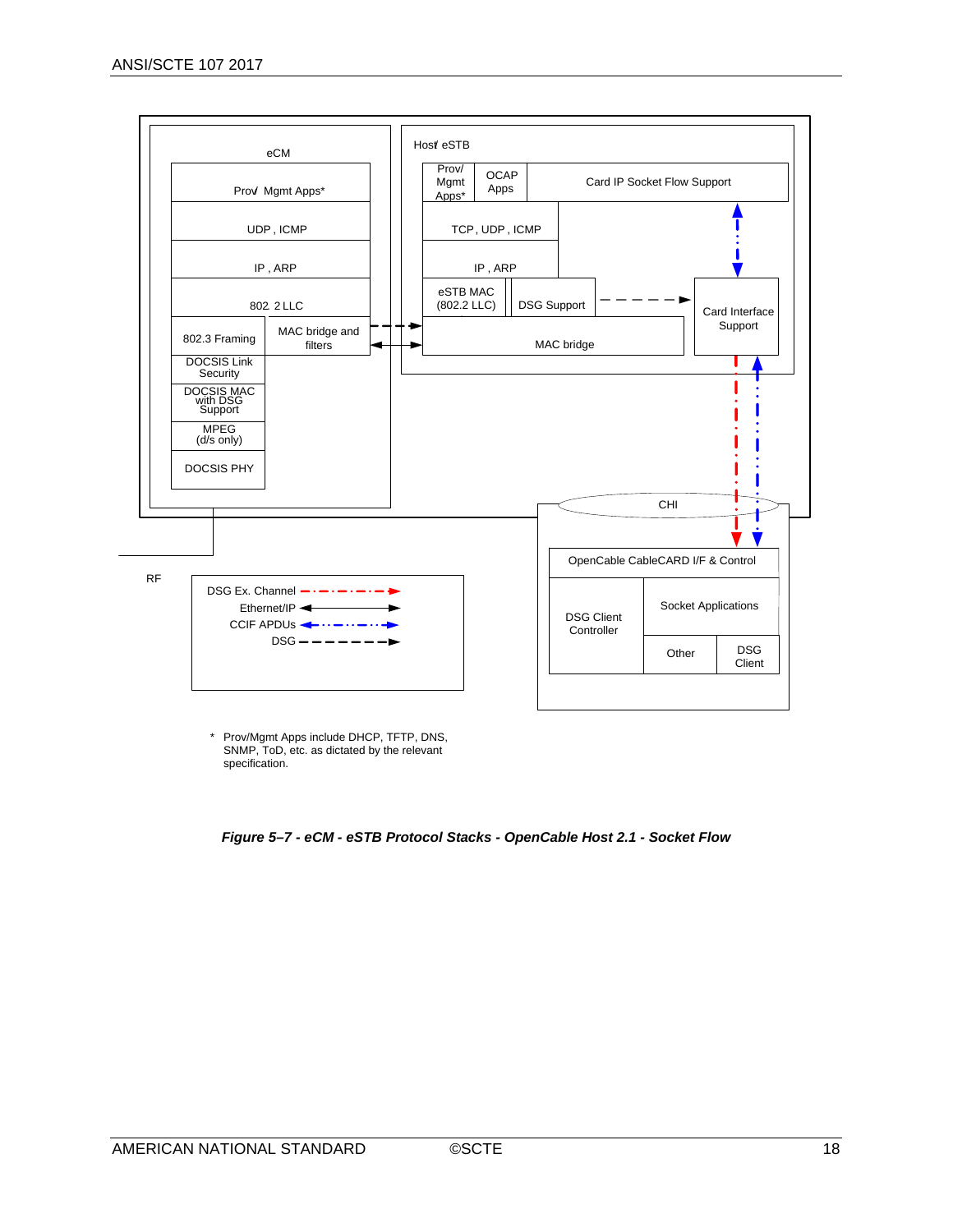

[Figure](#page-18-1) 5–8 presents a typical embedded security STB eDOCSIS Device reference model.





<span id="page-18-1"></span>[Figure](#page-18-2) 5–9 presents a logical view of protocol stacks for an eCM to eSTB interface (embedded security STB).

*Figure 5–9 - eCM - eSTB Protocol Stacks - Embedded Security STB*

#### <span id="page-18-2"></span><span id="page-18-0"></span>**5.1.4 eSTB Reference Model with Set-top Extender Bridge (SEB)**

[Figure](#page-19-0) 5–10 presents an OpenCable Host 2.1 Set-top Extender Bridge (SEB) Device reference model where the Host acting as a Set-top Extender Bridge Server provides Socket Flow and IP Flow support. The SEB Server is also providing an IP connection to the SEB Client by way of the SEB Server's eCM and the home network interface. The SEB Client continues to consume downstream DSG data using its embedded cable modem (eCM).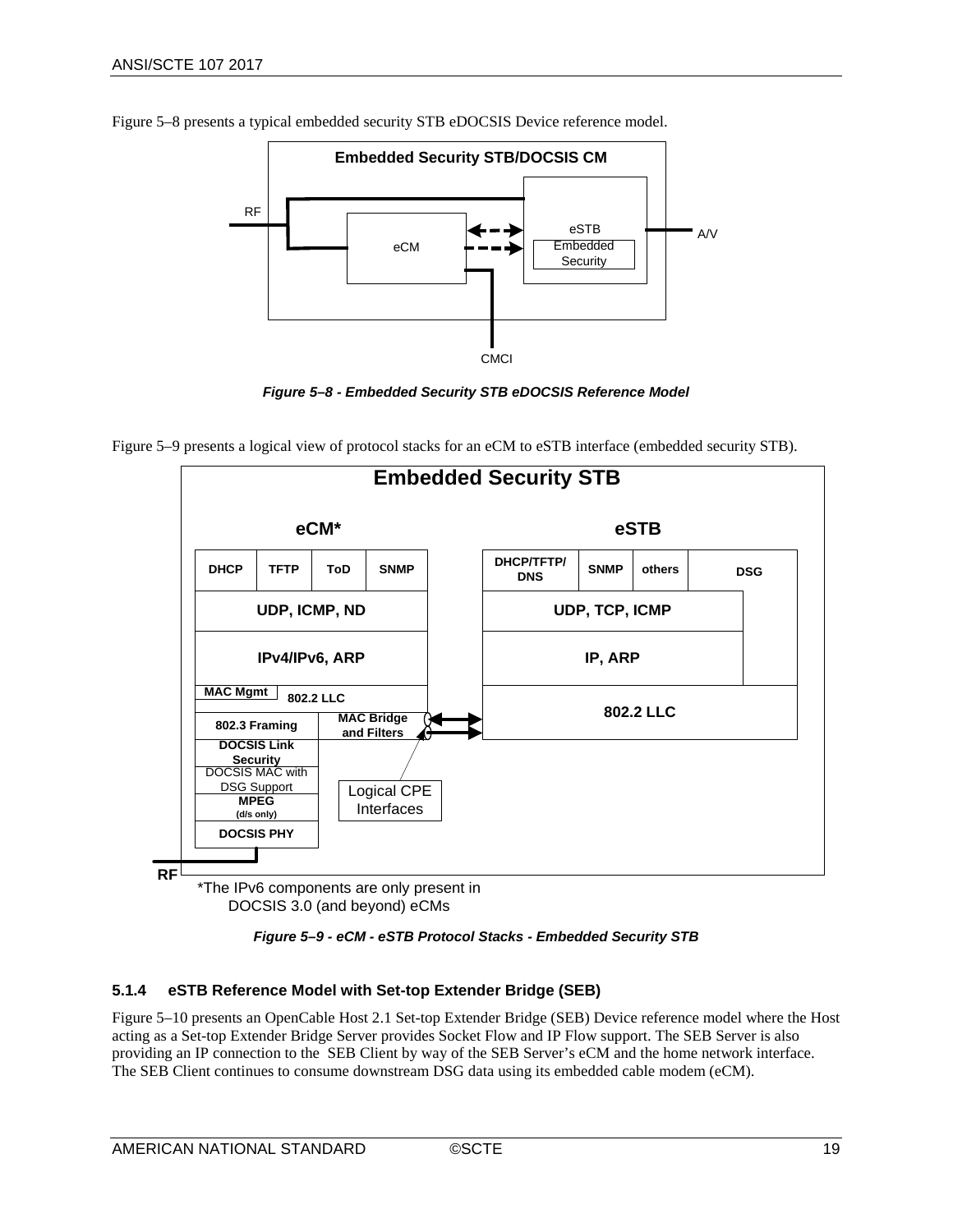

*Figure 5–10 - OpenCable Host 2.1 DSG Set-top Extender Bridge Reference Model*

<span id="page-19-0"></span>[Figure](#page-20-0) 5–11 and [Figure](#page-20-1) 5–12 present a logical view of protocol stacks for an eCM to eSTB to CableCARD interface (OpenCable Host 2.x) where the Host provides Socket Flow and IP Flow support, when operating as DSG SEB devices.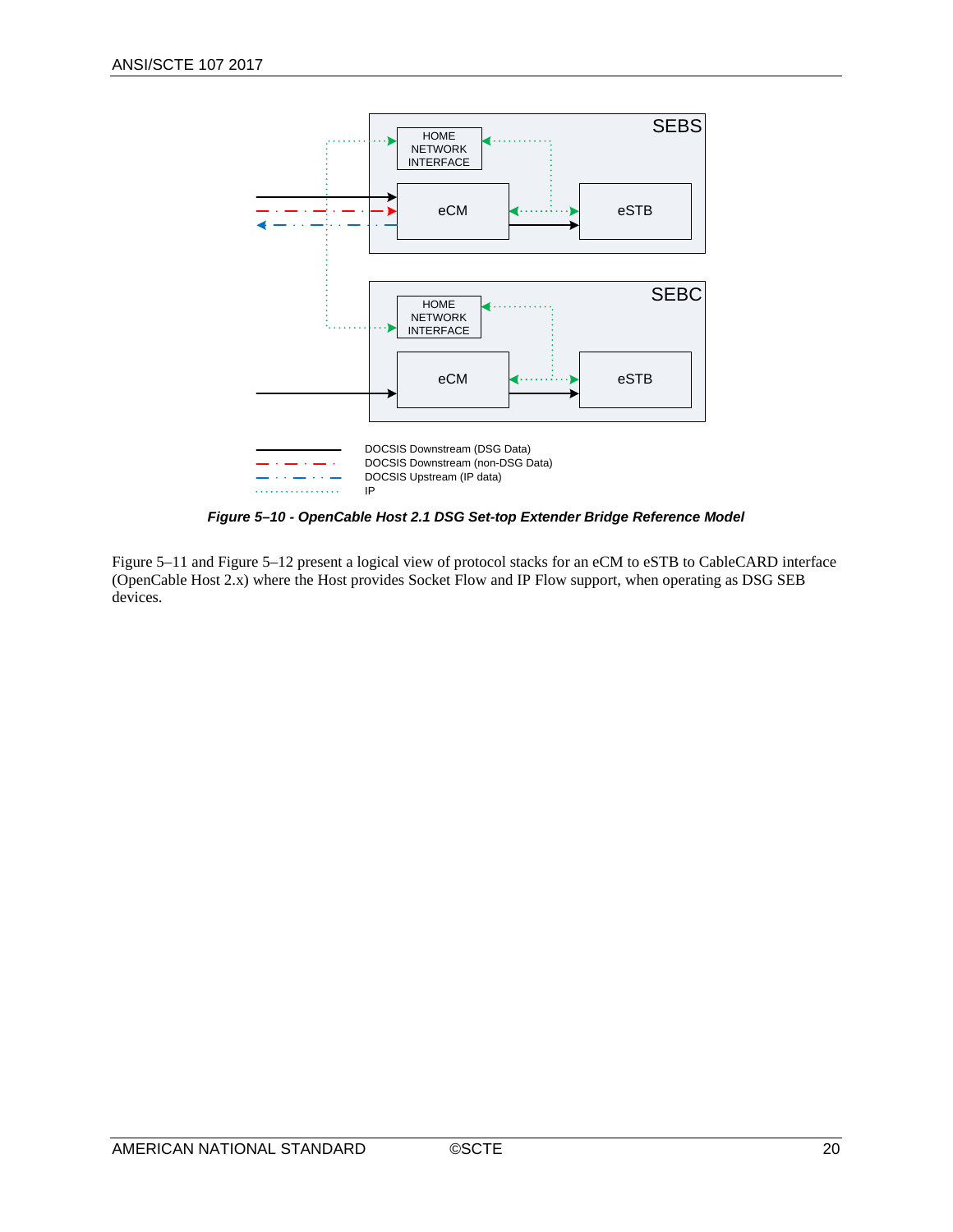

*Figure 5–11 - Set-top Extender Bridge Client - Protocol Stack*

<span id="page-20-0"></span>

<span id="page-20-1"></span>*Figure 5–12 - Set-top Extender Bridge Server - Protocol Stack*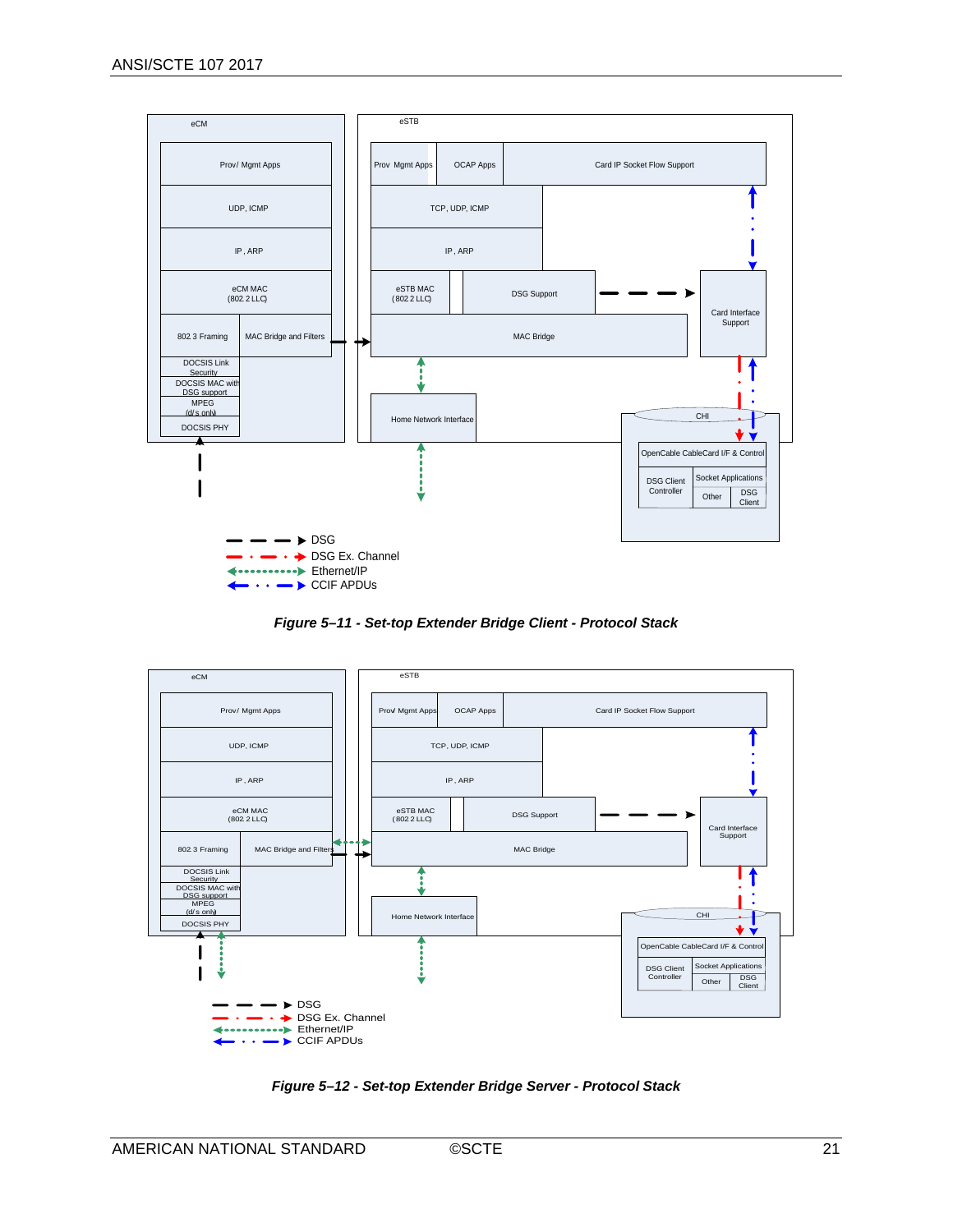#### <span id="page-21-0"></span>**5.1.5 eTEA Reference Model**

[Figure](#page-21-2) 5–13 presents a typical T1/E1 TDM Emulation Adapter (TEA) eDOCSIS device Reference model.



*Figure 5–13 - BSoD eTEA (with DOCSIS CM) eDOCSIS Reference Model*

<span id="page-21-2"></span>[Figure](#page-21-3) 5–14 presents a logical view of protocol stacks for an eCM to eTEA interface (embedded TDM Emulation Adapter).



*Figure 5–14 - eCM - eTEA Protocol Stacks*

#### <span id="page-21-3"></span><span id="page-21-1"></span>**5.1.6 eRouter Reference Model**

[Figure](#page-22-1) 5–15 presents a typical DOCSIS eRouter eDOCSIS Device reference model.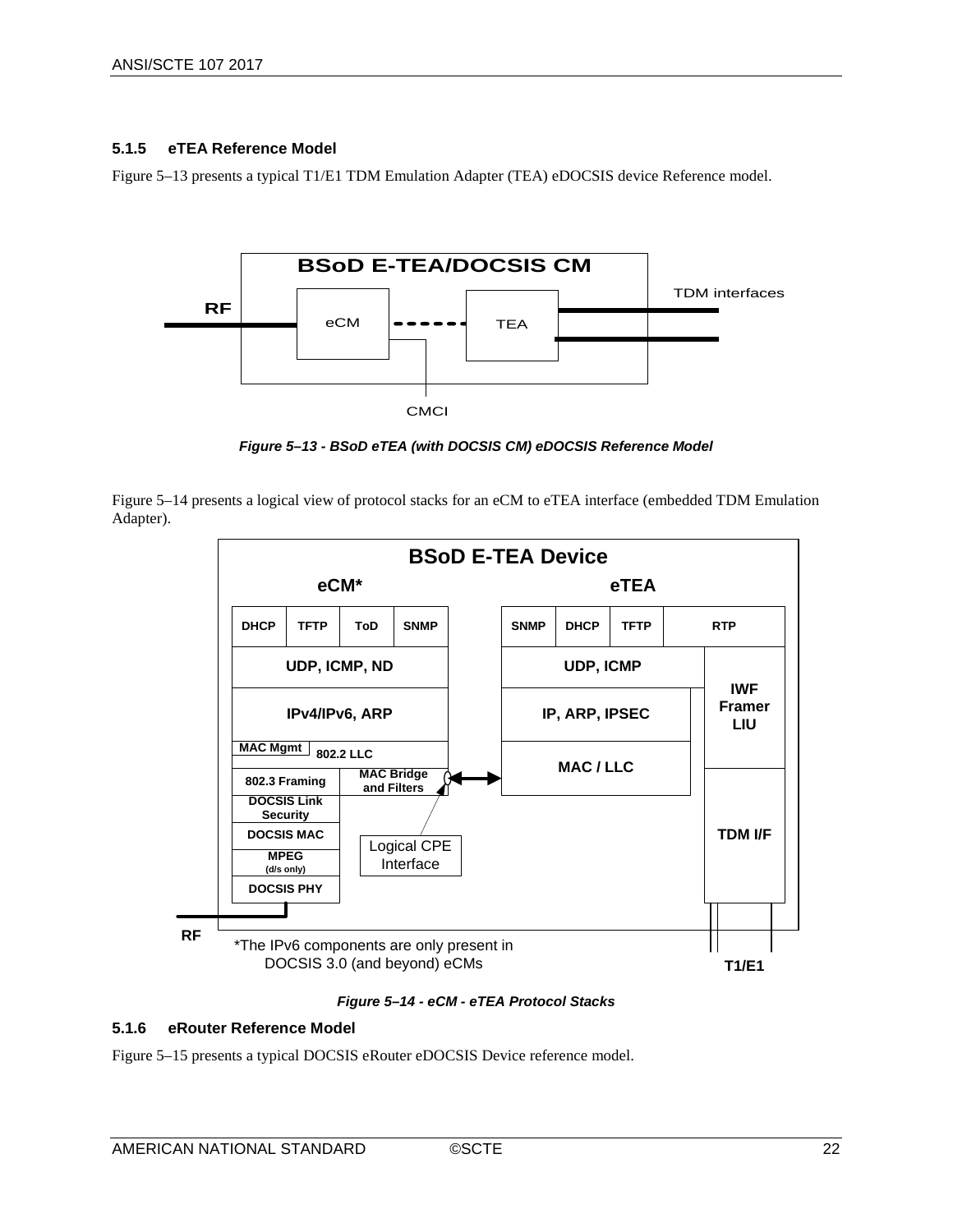

*Figure 5–15 - DOCSIS eRouter eDOCSIS Device Reference Model*

<span id="page-22-1"></span>



*Figure 5–16 - eCM - eRouter eDOCSIS Protocol Stacks*

#### <span id="page-22-2"></span><span id="page-22-0"></span>**5.1.7 eDVA Reference Model**

[Figure](#page-22-3) 5–17 presents a typical IPCablecom E-DVA (with DOCSIS cable modem) eDOCSIS Device reference model.



*Figure 5–17 - IPCablecom E-DVA (with DOCSIS CM) eDOCSIS Reference Model*

<span id="page-22-3"></span>[Figure](#page-23-1) 5–18 presents a logical view of protocol stacks for an eCM to eMTA interface.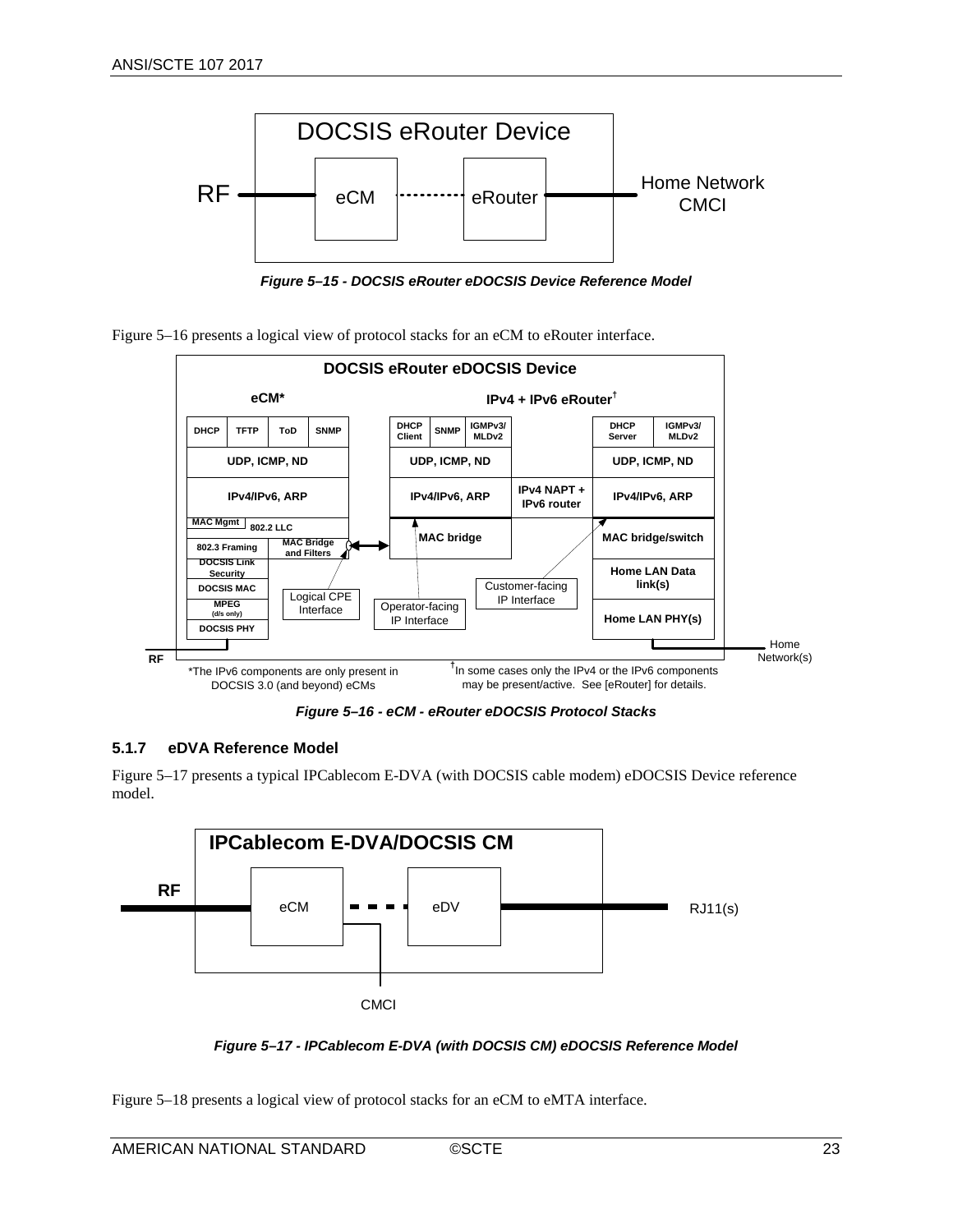

*Figure 5–18 - eCM - eDVA Protocol Stacks*

#### <span id="page-23-1"></span><span id="page-23-0"></span>**5.1.8 eSG Reference Model**

[Figure 5–19](#page-23-2) represents a typical IPCablecom E-SG (with DOCSIS cable modem) eDOCSIS Device reference model.



*Figure 5–19 - IPCablecom E-SG (with DOCSIS CM) eDOCSIS Reference Model*

<span id="page-23-2"></span>[Figure 5–20](#page-24-2) represents a logical view of protocol stacks for an eCM to eSG interface.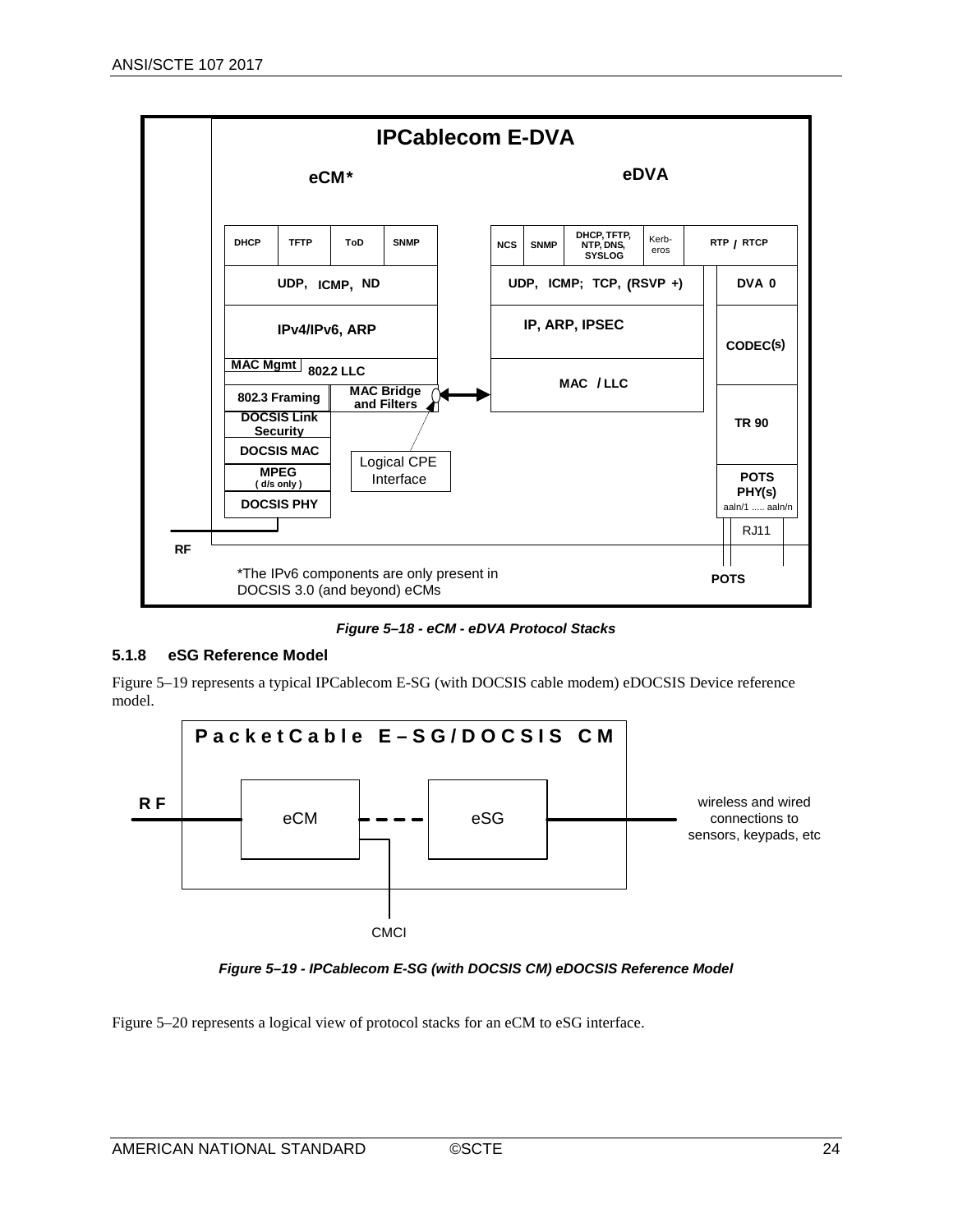

*Figure 5–20 - eCM – eSG Protocol Stacks*

#### <span id="page-24-2"></span><span id="page-24-0"></span>**5.2 eDOCSIS Requirements**

#### <span id="page-24-1"></span>**5.2.1 General Requirements**

The eCM will provide an SNMP agent which is logically separate from any other SNMP agent in the device.

The eCM MUST NOT provide access to the eSAFE-specified MIB objects through its Management IP address, except for MIB objects that are explicitly allowed to be shared.

The following MIB objects are shared when applicable:

- An eDOCSIS device MAY share MIB objects from [RFC [3418\].](#page-7-9) As an exception, the eDOCSIS device MUST share the sysDescr MIB object<sup>[1](#page-24-3)</sup> and report its value as defined in [\[DOCSIS OSSI\].](#page-6-15)
- An eDOCSIS device MAY share MIB objects from UDP-MIB and IP-MIB. However, the eDOCSIS device MUST NOT share MIB objects from IP-MIB that define per-interface management information (e.g., ipNetToMediaTable or IpNetToPhysicalTable; see Section [5.2.3.3\)](#page-31-0).
- An eDOCSIS device MAY share MIB objects rooted under snmpV2 ([RFC [2578\]\)](#page-7-10).

The eCM MUST act as an entity distinct from the eSAFEs that are embedded in the eDOCSIS device.

The eCM MUST have logical CPE interfaces to its eSAFEs.

The eCM MUST first process all messages coming from the DOCSIS data network (labeled RF in the diagrams) destined for eSAFEs.

 $\overline{a}$ 

<span id="page-24-3"></span> $<sup>1</sup>$  In order to associate a Monolithic Firmware Image to an eDOCSIS device, the sysDescr MIB value is shared among eCM and</sup> eSAFEs. This is defined with the purpose of providing a mechanism to properly associate a firmware image with the eDevice vendor name and hardware model.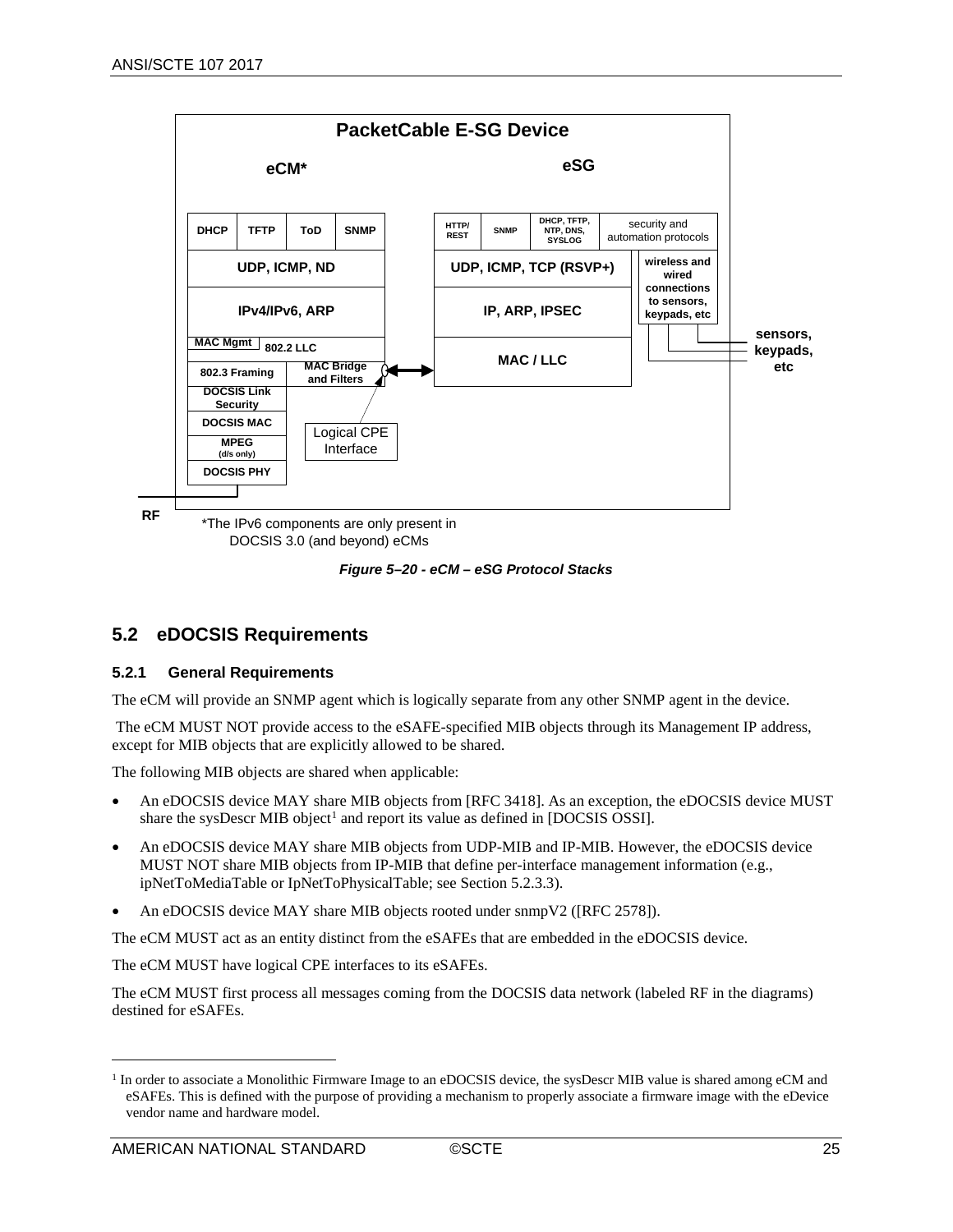As per DOCSIS, the eCM will always have an interface to the DOCSIS RF. An eSAFE MUST NOT have any interface directly attached to the DOCSIS RF.

For an eDOCSIS device containing an eSTB, the eCM MUST implement DSG client support functionality including one-way DOCSIS and DCD MAC message as specified in [\[SCTE 106\].](#page-6-13)

An eDOCSIS device MUST NOT implement both an ePS and an eRouter simultaneously.

For an eDOCSIS device containing an eRouter:

• the eCM MUST provide access to the eRouter MIBs defined in [Annex B](#page-48-0) via the IP address assigned to the eCM's management interface, independent of the operational state of the eRouter.

An eCM MUST meet the requirements of an equivalent standalone cable modem as specified in the applicable DOCSIS Base Specifications (see Section [1.4\)](#page-4-4). In case any requirement in this specification conflicts with a requirement in the DOCSIS Base Specifications, the requirement in this specification takes precedence for any eDOCSIS device.

#### <span id="page-25-0"></span>**5.2.2 Interface Requirements**

#### *5.2.2.1 General Interface Requirements*

The bridging function of the eCM between the RF port and the CPE interfaces (logical or physical) MUST be equivalent to that of a multi-port learning bridge. Each CPE interface of the eCM MUST comply with the CM Forwarding Rules defined in [\[DOCSIS RFI/MULPI\].](#page-6-16) In particular:

- The eCM MUST count the MAC addresses of each eSAFE toward the total allowed by the Maximum Number of CPEs configuration setting at the eCM.
- The eCM MUST NOT count the DSG tunnel MAC addresses associated with ifIndex=18 to enforce the total allowed by the Maximum Number of CPEs configuration setting.
- The eCM MUST apply the packet forwarding and filtering rules defined in [\[DOCSIS RFI/MULPI\]](#page-6-16) specification, to the logical and the physical interfaces as defined in this specification and in [\[DOCSIS OSSI\].](#page-6-15)
- A Cable Modem embedded into a device which contains an eSTB compliant with OpenCable 2.1 or higher MUST support layer-2 bridging of:
	- EtherType 0x86DD (IPv6) frames using standard bridging rules (IPv6 packets are not subject to filtering by the docsDevFilterIpTable).
	- IPv6 provisioning traffic for the eSTB, which includes the IPv6 Link Local Scope All Nodes Address (33- 33-00-00-00-01, FF02::1) and the Solicited Node Addresses for the eSTB (in the range 33-33-ff-xx-xx-xx, FF02::1:FFxx:xxxx). The CM will need to implement some mechanism that will allow it to forward IPv6 provisioning traffic to the appropriate Solicited Node addresses.

**NOTE:** Implementation of the functionality described in [\[SCTE 79-3\]](#page-6-17) would satisfy these requirements.

- With the exception of the interface to the DSG Client (ifIndex 18), the eCM MUST perform data forwarding through all other interfaces to eSAFEs according to the Network Access Control Object as defined in [\[DOCSIS](#page-6-16)  [RFI/MULPI\].](#page-6-16) NACO state does not affect the forwarding of DSG traffic (through ifIndex 18) in an eDOCSIS device containing an eSTB.
- In cable modems compliant with DOCSIS 3.0, data forwarding through the interfaces to all eSAFEs except the eSTB-DSG interface (ifIndex 18) the eCM MUST obey the CM-CTRL-REQ "Disable Forwarding" command as defined i[n \[SCTE 135-2\].](#page-6-9)

#### *5.2.2.2 eSTB-DSG Interface Requirements*

In an eDOCSIS device containing an eSTB, the eCM considers the eSTB-DSG interface (ifIndex 18) the logical interface between the eCM and the eSTB for the one-way DSG tunnel traffic. The eCM not operating with Multicast DSID Forwarding (MDF) enabled identifies traffic destined for the eSTB-DSG interface by the DSG MAC addresses. The MDF-enabled eCM identifies traffic destined for the eSTB-DSG interface by the DSIDs associated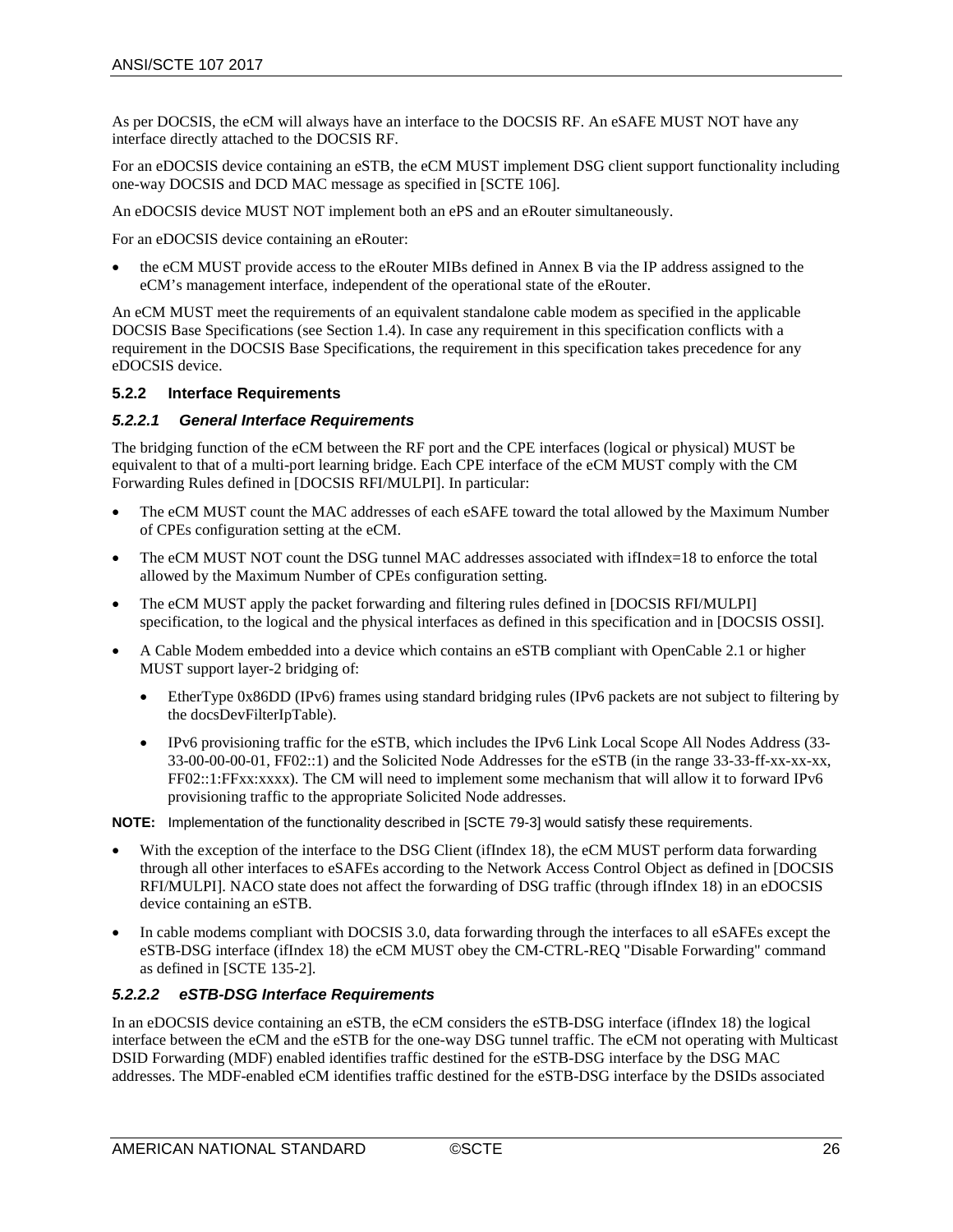with the DSG MAC addresses. The eCM acquires the DSG MAC addresses from the eSTB in an implementationdependent manner.

The eCM MUST NOT count the DSG tunnel MAC addresses associated with the eSTB-DSG interface (ifIndex=18) towards the Maximum Number of CPEs in the configuration file. Data forwarding of DSG tunnel traffic (through ifIndex 18) is unaffected by the Network Access Control state. The CM-CTRL-REQ "Disable Forwarding" command does not affect the forwarding of DSG traffic (through ifIndex 18).

An eCM MUST discard a frame destined for the eSTB-DSG interface if that frame was received from any port other than the one associated with ifIndex 2 (CATV-MAC). An eCM MUST NOT bridge a frame destined for the eSTB-DSG interface to any port other than the one associated with ifIndex 18 (the interface to the DSG Client of the eSTB). These requirements supplement the requirements in [\[SCTE 22-1\],](#page-6-18) [\[SCTE 23-1\],](#page-6-7) and [\[SCTE 79-1\]](#page-6-8) on the pre-3.0 DOCSIS eCM. These requirements are satisfied in [\[SCTE 135-2\]](#page-6-9) on the DOCSIS 3.0 eCM.

Since DSG tunnel traffic generally has a multicast destination MAC address, DSG eCMs not operating with Multicast DSID Forwarding enabled have additional requirements. If a CPE MAC address is acquired by the eCM via the eCM Configuration File or via the address learning process and the eCM is later informed that the same address is a DSG tunnel MAC address, the eCM SHOULD remove the DSG tunnel MAC address from its list of acquired CPE MAC addresses. Also, the eCM SHOULD NOT populate a CPE MAC address from the eCM Configuration File into its list of acquired CPE MAC addresses if that MAC address matches that of a DSG tunnel MAC address already established via DSG operation.



*Figure 5–21 - eSTB Interface*

#### <span id="page-26-1"></span><span id="page-26-0"></span>**5.2.3 Operations Support Requirements**

#### *5.2.3.1 ifTable Requirements*

The eCM MUST represent the logical interface to each eSAFE with an entry in the ifTable with ifType other(1) as described in [\[DOCSIS OSSI\]](#page-6-15) and as detailed below.

If the eCM is embedded into a device which contains an active (i.e., not disabled) ePS or an eRouter, the eCM MUST adhere to the following requirements:

- The eCM MUST use ifIndex 1 (the Primary CPE interface) to represent the logical interface between the eCM and the ePS or between the eCM and the eRouter.
- The eCM MUST NOT report in the ifTable the physically exposed interfaces associated with the ePS or with the eRouter.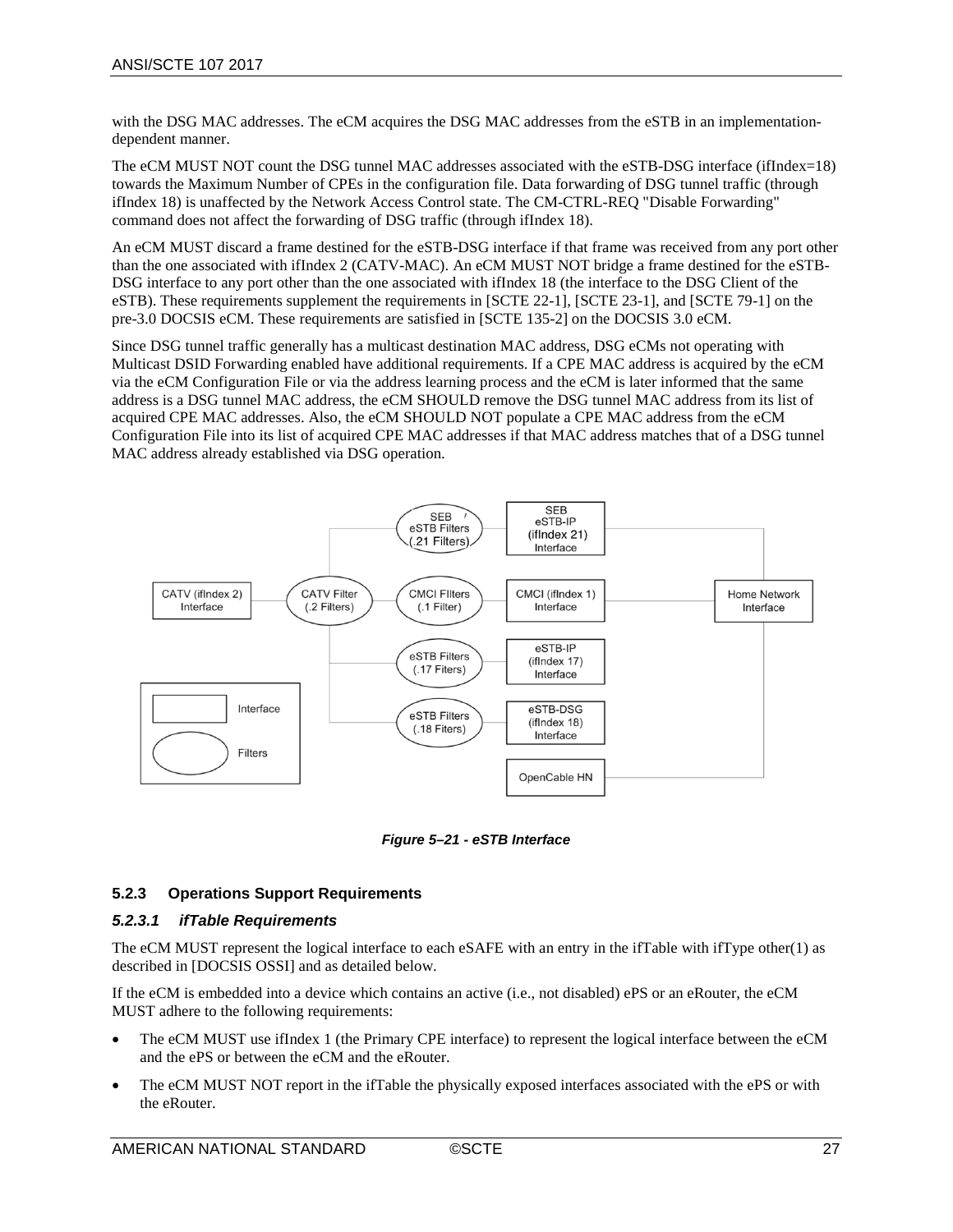- The eCM MUST NOT report the MIB Module extensions associated with ePS or eRouter interfaces exposed to the customer premises (e.g., EtherLike-MIB and USB-MIB).
- If the eCM is embedded into a device that contains an eRouter that is disabled, the eCM MUST report in the eCM's ifTable the physical CPE interfaces that would be associated with the eRouter if the eRouter was not disabled. Note: the ifIndex range allowed for CPE interfaces is described i[n Table 5–1.](#page-28-0)

If the eCM is embedded into a device which contains an eMTA, the eCM MUST adhere to the following requirements:

- The eCM MUST use if Index 16 to represent the logical interface between the eCM and the eMTA.
- The eCM MUST NOT report in the ifTable the eMTA endpoints (ifType 198).

If the eCM is embedded into a device which contains an eDVA, the eCM MUST adhere to the following requirements:

- The eCM MUST use ifIndex 16 to represent the logical interface between the eCM and the eDVA.
- The eCM MUST NOT report in the ifTable the eDVA endpoints (ifType 198).

If the eCM is embedded into a device which contains an eSTB, the eCM MUST adhere to the following requirements if the device is not operating as a SEB Client:

- The eCM MUST use if Index 17 to represent the logical interface between the eCM and the eSTB for the interactive IP traffic.
- The eCM MUST use ifIndex 18 to represent the logical interface between the eCM and the eSTB for the oneway DSG tunnel traffic.
- The eCM MUST NOT report in the ifTable any other interfaces on the eSTB (such as CableCARD, DSG Clients, and A/V interfaces, etc.) which are not directly and physically connected to the eCM.
- The eCM MUST use ifIndex 21 to represent the logical interface between the eCM and the eSTB of SEBC devices for the interactive IP traffic, when the eDOCSIS device is operating as a SEB Server.
- The eCM MAY use ifIndex 21 to represent the logical interface between the eCM and the eSTB for interactive IP traffic destined for the SEB Tunnel, when the eDOCSIS device is operating as a SEB Client. This interface will not be present in SEB Client eSTB implementations that inject ethernet frames directly into the SEB Tunnel without traversing the eCM.

If the eCM is embedded into a device which contains an eTEA, the eCM MUST adhere to the following requirements:

- The eCM MUST use ifIndex 19 to represent the logical interface between the eCM and the eTEA.
- The eCM MUST NOT report in the ifTable the eTEA interfaces (ifType = ds1(18), ds0Bundle(82), etc.).

If the eCM is embedded into a device which contains an eSG, the eCM MUST adhere to the following requirements:

- The eCM MUST use ifIndex 20 to represent the logical interface between the eCM and the eSG.
- The eCM MUST NOT report in the ifTable the eSG interfaces.

The eCM MUST support the ifXTable in accordance with [RFC [2863\].](#page-7-11) The eCM MUST set the default value of ifLinkUpDownTrapEnable to enabled(1) for all of its logical interfaces that are connected to eSAFEs.

The eCM MUST support the ifStackTable in accordance with [RFC [2863\].](#page-7-11) Any of the eCM's logical interface(s) towards an eSAFE MUST NOT contain any sub-layers.

[Table 5–1](#page-28-0) summarizes the eCM assignment of ifIndexes to its connected interfaces. [Table 5–2](#page-28-1) defines the details of the ifTable entries that MUST be supported by ePS, eRouter, eMTA, eDVA, eSTB, eTEA and eSG.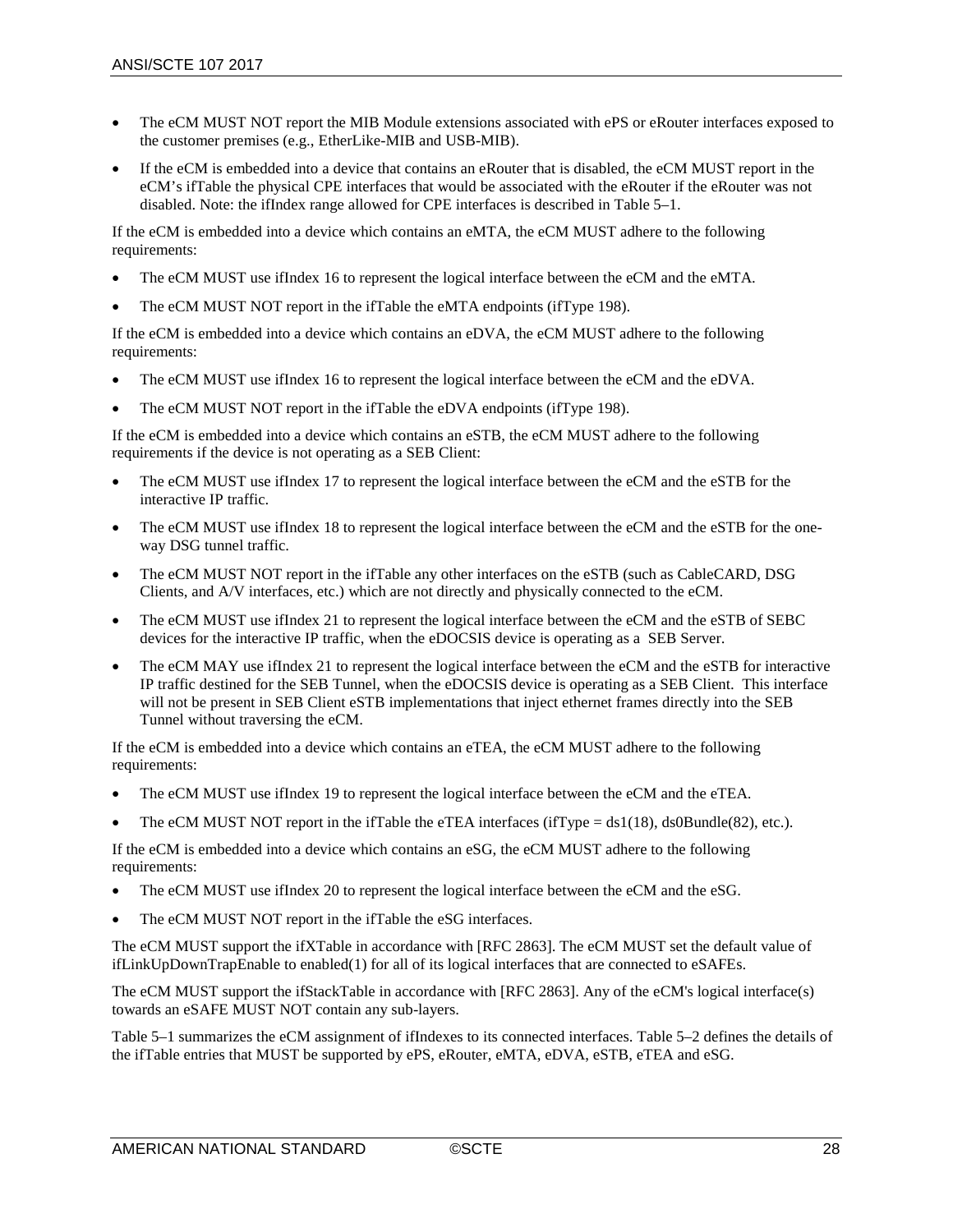<span id="page-28-0"></span>

| Interface  | <b>Type</b>                                                                                                                                                                              |
|------------|------------------------------------------------------------------------------------------------------------------------------------------------------------------------------------------|
| 1          | Primary CPE interface (CableHome ePS WAN interface or eRouter Operator-Facing Interface, when eRouter is<br>enabled, Home Network Interface when eSTB device is operating as SEB Server) |
| 2          | DOCSIS-MAC interface                                                                                                                                                                     |
| 3          | Primary downstream RF interface                                                                                                                                                          |
| 4          | One of the upstream RF interfaces                                                                                                                                                        |
| $5 - 15$   | Additional CPE interfaces                                                                                                                                                                |
| 16         | Reserved for IPCablecom/eMTA interface                                                                                                                                                   |
| 17         | Reserved for eSTB-IP interface                                                                                                                                                           |
| 18         | Reserved for eSTB-DSG interface                                                                                                                                                          |
| 19         | Reserved for eTEA interface                                                                                                                                                              |
| 20         | Reserved for eSG interface                                                                                                                                                               |
| 21         | Reserved for SEB eSTB-IP interface                                                                                                                                                       |
| $22 - 31$  | Reserved for additional eDOCSIS eSAFE interfaces                                                                                                                                         |
| $32 - 47$  | Reserved for additional CPE interfaces                                                                                                                                                   |
| $48 - 79$  | Reserved for additional downstream RF interfaces                                                                                                                                         |
| $80 - 111$ | Reserved for additional upstream RF interfaces                                                                                                                                           |
| 112-143    | Reserved for additional downstream RF interfaces                                                                                                                                         |

#### *Table 5–1 - eDOCSIS ifTable Interface Designations*

An eDOCSIS compliant eCM can have zero, one, or multiple CPE interfaces, as well as interfaces to one or multiple eSAFEs. When multiple CPE interfaces are present, if docsDevFilterIpTable, docsDevFilterLLCTable, or docsDevNmAccessFilterTable filter(s) are applied to the eCM's "Primary CPE Interface" (ifIndex 1), the eCM MUST also apply the same filter(s) to its "Other CPE Interfaces" (ifIndexes 5 through 15). Moreover, such filters are never used to limit traffic between the CPE interfaces ("Primary CPE Interface" and "Other CPE Interfaces") within the eCM. However, if docsDevFilterIpTable, docsDevFilterLLCTable, or docsDevNmAccessFilterTable filters are applied to the eCM's "Primary CPE Interface" (ifIndex 1), the eCM MUST NOT apply these filters to ifIndex 16 through 31, which are reserved as interfaces to eSAFEs.

The above defined mechanism provides granular, independent control of filters applied to the CPE Interfaces versus those applied to the interface to each eSAFE. The eCM MUST have the ability to filter traffic at a particular interface to an eSAFE, regardless of the origination point of that traffic. This granular filter control provides the ability for the eCM to filter traffic sourced by one eSAFE that is destined to another eSAFE within the same device.

<span id="page-28-1"></span>

| [RFC 2863] MIB-                                | ePS or eRouter                                                                                                | eMTA                                  |                                           | eSTB                                       |                                     |                                          |
|------------------------------------------------|---------------------------------------------------------------------------------------------------------------|---------------------------------------|-------------------------------------------|--------------------------------------------|-------------------------------------|------------------------------------------|
| Object<br>details for eCM-<br>eSAFE Interfaces |                                                                                                               |                                       | eSTB-IP                                   | eSTB-DSG                                   | eTEA                                | eSG                                      |
| ifIndex                                        |                                                                                                               | 16                                    | 17                                        | 18                                         | 19                                  | 20                                       |
| ifDescr: Match the text<br>indicated           | "CableHome<br>Embedded<br>Interface" for the<br>ePS, or "eRouter<br>Embedded<br>Interface" for the<br>eRouter | "IPCablecom<br>Embedded<br>Interface" | "Set-Top Box<br>Embedded IP<br>Interface" | "Set-Top Box<br>Embedded<br>DSG Interface" | "BSoD<br>Embedded<br>TEA Interface" | "IPCablecom<br>Embedded<br>SG Interface" |
| ifType                                         | other(1)                                                                                                      | other(1)                              | other(1)                                  | other(1)                                   | other(1)                            | other(1)                                 |
| ifMtu                                          | 0                                                                                                             | 0                                     | 0                                         | $\mathbf 0$                                | 0                                   | $\mathbf 0$                              |
| ifSpeed                                        | 0                                                                                                             | $\Omega$                              | 0                                         | $\Omega$                                   | 0                                   | $\Omega$                                 |
| ifPhysAddress                                  | <empty-string></empty-string>                                                                                 | <empty-string></empty-string>         | <empty-string></empty-string>             | <empty-string></empty-string>              | <empty-<br>string&gt;</empty-<br>   | <empty-<br>string&gt;</empty-<br>        |

*Table 5–2 - [RFC [2863\]](#page-7-11) ifTable, MIB-Object Details for eDOCSIS Device Interfaces*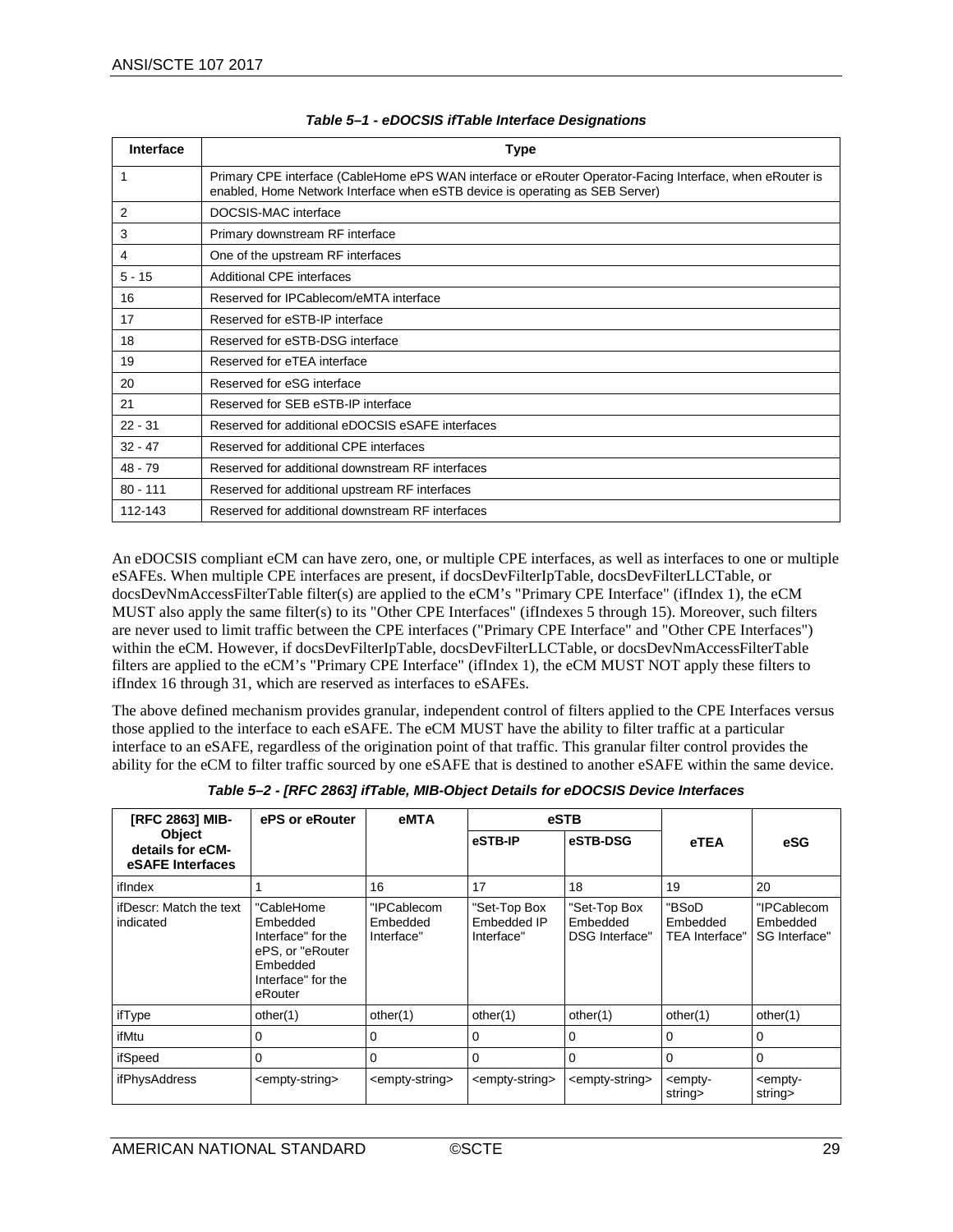| [RFC 2863] MIB-                                                                                             | ePS or eRouter                          | eMTA                            | eSTB                            |                                 |                                 |                                 |
|-------------------------------------------------------------------------------------------------------------|-----------------------------------------|---------------------------------|---------------------------------|---------------------------------|---------------------------------|---------------------------------|
| Object<br>details for eCM-<br>eSAFE Interfaces                                                              |                                         |                                 | eSTB-IP                         | eSTB-DSG                        | eTEA                            | eSG                             |
| ifAdminStatus: Only<br>up/down controls are<br>required for this<br>interface. Other values<br>are optional | $up(1)$ , down $(2)$                    | $up(1)$ , down $(2)$            | $up(1)$ , down $(2)$            | $up(1)$ , down $(2)$            | $up(1)$ , down $(2)$            | $up(1)$ ,<br>down(2)            |
| ifOperStatus: Only<br>up/down controls are<br>required for this<br>interface. Other values<br>are optional  | $up(1)$ , down $(2)$                    | $up(1)$ , down $(2)$            | $up(1)$ , down $(2)$            | $up(1)$ , down $(2)$            | $up(1)$ , down $(2)$            | $up(1)$ ,<br>down(2)            |
| ifLastChange                                                                                                | <per<br>[RFC 2863]&gt;</per<br>         | <per<br>[RFC 2863]&gt;</per<br> | <per<br>[RFC 2863]&gt;</per<br> | <per<br>[RFC 2863]&gt;</per<br> | <per<br>[RFC 2863]&gt;</per<br> | <per<br>[RFC 2863]&gt;</per<br> |
| ifInOctets                                                                                                  | (n)                                     | (n)                             | (n)                             | Deprecated                      | (n)                             | (n)                             |
| <b>ifInUcastPkts</b>                                                                                        | (n)                                     | (n)                             | (n)                             | Deprecated                      | (n)                             | (n)                             |
| ifInNUcastPkts                                                                                              | Deprecated                              | Deprecated                      | Deprecated                      | Deprecated                      | Deprecated                      | Deprecated                      |
| ifInDiscards                                                                                                | $\mathbf 0$                             | 0                               | 0                               | 0                               | $\mathbf 0$                     | 0                               |
| ifInErrors                                                                                                  | 0                                       | 0                               | 0                               | 0                               | $\mathbf 0$                     | 0                               |
| ifInUnknownProtos                                                                                           | $\mathbf 0$                             | 0                               | 0                               | 0                               | $\mathbf 0$                     | $\mathbf 0$                     |
| <b>ifOutOctets</b>                                                                                          | (n)                                     | (n)                             | (n)                             | (n)                             | (n)                             | (n)                             |
| <b>ifOutUcastPkts</b>                                                                                       | (n)                                     | (n)                             | (n)                             | (n)                             | (n)                             | (n)                             |
| <b>ifOutNUcastPkts</b>                                                                                      | Deprecated                              | Deprecated                      | Deprecated                      | Deprecated                      | Deprecated                      | Deprecated                      |
| ifOutDiscards                                                                                               | 0                                       | 0                               | 0                               | 0                               | $\mathbf 0$                     | 0                               |
| ifOutErrors                                                                                                 | $\mathbf 0$                             | 0                               | 0                               | 0                               | $\mathbf 0$                     | 0                               |
| ifOutQLen                                                                                                   | Deprecated                              | Deprecated                      | Deprecated                      | Deprecated                      | Deprecated                      | Deprecated                      |
| ifSpecific                                                                                                  | Deprecated                              | Deprecated                      | Deprecated                      | Deprecated                      | Deprecated                      | Deprecated                      |
| ifIndex                                                                                                     | 21                                      |                                 |                                 |                                 |                                 |                                 |
| ifDescr: Match the text<br>indicated                                                                        | "SEB Set-Top Box Embedded IP Interface" |                                 |                                 |                                 |                                 |                                 |
| ifType                                                                                                      | other(1)                                |                                 |                                 |                                 |                                 |                                 |
| ifMtu                                                                                                       | 0                                       |                                 |                                 |                                 |                                 |                                 |
| ifSpeed                                                                                                     | $\mathbf 0$                             |                                 |                                 |                                 |                                 |                                 |
| ifPhysAddress                                                                                               | <empty-string></empty-string>           |                                 |                                 |                                 |                                 |                                 |
| ifAdminStatus: Only<br>up/down controls are<br>required for this<br>interface. Other values<br>are optional | up(1), down(2)                          |                                 |                                 |                                 |                                 |                                 |
| ifOperStatus: Only<br>up/down controls are<br>required for this<br>interface. Other values<br>are optional  | $up(1)$ , down $(2)$                    |                                 |                                 |                                 |                                 |                                 |
| ifLastChange                                                                                                | <per<br>[RFC 2863]&gt;</per<br>         |                                 |                                 |                                 |                                 |                                 |
| ifInOctets                                                                                                  | (n)                                     |                                 |                                 |                                 |                                 |                                 |
| ifInUcastPkts                                                                                               | (n)                                     |                                 |                                 |                                 |                                 |                                 |
| ifInNUcastPkts                                                                                              | Deprecated                              |                                 |                                 |                                 |                                 |                                 |
| ifInDiscards                                                                                                | $\mathbf 0$                             |                                 |                                 |                                 |                                 |                                 |
| ifInErrors                                                                                                  | $\mathbf 0$                             |                                 |                                 |                                 |                                 |                                 |
| ifInUnknownProtos                                                                                           | $\mathbf 0$                             |                                 |                                 |                                 |                                 |                                 |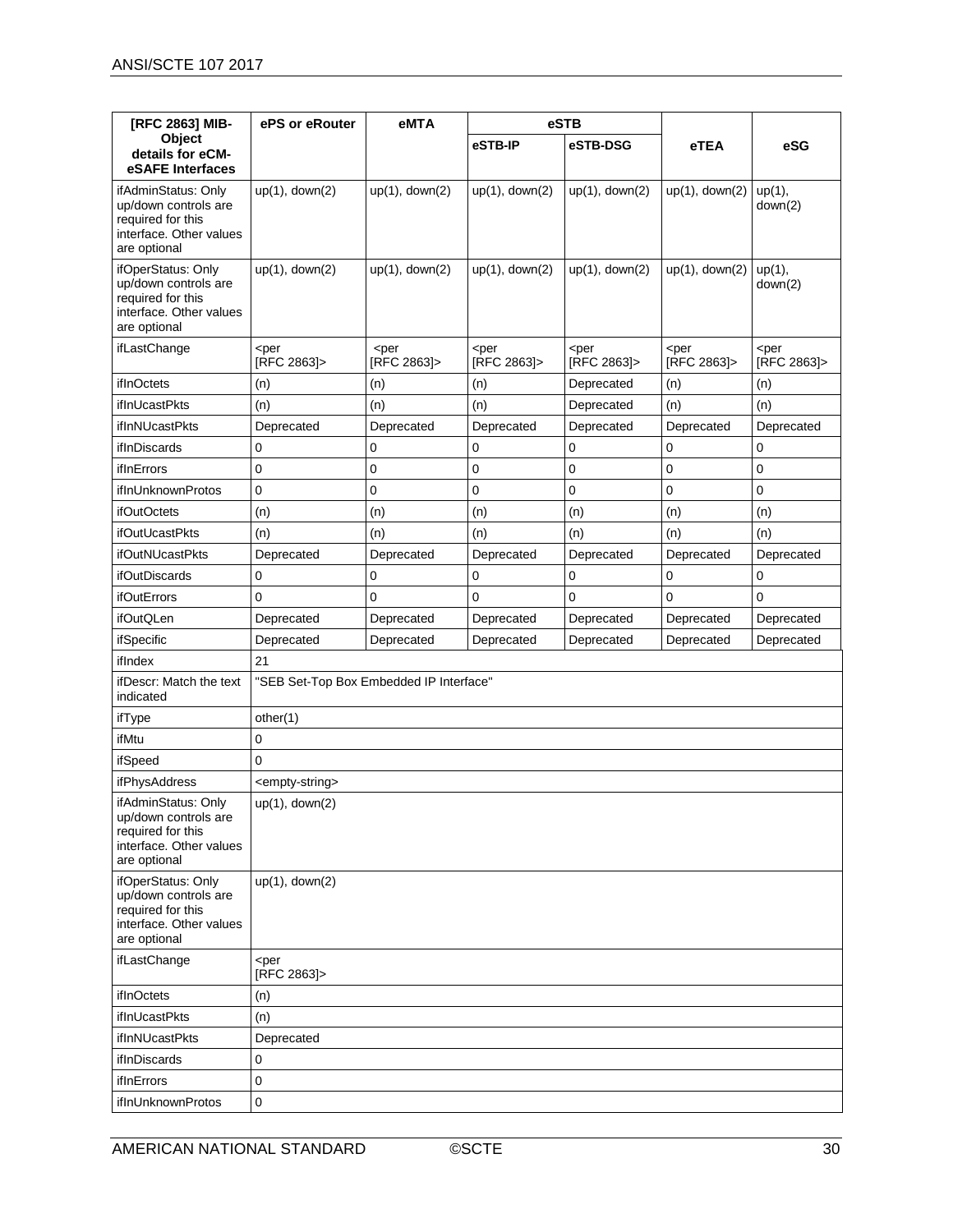| [RFC 2863] MIB-                                | ePS or eRouter | eMTA | eSTB    |          |      |     |
|------------------------------------------------|----------------|------|---------|----------|------|-----|
| Object<br>details for eCM-<br>eSAFE Interfaces |                |      | eSTB-IP | eSTB-DSG | eTEA | eSG |
| <i>ifOutOctets</i>                             | (n)            |      |         |          |      |     |
| ifOutUcastPkts                                 | (n)            |      |         |          |      |     |
| <b>ifOutNUcastPkts</b>                         | Deprecated     |      |         |          |      |     |
| ifOutDiscards                                  | 0              |      |         |          |      |     |
| ifOutErrors                                    | ი              |      |         |          |      |     |
| ifOutQLen                                      | Deprecated     |      |         |          |      |     |
| ifSpecific                                     | Deprecated     |      |         |          |      |     |

#### *5.2.3.2 [RFC [2011\]](#page-7-12) ipNetToMediaTable and [\[RFC](#page-7-13) 4293] ipNetToPhysicalTable Requirements*

If the eDOCSIS device includes a single eSAFE device, and that eSAFE device does not support the IPv6 protocol for provisioning and management, then the eCM MUST support the ipNetToMediaTable [RFC 2011] and populate the entries as per [Table 5–3.](#page-30-0) If the eDOCSIS device includes one or more eSAFE device and at least one eSAFE device supports the IPv6 protocol for provisioning and management, then the eCM MUST support the ipNetToPhysicalTable [RFC 4293] and populate the entries as per [Table 5–4](#page-30-1) If the eDOCSIS device includes one or more eSAFE device and at least one eSAFE device does not support the IPv6 protocol for provisioning and management, then the eCM MAY support the ipNetToMediaTable [RFC 2011] and populate the entries as pe[r Table](#page-30-0)  [5–3.](#page-30-0) For example, an eDOCSIS device containing an eDVA and eSTB, where the eDVA supports both IPv4 and IPv6 while the eSTB supports only IPv4 for provisioning and management would need to implement [\[RFC](#page-7-13) 4293] ipNetToPhysicalTable and populate this table per [Table 5–4,](#page-30-1) optionally the [\[RFC](#page-7-12) 2011] ipNetToMediaTable could be implemented and populated per [Table 5–3.](#page-30-0)

<span id="page-30-0"></span>

| <b>IRFC 20111 MIB-</b><br><b>Object</b><br>details for eCM-<br>eSAFE Interfaces | ePS                                                      | eMTA                                                        | eSTB-IP                                                 | eTEA                                                              | eSG                                                       | <b>SEB eSTB-IP</b> |
|---------------------------------------------------------------------------------|----------------------------------------------------------|-------------------------------------------------------------|---------------------------------------------------------|-------------------------------------------------------------------|-----------------------------------------------------------|--------------------|
| ipNetToMedialfIndex                                                             |                                                          | 16                                                          | 17                                                      | 19                                                                | 20                                                        | 21                 |
| ipNetToMediaPhysAddr<br>ess                                                     | WAN-Man MAC<br>Address                                   | <b>MTA MAC</b><br>Address                                   | STB MAC<br>Address                                      | <b>TEA MAC</b><br>Address                                         | <b>SG MAC</b><br>Address                                  | 00:00:00:00:00     |
| ipNetToMediaNetAddre<br>SS                                                      | WAN-Man<br>Address, if<br>acquired;<br>otherwise 0.0.0.0 | <b>MTA Address.</b><br>if acquired;<br>otherwise<br>0.0.0.0 | STB IP Address.<br>if acquired;<br>otherwise<br>0.0.0.0 | <b>TEA IP</b><br>Address, if<br>acquired;<br>otherwise<br>0.0.0.0 | SG IP<br>Address, if<br>acquired;<br>otherwise<br>0.0.0.0 | 0.0.0.0            |
| ipNetToMediaType                                                                | static $(4)$                                             | static(4)                                                   | static $(4)$                                            | static(4)                                                         | static $(4)$                                              | static $(4)$       |

<span id="page-30-1"></span>

| <b>MIB Object Name</b>         | ePS, eRouter or<br>eSTB SEB<br><b>Server</b>                                                                                                         | eMTA or<br>eDVA                   | eSTB-IP            | eTEA               | eSG                      | <b>SEB eSTB-</b><br>IP |
|--------------------------------|------------------------------------------------------------------------------------------------------------------------------------------------------|-----------------------------------|--------------------|--------------------|--------------------------|------------------------|
| ipNetToPhysicallfIndex         |                                                                                                                                                      | 16                                | 17                 | 19                 | 20                       | 21                     |
| ipNetToPhysicalPhysAd<br>dress | WAN-Man MAC<br>Address for the<br>ePS or operator-<br>facing interface<br>MAC Address for<br>the eRouter or<br>00:00:00:00:00 for<br>eSTB SEB Server | MTA or eDVA<br><b>MAC Address</b> | STB MAC<br>Address | TEA MAC<br>Address | <b>SG MAC</b><br>Address | 00:00:00:00:0<br>0     |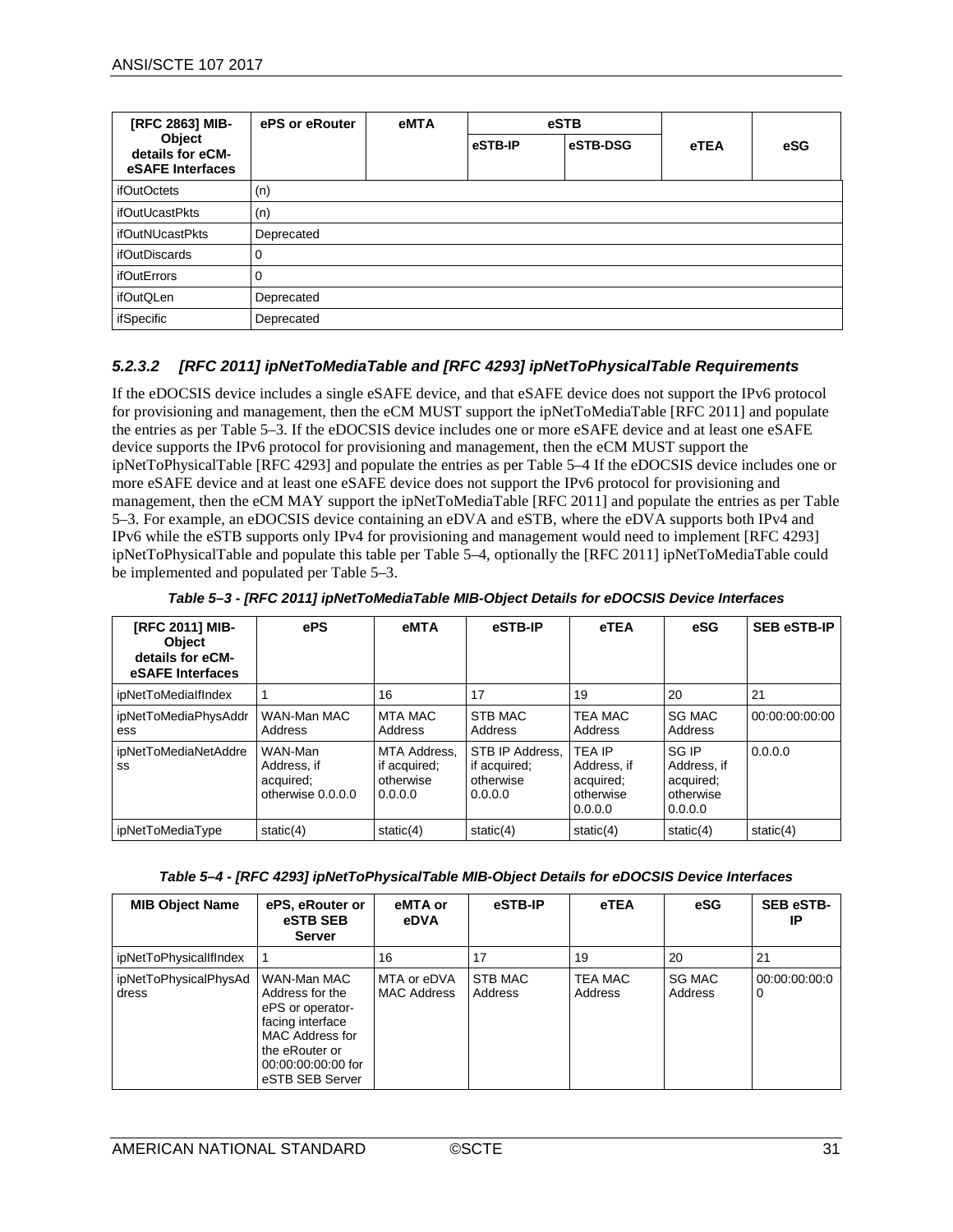| <b>MIB Object Name</b>            | ePS, eRouter or<br>eSTB SEB<br><b>Server</b>                                                                                                          | eMTA or<br>eDVA                                                                    | eSTB-IP                                                                 | eTEA                                                                              | eSG                                                                       | <b>SEB eSTB-</b><br>IP                 |
|-----------------------------------|-------------------------------------------------------------------------------------------------------------------------------------------------------|------------------------------------------------------------------------------------|-------------------------------------------------------------------------|-----------------------------------------------------------------------------------|---------------------------------------------------------------------------|----------------------------------------|
| ipNetToPhysicalNetAddr<br>essType | $ipv4(1)$ or $ipv6(2)$ ,<br>as applicable                                                                                                             | ipv $4(1)$ or<br>$ipv6(2)$ ,<br>as applicable                                      | ipv $4(1)$ or<br>$ipv6(2)$ ,<br>as applicable                           | ipv $4(1)$ or<br>$ipv6(2)$ ,<br>as applicable                                     | $ipv4(1)$ or<br>$ipv6(2)$ , as<br>applicable                              | Unknown(0)                             |
| ipNetToPhysicalNetAddr<br>ess     | WAN-Man IP<br>Address for the<br>ePS, or eRouter<br>operator-facing<br>interface IP<br>address, if<br>acquired;<br>otherwise a zero-<br>length string | MTA or eDVA<br>IP Address, if<br>acquired;<br>otherwise a<br>zero-length<br>string | STB IP Address.<br>if acquired;<br>otherwise a<br>zero-length<br>string | <b>TEA IP</b><br>Address, if<br>acquired;<br>otherwise a<br>zero-length<br>string | SG IP<br>Address, if<br>acquired;<br>otherwise a<br>zero-length<br>string | zero-length<br>string                  |
| ipNetToPhysicalLastUp<br>dated    | <refer to<br="">[RFC 4293]&gt;</refer>                                                                                                                | <refer to<br="">[RFC 4293]&gt;</refer>                                             | <refer to<br="">[RFC 4293]&gt;</refer>                                  | <refer to<br="">[RFC 4293]&gt;</refer>                                            | <refer to<br="">[RFC 4293]&gt;</refer>                                    | <refer to<br="">[RFC 4293]&gt;</refer> |
| ipNetToPhysicalType               | static $(4)$                                                                                                                                          | static $(4)$                                                                       | static $(4)$                                                            | static $(4)$                                                                      | static $(4)$                                                              | static $(4)$                           |
| ipNetToPhysicalState              | <refer to<br="">[RFC 4293]&gt;</refer>                                                                                                                | <refer to<br="">[RFC 4293]&gt;</refer>                                             | <refer to<br="">[RFC 4293]&gt;</refer>                                  | <refer to<br="">[RFC 4293]&gt;</refer>                                            | <refer to<br="">[RFC 4293]&gt;</refer>                                    | <refer to<br="">[RFC 4293]&gt;</refer> |
| ipNetToPhysicalRowSta<br>l tus    | 'active'                                                                                                                                              | 'active'                                                                           | 'active'                                                                | 'active'                                                                          | 'active'                                                                  | 'active'                               |

#### <span id="page-31-0"></span>*5.2.3.3 [RFC [1493\]/](#page-7-14)[\[RFC](#page-7-15) 4188] Requirements*

The eCM MUST add ports associated with eSAFEs to its dot1dBasePortTable [\[RFC](#page-7-14) 1493] [RFC [4188\].](#page-7-15)

The eCM MUST support all bridge statistics of the dot1dTpPortTable [\[RFC](#page-7-14) 1493] [RFC [4188\]](#page-7-15) for all ports associated with eSAFEs.

The eCM MUST create a row entry in its dot1dTpFdbTable [\[RFC](#page-7-14) 1493] [RFC [4188\]](#page-7-15) for each active eSAFE MAC address within the eDOCSIS device. Note that an eSAFE may have more than one active MAC address.

The eCM MUST populate each dot1dTpFdbTable entry for an eSAFE as follows:

- the dot1dTpFdbAddress report the corresponding eSAFE MAC address,
- the dot1dTpFdbPort reports the port associated with the ifIndex of that eSAFE from the dot1dBasePortTable,
- the dot1dTpFdbStatus reports mgmt(5).

The eCM MUST prevent row entries for eSAFEs in the dot1dTpFdbTable from being aged-out or overwritten.

#### *5.2.3.3.1 [RFC [1493\]/](#page-7-14)[\[RFC](#page-7-15) 4188] Requirements for the eTEA*

An eCM MUST NOT bridge a frame having a destination address equal to an active eTEA MAC address if that frame was received from any port other than the one associated with ifIndex 19.

An eCM MUST NOT bridge a frame having a destination address equal to an active eTEA MAC address to any port other than the one associated with ifIndex 19 (the interface to the eTEA).

If a CPE MAC address is acquired by the eCM via the eCM Configuration File or via the address learning process, and the eCM is later informed that the same address is an eTEA MAC address, the eCM SHOULD remove the eTEA MAC address from its list of acquired CPE MAC addresses.

#### *5.2.3.4 Battery Backup UPS MIB Requirements*

eSAFE specifications can require support for the Battery Backup UPS MIB, if Battery Backup is supported in the containing eDOCSIS device. For more information, please refer to the Battery Backup MIB specification [\(\[CL](#page-6-19)  [BB\]\)](#page-6-19).

For an eDOCSIS device meeting the requirements specified in [\[CL BB\],](#page-6-19) the eCM MUST implement the Battery Backup UPS MIB specified in [\[CL BB\].](#page-6-19)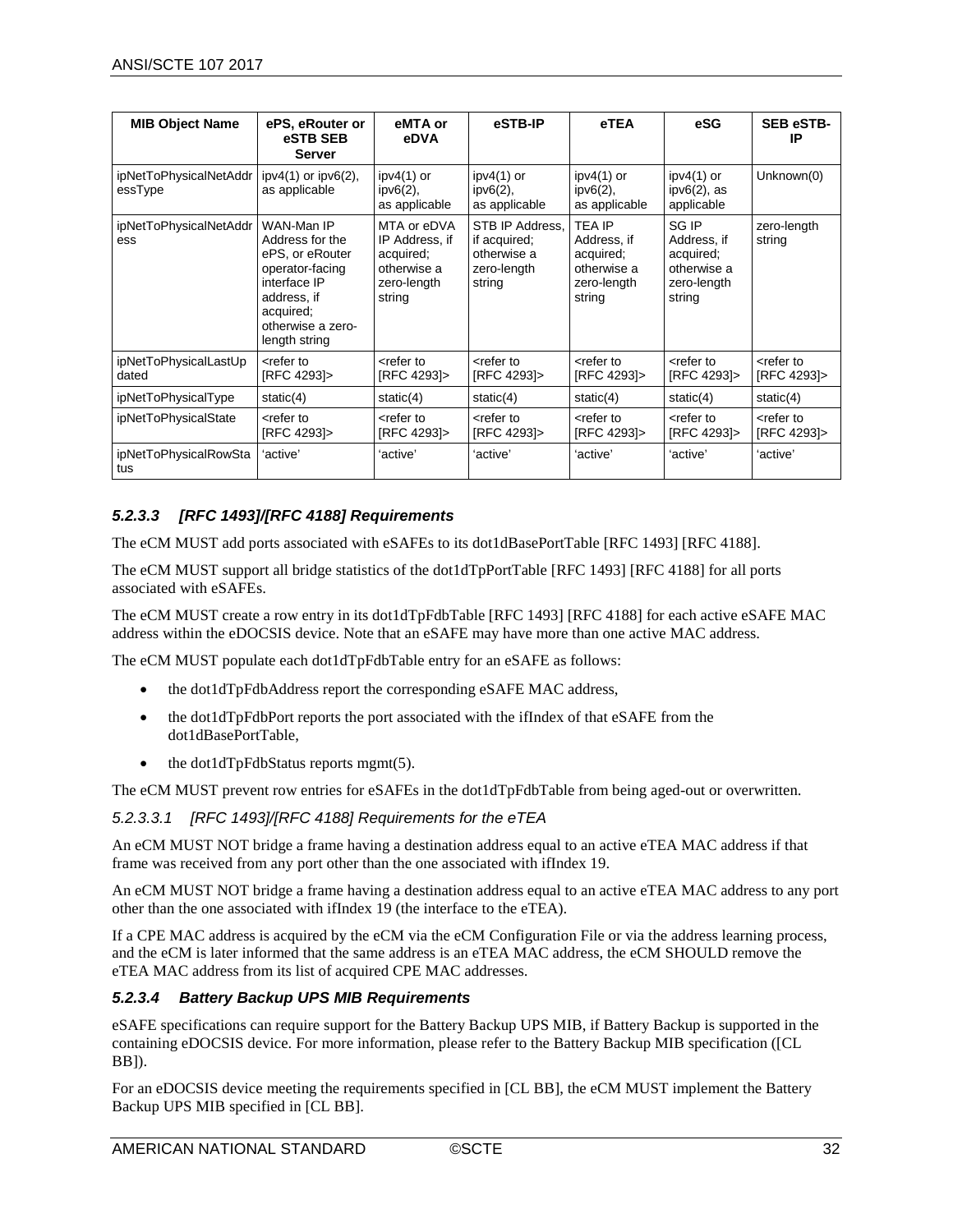#### <span id="page-32-0"></span>**5.2.4 DHCPv4 Option 43 Syntax Requirements**

In order to facilitate device provisioning, all eDOCSIS devices operating with IPv4 will use DHCP Option 43 during registration process for providing vendor class identification, embedded component, and vendor specific capability enumerations. Requirements in this section apply only to cable modems operating with IPv4 and do not apply to cable modems not operating with an IPv4 protocol stack, such as a DOCSIS 3.0 or greater cable modem operating with only an IPv6 protocol stack.

#### *5.2.4.1 General Requirements*

The eCM MUST implement Option 43 and its Sub-options 2 through 10 for Vendor Specific Information to identify embedded components as specified in [\[CANN-DHCP\]](#page-6-20) for the DHCP DISCOVER and DHCP REQUEST messages.

Similarly, each eSAFE MAY issue its own DHCP DISCOVER and DHCP REQUEST with Option 43 after eCM has been successfully registered and operational; details are specified in each eSAFE's specification.

#### *5.2.4.2 DHCP Option 43 Syntax*

DHCP Option 43 provides device specific information through the use of sub-options. Sub-options 1 through 10 are specified by CableLabs, sub-options 11-127 are reserved for future CableLabs use, and sub-options 128 and above are reserved for vendor use.

The eCM MUST implement the Vendor Specific Information Option (DHCP option 43) as specified in [\[CANN-](#page-6-20)[DHCP\]](#page-6-20) and per [RFC [2132\].](#page-7-16) Details of DHCP option 43 and its sub-options for eDOCSIS are further defined below.

The option begins with a type octet with the value of number 43, followed by a length octet. The length octet is followed by the number of octets of data equal to the value of the length octet. The value of the length octet does not include the two octets specifying the tag and length.

DHCP option 43 in eDOCSIS is a compound option. The content of option 43 is composed of one or more suboptions. Supported DHCP option 43 sub-options in eDOCSIS are in the range 1-254. A sub-option begins with a tag octet containing the sub-option code, followed a length octet which indicates the total number of octets of data. The value of the length octet does not include itself or the tag octet. The length octet is followed by "length" octets of sub-option data.

#### <span id="page-32-1"></span>*5.2.4.3 DHCPv4 Option 43 Sub-option Encoding*

The encoding of each Option 43 sub-option is defined below. See [\[CANN-DHCP\]](#page-6-20) for the intended purpose of each sub-option.

The eCM MAY include Option 43 sub-option 1 in DHCPDISCOVER and DHCPREQUEST messages. If DHCP Option 43 sub-option 1 is included in these DHCP client messages, the eCM MUST encode this sub-option by the number of octets equal to the value of the length octet of this sub-option, with each octet codifying a requested suboption. If the length octet of this sub-option is 0 (because there are no requested sub-options), the eCM SHOULD omit this sub-option from DHCP Option 43.

The eCM MUST encode each of the DHCP Option 43 sub-options 2, 3, 4, 5, 6, 7, 8, 9, and 10 as a character string consisting of characters from the NVT ASCII character set, with no terminating NULL.

An eCM MUST send DHCP Option 43 sub-option 2 containing the character string "ECM" (without the quotation marks).

An eCM MUST send DHCP Option 43 sub-option 3 containing a colon-separated list of all eSAFE types in the eDOCSIS device, including at a minimum the colon-separated character string "ECM:<eSAFE>" (without the quotation marks). The first device on the list is always "ECM". Se[e \[CANN-DHCP\]](#page-6-20) for possible eSAFEs.

Defined eSAFEs are: "EPS" for CableHome embedded Portal Services Element, "EMTA" for IPCablecom embedded MTA, "EDVA" for IPCablecom 2.0 embedded digital voice adapter, "ESTB" for embedded set-top box, "ETEA" for embedded TDM emulation adapter, and "ESG" for embedded SMA gateway.

An eCM MUST send DHCP Option 43 sub-option 4 containing the device serial number as in MIB object docsDevSerialNumber.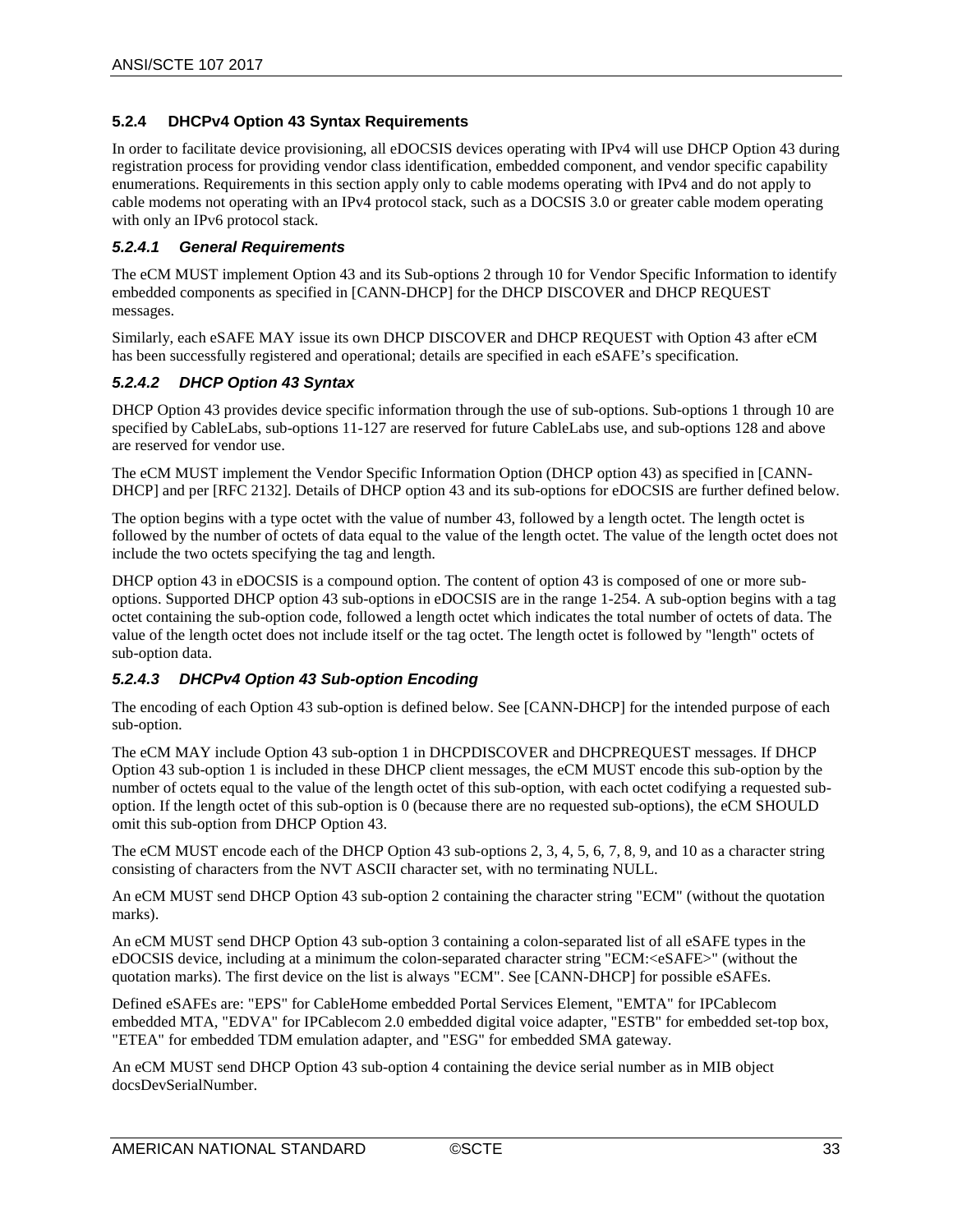An eCM MUST send DHCP Option 43 sub-option 5 containing the Hardware version number identical to the value as reported in <Hardware version> field in MIB object sysDescr.

An eCM MUST send DHCP Option 43 sub-option 6 containing the Software version number identical to the value as reported in <Software version> field in MIB object sysDescr.

An eCM MUST send DHCP Option 43 sub-option 7 containing the Boot ROM version number identical to the value as reported in <Boot ROM version> field in MIB object sysDescr.

An eCM MUST send DHCP Option 43 sub-option 8 containing a 6-octet, hexadecimally-encoded, vendor-specific Organization Unique Identifier (OUI) that uniquely identifies the eCM manufacturer.

An eCM MAY use its MAC address as the value for the OUI field in DHCP Option 43 sub-option 8. All eDOCSIS devices from a single vendor MAY use a single OUI.

An eCM MUST send DHCP Option 43 sub-option 9 containing the Model number identical to the value as reported in <Model number> field in MIB object sysDescr.

An eCM MUST send DHCP Option 43 sub-option 10 containing the Vendor name identical to the value as reported in <Vendor name> field in MIB object sysDescr.

If an eCM is embedded with one or more eSAFEs that utilize eCM Config File Encapsulation, the eCM MUST send DHCP Option 43 sub-option 15 containing the list of eSAFEs that support this feature. If no eSAFE supports eCM Config File Encapsulation, then the eCM MUST either not populate this sub-option or set the sub-option length to zero.

If an eCM is embedded in a device containing an eSTB, the eCM MUST send DHCP Option 43 sub-option 18 containing the type of video security element in the device.

An eCM or eSAFE MUST NOT implement DHCP Option 43 sub-options 11-127, which are reserved for eSAFEs and CableLabs.

An eCM or eSAFE MAY implement DHCP Option 43 sub-options 128-256, which are reserved for vendor-specific purpose. If the total number of octets in all DHCP Option 43 sub-options exceeds 255 octets, the eCM MUST split the option into multiple smaller options per [RFC [3396\].](#page-7-17)

#### <span id="page-33-0"></span>**5.2.5 DHCPv6 Vendor Specific Option Syntax Requirements**

In order to facilitate provisioning, all eDOCSIS devices implementing a DOCSIS 3.0 or greater CM and operating with IPv6 will include Vendor-specific Information options during the CM IPv6 registration process [\[SCTE 135-2\].](#page-6-9) Vendor-specific Information options include configuration file location and name information, syslog server information, device identifier information, and cable modem capabilities. Refer t[o \[CANN-DHCP\].](#page-6-20)

#### *5.2.5.1 eDOCSIS Device Information in DHCPv6 Vendor Specific Options*

An eCM operating with IPv6 provides device-specific information through the use of the DHCPv6 Vendor Specific Information Options. This information, which is carried in Option 43 sub-options in the case of an eCM or eSAFE using IPv4, provides the provisioning system with details about the eDOCSIS device, including implemented CableLabs specification, hardware revision, software revision, and number and type of implemented eSAFEs. Refer to Section [5.2.4.3](#page-32-1) for more information about DHCPv4 Option 43 requirements.

An eCM operating with IPv6 MUST include the DHCPv6 Vendor Specific option codes listed below in DHCPv6 Solicit messages:

- Option Code 2: Device Type Option (with "ECM" as the Embedded Cable Modem Identifier)
- Option Code 3: List of Implemented eSAFEs
- Option Code 4: Device Serial Number
- Option Code 5: Hardware Version Number
- Option Code 6: Software Version Number
- Option Code 9: Model Number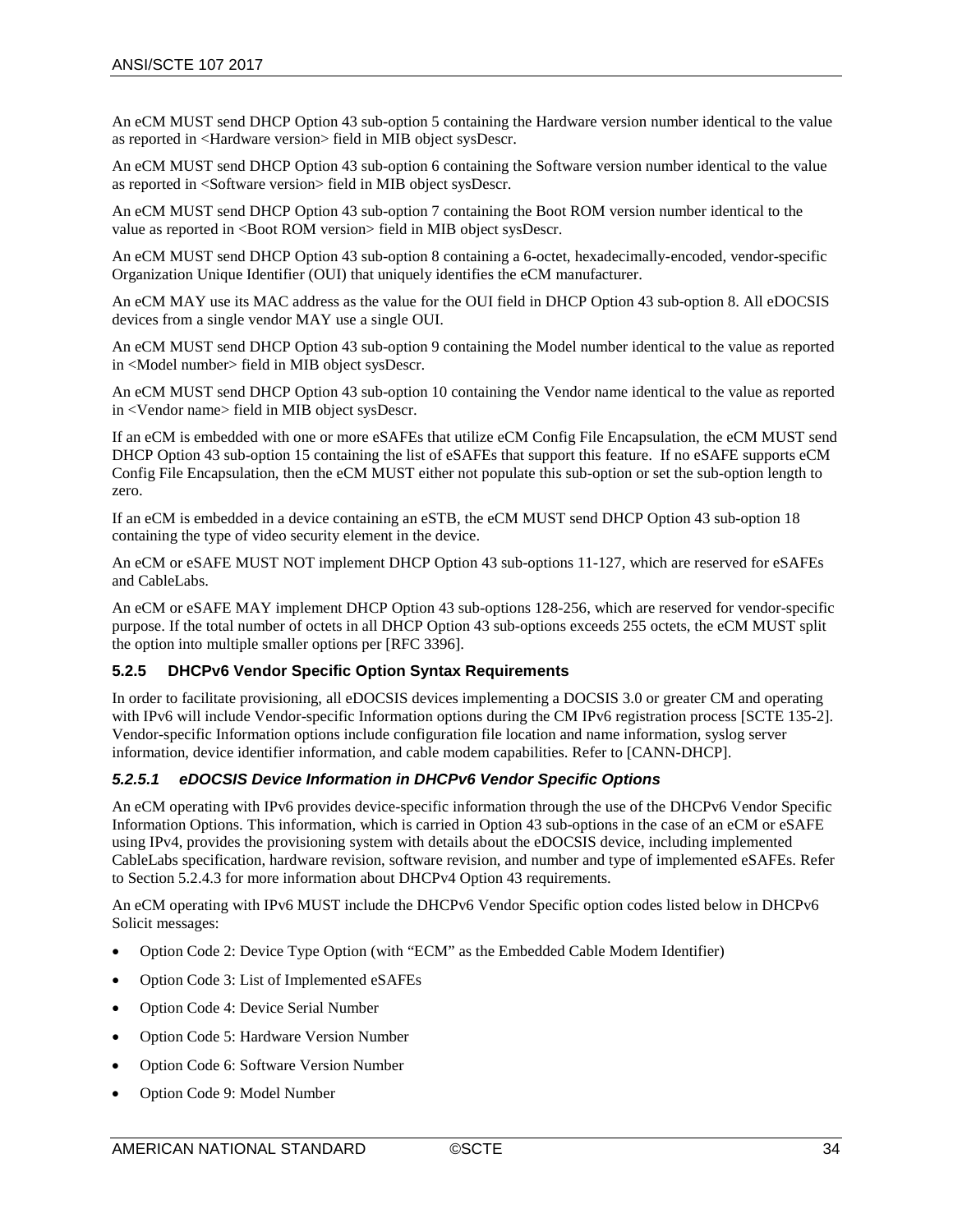• Option Code 10: Vendor Identifier

The eCM MUST list in the List of Implemented eSAFEs option the abbreviation for each eSAFE implemented in the device, beginning with ECM and separated with a colon.

The format of the DHCPv6 vendor specific option codes 2 - 6 and 9 - 10 listed above follow the format of other vendor specific options described in [\[CANN-DHCP\].](#page-6-20)

#### <span id="page-34-0"></span>**5.2.6 Testability Requirements**

In order to verify conformance to this specification and to the DOCSIS Base Specifications, a mechanism to generate and receive traffic bridged through the eCM is required. eDOCSIS devices that have a physically exposed CMCI (e.g., Ethernet or USB) can be tested by using external packet generation equipment connected to that interface.

For cost, security, or other reasons, however, certain eDOCSIS devices may not have an exposed CMCI, necessitating an alternative mechanism.

Additionally, an eDOCSIS device MAY have multiple eSAFEs, each with a logical CPE interface (LCI) to the eCM. This specification places requirements on the LCIs as well as the bridging of traffic among eCM and eSAFEs.

To this end, a Software Loopback for eDOCSIS (SLED) is specified below.

#### *5.2.6.1 General Requirements*

An eCM SHOULD implement SLED. An eCM without an externally accessible CMCI port, or a physical interface configured to be equivalent to a CMCI port, MUST implement SLED.

#### *5.2.6.2 SLED Protocol Description*

#### *5.2.6.2.1 General Description*

SLED is an embedded test function residing in an eCM enabling DOCSIS and eDOCSIS conformance testing coverage, particularly when an exposed CMCI is not available.

The SLED test functions are controlled via SLED MIB objects as specified i[n Annex A.](#page-43-0) The eCM MUST associate SLED MIB objects with the SNMP stack of the eCM. The eCM MUST NOT make the SLED MIB objects accessible through the CMCI.

To prevent unintended activation, the eCM MUST set the default state of all SLED functions to disable (false). The eCM MUST enable SLED functions only if the MIB object sledGlobalEnable is set to 'true' prior to eCM registration; sledGlobalEnable MAY can be set to 'true' via inclusion in TLV-11 of the eCM's configuration file.

The SLED MIB values revert to power-on values when the CM de-registers or loses Operational state; the sledGlobalEnable will revert to 'false', and in-progress packet generation or loopback will be stopped.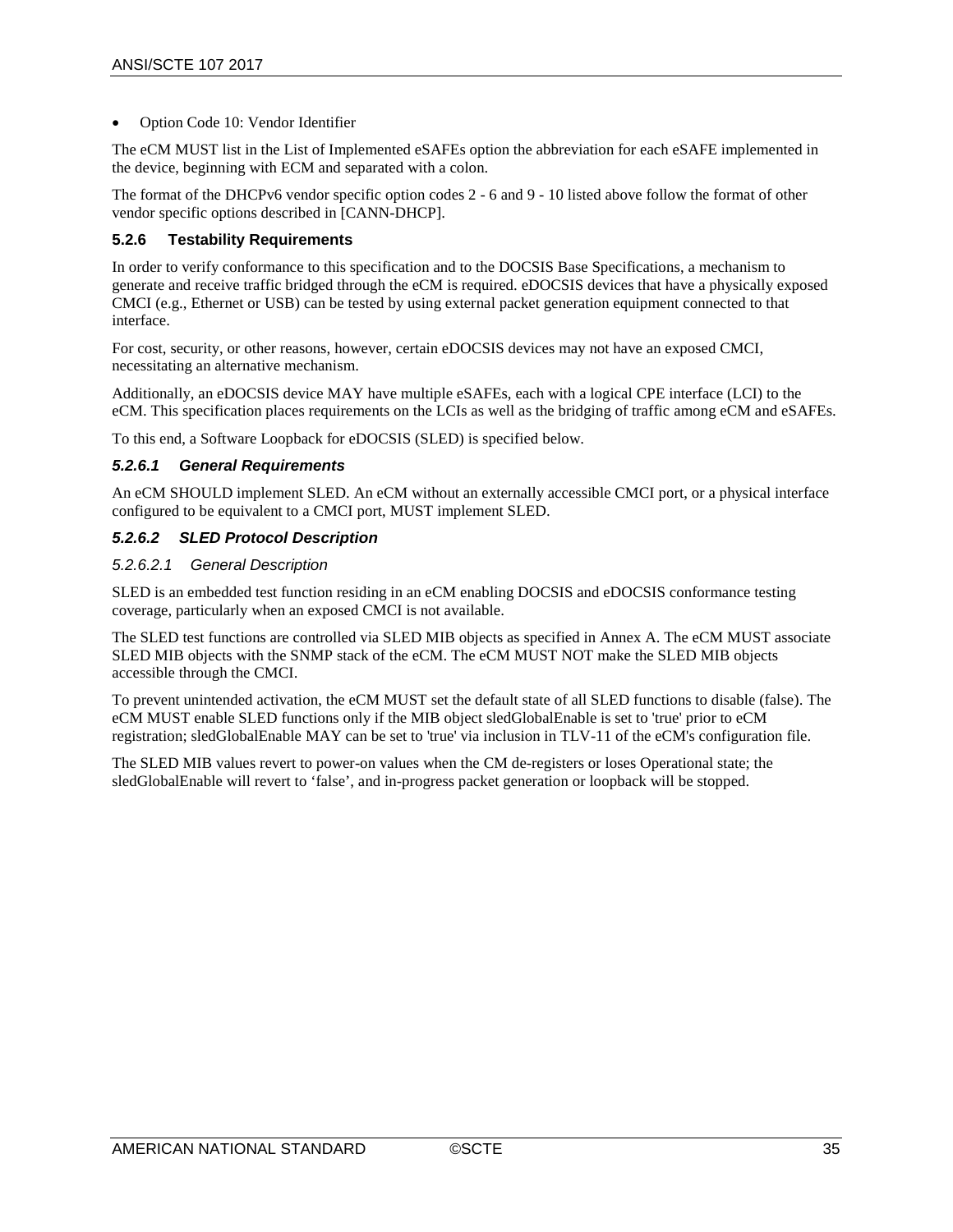[Figure](#page-35-0) 5–22 illustrates the SLED reference model.



*Figure 5–22 - SLED Reference Model*

<span id="page-35-0"></span>The SLED functionality supports:

- 1. **Packet loopback**—The primary purpose of the Packet loopback protocol is to enable verification of the receipt of packets across the LCI by the eSAFE. Once enabled by the SLED MIB object, all packets that are forwarded to the indicated LCI are encapsulated into a pre-defined packet header (Ethernet DIX frame header + IP header + UDP header) and reflected back across the LCI to the eCM for forwarding to the final destination. Typically, the looped-back packets will be addressed to, and captured by, a test station residing in the Network-Side Interface (NSI) of the CMTS.
- 2. **Packet generation**—SLED MIB objects are defined to enable setting up of Ethernet framing and payload transmission for packet generation and transmission through the LCI to the eCM. The SLED MIB objects described below control the packet transmission with parameters such as Ethernet packet header, packet rate, and the number of packets.
- 3. Packet loopback and packet generation SLED functions MUST be able to be controlled independently.
- 4. The eCM's packet loopback and packet generation SLED functions MUST NOT disrupt network connectivity to or from the eSAFE. When SLED loopback is enabled, the eCM MUST transmit every packet that is forwarded across the LCI in the eCM-to-eSAFE direction, to both the eSAFE and the SLED loopback function. When SLED functions are enabled the eCM MUST continue to bridge packets to/from the eSAFE across the LCI.

#### *5.2.6.2.2 Loopback Protocol*

An eCM implementing SLED MUST implement the following loopback protocol:

- 1. The SLED packet loopback function is attached to the LCI associated with the eSAFE by setting SLED MIB *sledLoopbackInterface* to the eCM's ifIndex number associated with the LCI (pe[r Table 5–1\)](#page-28-0).
- 2. The SLED MIB object *sledLoopbackPktHdr* is configured with the 42-byte loopback Ethernet packet/IP/UDP headers (14-byte Ethernet header + 20-byte IPv4 header + 8-byte UDP header).
- 3. As an example, the following loopback header parameters could be used:
	- a. Ethernet MAC source address = eSAFE MAC address
	- b. Ethernet MAC destination address = test station MAC address
	- c. IP source address = eSAFE Management IP address
	- d. IP destination address= test station IP address
	- e. UDP source port number = 7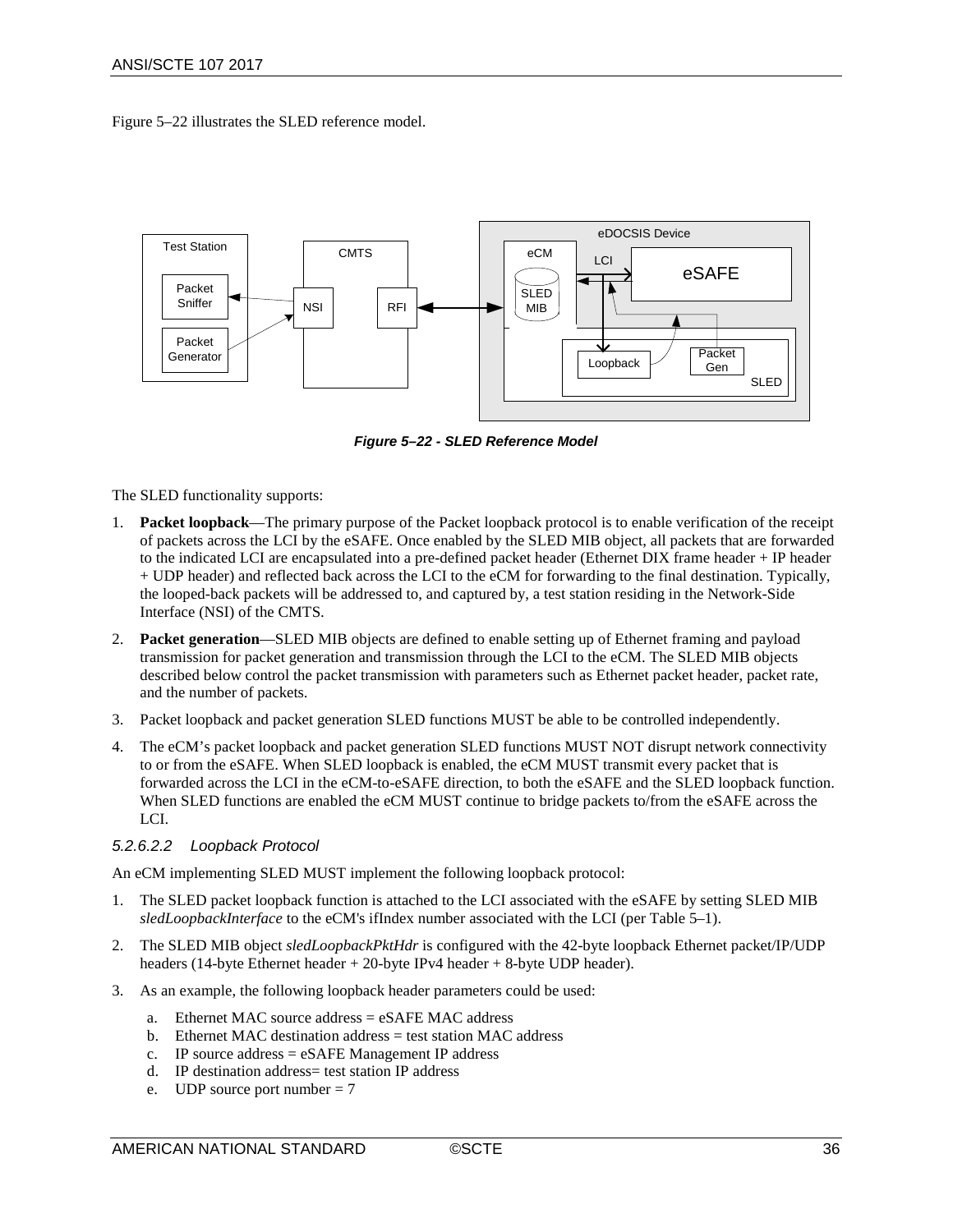- f. UDP destination port number  $=7$
- 4. When the SLED MIB object sledLoopbackInterface is set to an ifIndex associated with an LCI which supports SLED, sledLoopbackPktHdr contains a 42-byte octet string, and sledLoopbackEnable is set to 'true', the SLED operates in a loopback mode.
- 5. When operating in loopback mode, all Ethernet packets forwarded across the indicated LCI by the eCM will be processed as follows:[2](#page-36-1)
	- a. If the received Ethernet packet is greater than 1472 octets, the Ethernet packet is split into two fragments according to IP fragmentation scheme as described in [\[RFC](#page-7-18) 791], the first consisting of the first 1472 octets of the Ethernet packet and the second containing the remaining octets, resulting in two payloads to that are processed as described below.
	- b. If the received Ethernet packet is less than or equal to 1472 octets, the entire packet is processed as a single payload.
	- c. Each payload generated in step 5a or 5b MUST be prepended with the contents of sledLoopbackPktHdr.
	- d. The mutable fields within sledLoopbackPktHdr are to be recomputed. The mutable fields are IP Header Checksum, IP Total Length per [\[RFC](#page-7-18) 791], and UDP Checksum, UDP Length per [\[RFC](#page-7-19) 768].
	- e. If the Ethernet packet is fragmented as defined in step 5a, the appropriate IP header fields are to be updated to indicate IP fragmentation. The IP fragmentation header values will differ depending on if this is the first or second fragment being processed (per [\[RFC](#page-7-18) 791]). Further, the final 8-bytes of sledLoobpackPktHdr (the UDP header) are NOT to be prepended to the second fragment.
	- f. The Ethernet FCS is computed and appended.
	- g. The resulting Ethernet packet is transmitted to the LCI toward the eCM.
- 6. When the SLED MIB object sledLoopbackEnable is set to 'false', the SLED loopback function is be disabled.
- 7. While the SLED loopback function is enabled, the eCM rejects changes to sledLoopbackInterface or sledLoopbackPktHdr.

[Figure](#page-36-0) 5–23 illustrates the SLED packet loopback encapsulation.



*Figure 5–23 - SLED Packet Loopback Encapsulation*

<span id="page-36-0"></span>[Figure](#page-38-1) 5–24 illustrates an example of the SLED loopback sequence.

 $\overline{a}$ 

<span id="page-36-1"></span><sup>&</sup>lt;sup>2</sup> Note: The eCM MUST remove the Ethernet FCS/CRC32 before encapsulating and processing the packet for loopback. Because the CRC32 may not be present, may be incorrect, and is not relevant to the SLED loopback tests, it is omitted from the packet that is looped back.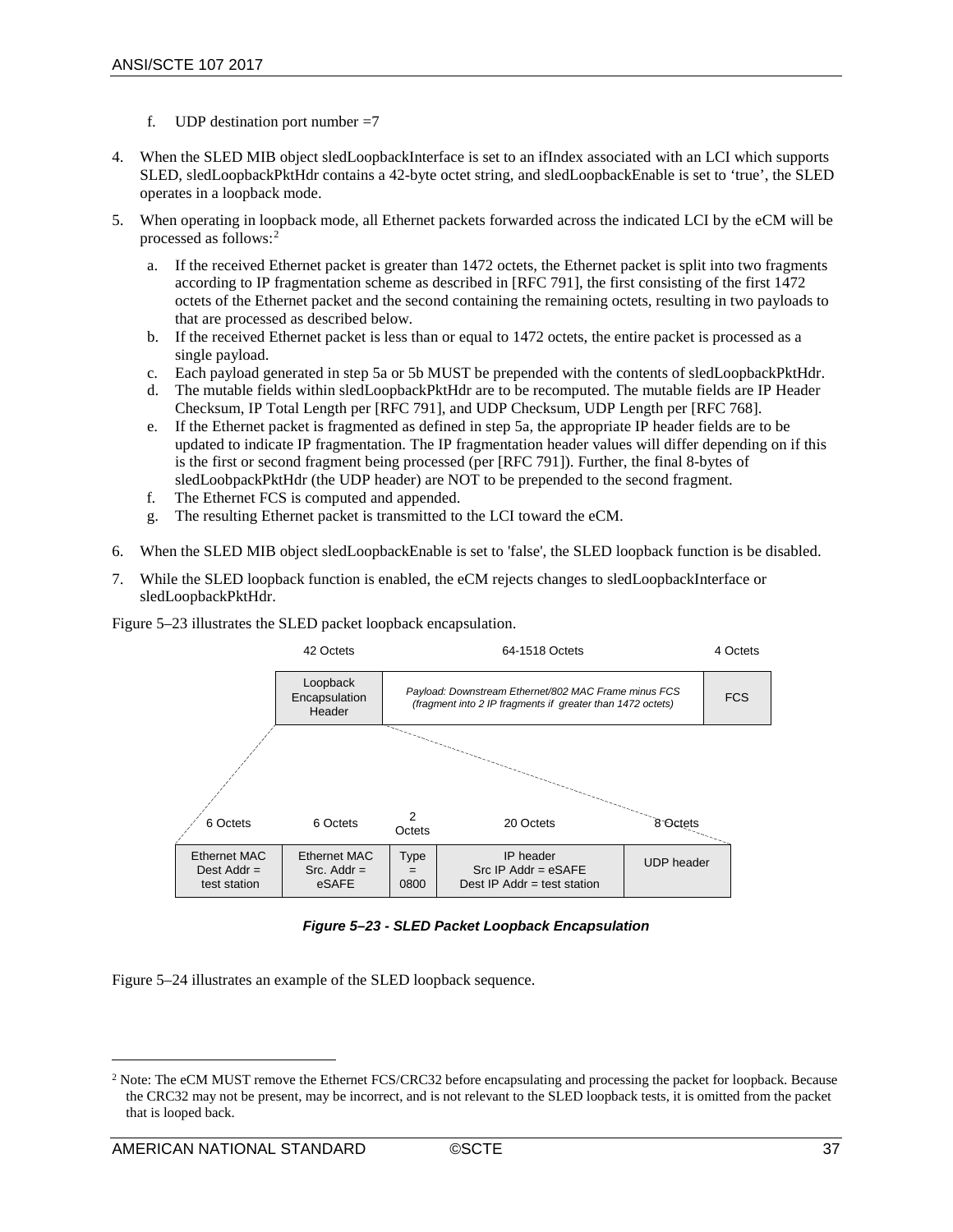#### *5.2.6.2.3 Packet Generation Protocol*

An eDOCSIS device implementing SLED MUST implement the following packet generator protocol:

- 1. The SLED packet generation function is attached to the eCM's LCI associated with the eSAFE by setting SLED MIB sledPktGenInterface to the ifIndex number associated with the LCI (pe[r Table 5–1\)](#page-28-0).
- 2. The SLED MIB object sledPktGenPayload is set up to be a complete Ethernet (DIX/802 MAC) packet, including FCS trailer, for transmission across the LCI. The FCS is set to be correct for the packet as specified, and MAY be recalculated by the eCM as required for upstream processing; the SLED is not required to validate the FCS, and a packet with an invalid FCS MAY be transmitted with a corrected FCS.
- 3. The SLED MIB objects sledPktGenRate and sledPktGenNumPkts are set to non-zero values.
- 4. When sledPktGenInterface is set to an ifIndex associated with an LCI which supports SLED, sledPktGenRate and sledPktGenNumPkts are both set to non-zero values, the SLED Packet Generator MUST start to send generated Ethernet packets to the LCI in within 250 msec after sledPktGenTrigger is set to 'start'; the SLED starts to transmit packets to the LCI as soon as possible in order to minimize the amount of time it takes to run tests that use the SLED Packet Generator.
- 5. When sledPktGenTrigger is set to 'start', the SLED Packet Generator sets the SLED MIB sledPktGenLastTrigger to the current value of the system MIB sysUptime.
- 6. The packets generated by the SLED Packet Generator MUST be the exact copies of the Ethernet packet specified by the SLED MIB sledPktGenPayload. The average rate of generated packets be as specified by the SLED MIB sledPktGenRate.
- 7. The packet generation MUST be continued until the total number of generated packets reaches the limit as specified by the SLED MIB sledPktGenNumPkts, unless terminated by setting sledPktGenTrigger to 'stop'. If sledPktGenTrigger is set to 'stop' while packets are being generated, the SLED stops packet generation within 1 second.
- 8. While the previous sequence of SLED packets is still in progress, the eCM rejects changes to sledPktGenInterface, sledPktGenPayload, sledPktGenNumPkts, or sledPktGenRate.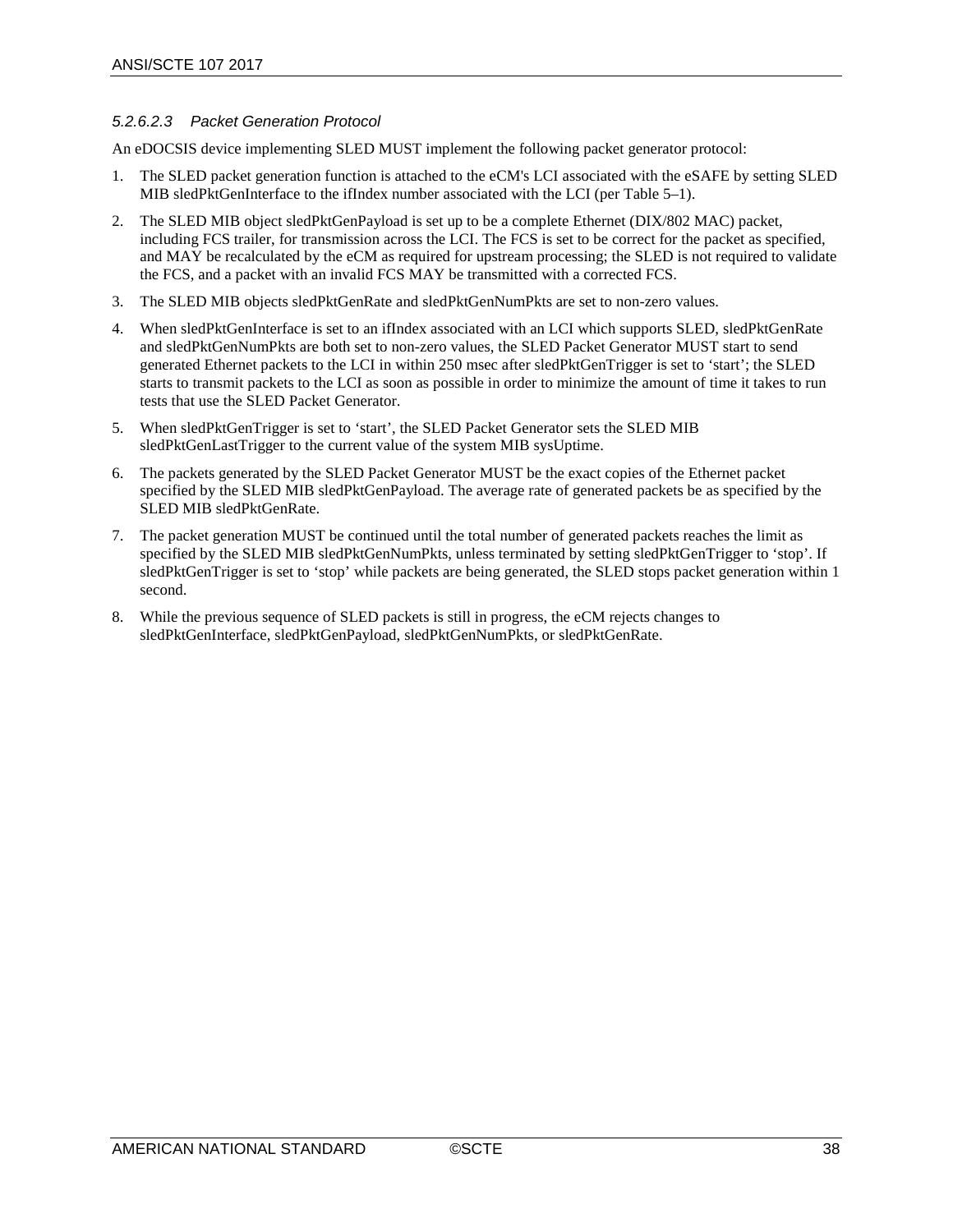

Refer to [Figure](#page-38-1) 5–24 for an illustration of the SLED packet loopback and generation sequences.

*Figure 5–24 - SLED Packet Loopback And Generation Sequences* 

#### <span id="page-38-1"></span><span id="page-38-0"></span>**5.2.7 Firmware Download**

An eDOCSIS device MUST support a Monolithic Firmware Image download that is used for the entire eDOCSIS device. A change to any component of a Monolithic Firmware Image constitutes a change to the entire image, and as such, requires a new SW version number.

An eDOCSIS device MAY support Segmented Firmware Image download for specific components within the device. When an eDOCSIS device supports Segmented Firmware Image download, a change to a specific set of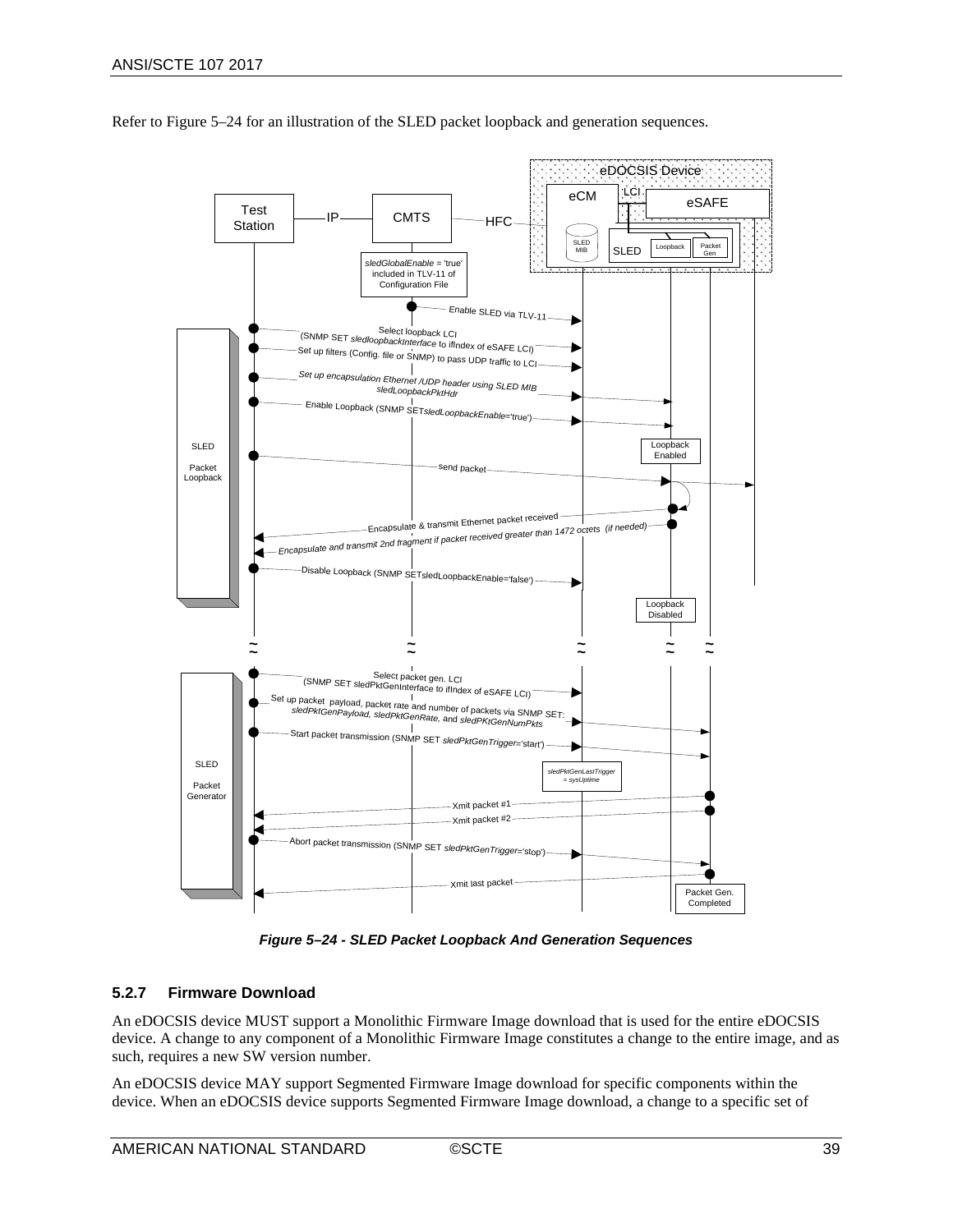component devices or elements can be performed using a discrete firmware image for those specific components. .An eDOCSIS device which supports Segmented Firmware Image download MUST update the software version number when any segmented firmware image is loaded. An eDOCSIS device which supports Segmented Firmware Image download MUST ensure that the same combination of segmented firmware image components always results in the same software version number.

The DOCSIS Secure Software Download mechanism and framework allows support for both Monolithic and Segmented Firmware image downloads. With the exception of an eDOCSIS device that contains an eSTB, the eCM MUST control the download using the DOCSIS Secure Software Download (SSD) mechanisms as specified in [\[SCTE 23-2\],](#page-6-21) [\[DOCSIS RFI/MULPI\],](#page-6-16) and [\[DOCSIS OSSI\].](#page-6-15)

Firmware download requirements for an eDOCSIS device that contains an eSTB (referred to as a Set-top Device) is defined in the following subsection "Set-top Device Firmware Download". The DOCSIS SSD mechanism requires an eDOCSIS device to validate any downloaded firmware image. In the context of segmented software downloads, this means that the eDOCSIS device is required to verify that a new software component will work correctly with other existing software components before installing that image.

**NOTE:** An eDOCSIS device can implement TFTP or HTTP download protocols as defined in [DOCSIS RFI/MULPI] for the purposes of updating the device firmware and/or software.

#### *5.2.7.1 Set-top Device Firmware Download*

There are two firmware download methods for an eDOCSIS device that contains an eSTB:

- 1. DSM-CC data carousel methods as defined in the OpenCable Common Download specification [\[CDL2\],](#page-6-22)
- 2. DOCSIS Secure Software Download (SSD) mechanisms as defined in [\[SCTE 23-2\],](#page-6-21) [\[DOCSIS RFI/MULPI\],](#page-6-16) and [\[DOCSIS OSSI\].](#page-6-15)
- **NOTE:** OpenCable Host 2.1 Set-top devices support the above firmware download methods as specified in [\[HOST2.1\]](#page-6-14) an[d \[CDL2\].](#page-6-22)

eSTBs that do not comply with [\[HOST2.1\]](#page-6-14) MUST support either:

- all the DSM-CC Data Carousel methods, or
- the DOCSIS SSD method.

Firmware downloads can be triggered either via the eCM or the eSTB depending upon implementation. When a Settop Device firmware download is triggered via the eCM logical element, the eCM MUST report the status of the firmware download as described in Section [5.2.7.1.1.](#page-40-0) When a Set-top Device firmware download is triggered via the eSTB logical element, the eCM MUST report the status of the firmware download as indicated in Section [5.2.7.1.2.](#page-40-1)

For all eSTB-triggered firmware download methods that use IP (such as TFTP, HTTP, or FLUTE), the eCM will perform the firmware download using the same address family used to download the configuration file. Upon receiving an eSTB trigger for an IP-based download method, the eCM MUST:

- perform the firmware download using an IPv4 download server address if the eCM downloaded its configuration file using IPv4, or
- perform the firmware download using an IPv6 download server address if the eCM downloaded its configuration file using IPv6.

For eSTB-triggered firmware downloads that use IPv4, the download server address MUST be selected as follows:

- the IPv4 address contained within the eSTB trigger, if present; or
- the IPv4 address specified in the Software Upgrade IPv4 TFTP Server TLV in the cable modem configuration file, if present; or
- the IPv4 address of the TFTP server used to download the configuration file.

For eSTB-triggered firmware downloads that use IPv6, the download server address MUST be selected as follows:

• the IPv6 address contained within the eSTB trigger, if present; or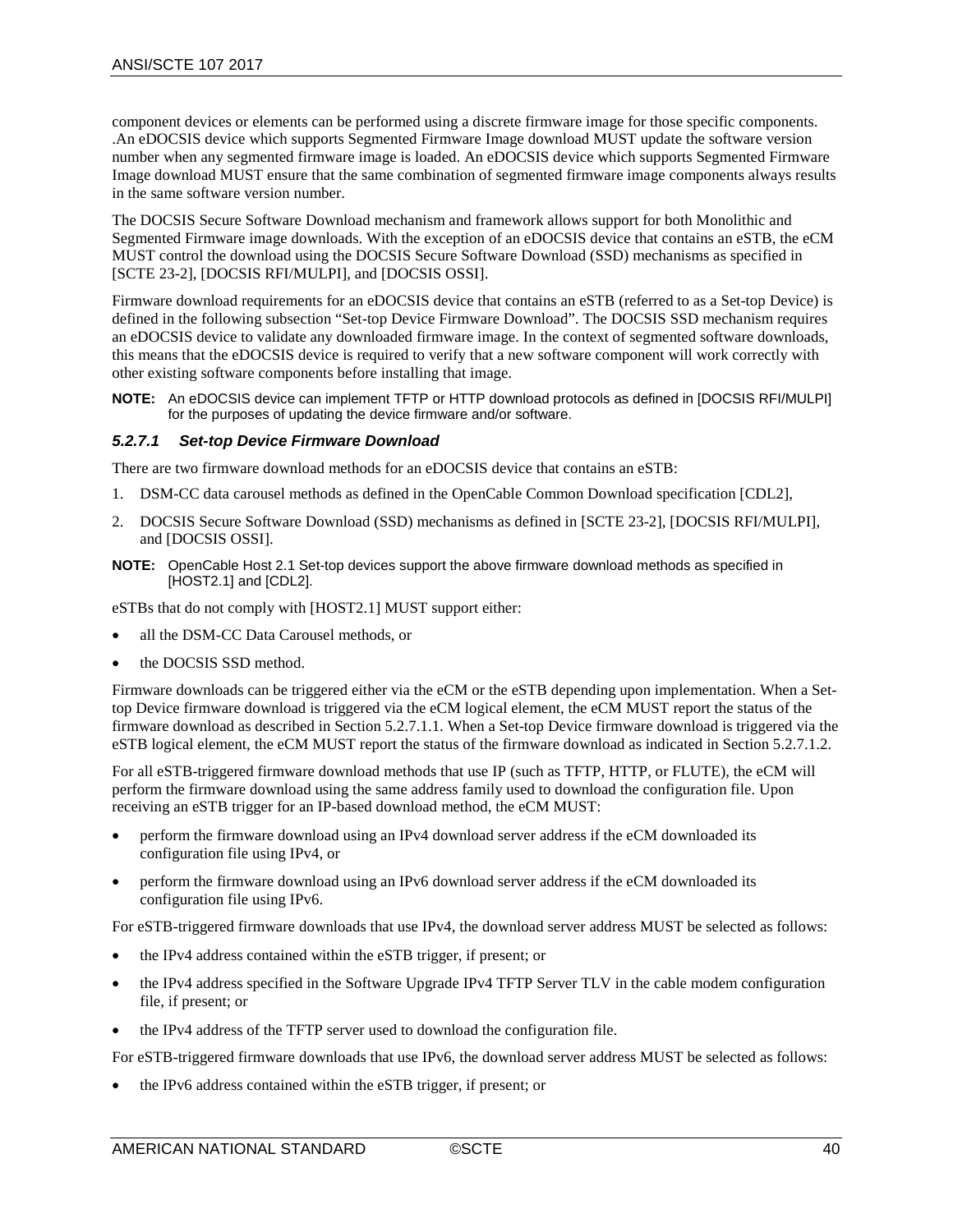- the IPv6 address specified in the Software Upgrade IPv6 TFTP Server TLV in the cable modem configuration file, if present; or
- the IPv6 address of the TFTP server used to download the configuration file.

The operator can achieve maximum robustness and interoperability by specifying both IPv4 and IPv6 addresses for all download triggers. This allows all devices to successfully perform the download regardless of provisioning mode.

#### <span id="page-40-0"></span>*5.2.7.1.1 OSS Requirements for Firmware Downloads Initiated by the eCM*

If the Set-top Device supports DOCSIS SSD, then it MUST report the status of a firmware download initiated by the eCM in accordance with the CM requirements in [\[DOCSIS OSSI\].](#page-6-15)

If the eSTB does not implement DOCSIS SSD mechanisms, then the eCM MUST set the docsDevSwOperStatus to other(5). If the eSTB does not implement DOCSIS SSD mechanisms, then the eCM MUST respond to an attempt to trigger a TFTP upgrade (initiated through SNMP or Configuration File) as follows:

- ignore DOCSIS SSD triggers through SNMP or Config File TLVs,
- remain capable of accepting new software through the non-DOCSIS firmware download mechanism,
- report the attempt to trigger a TFTP firmware upgrade by logging the appropriate event at the eCM (via an entry in the docsDevEvTable),
- maintaining the docsDevSwOperStatus to other(5).

If the Set-top Device does not implement DOCSIS SSD mechanisms, then all the download-related requirements as specified in [\[SCTE 23-2\]](#page-6-21) do not apply. Additionally the eCM in this type of Set-top Device MUST support the BPI+ MIB docsBpi2CodeDownloadControl objects with the following constraints (other objects within docsBpi2CodeDownloadControl are as defined within the MIB):

- docsBpi2CodeDownloadStatusCode always reports other(7)
- docsBpi2CodeDownloadStatusString always returns the string "DOCSIS SSD not supported"

#### <span id="page-40-1"></span>*5.2.7.1.2 OSS Requirements for Firmware Downloads Initiated by the eSTB*

During a firmware download for the Set-top Device which is initiated by the eSTB, the eCM MUST set its MIB objects as follows:

- docsDevSwServer to 0.0.0.0 or docsDevSwServerAddress to 0.0.0.0 or :: and docsDevSwServerAddressType to  $ipv4(1)$  or  $ipv6(2)$  respectively.
- docsDevSwFilename to the filename of the image the eSTB is downloading.
- docsDevSwAdminStatus to ignoreProvisioningUpgrade(3)
- docsDevSwOperStatus to inProgress(1)
- docsDevSwCurrentVers to the current version of the eDOCSIS device code
- docsBpi2CodeDownloadStatusCode to other(7)
- docsBpi2CodeDownloadStatusString to the string "Set-top Device code file download initialized by the eSTB"

During the download of an image for the Set-top Device which is initiated by the eSTB, the eCM MUST ignore any change to the docsDevSwAdminStatus MIB object. Note that by setting docsDevSwAdminStatus to ignoreProvisioningUpgrade and by fixing this value, the eCM will ignore any firmware download triggers through the eCM configuration file while a firmware download initiated by the eSTB is taking place. Note also that setting docsDevSwAdminStatus to ignoreProvisioningUpgrade and by fixing this value, the eCM effectively ignores firmware download triggers through SNMP while a firmware download initiated by the eSTB is taking place.

After the download process finishes, the eCM MUST set its MIB objects as follows: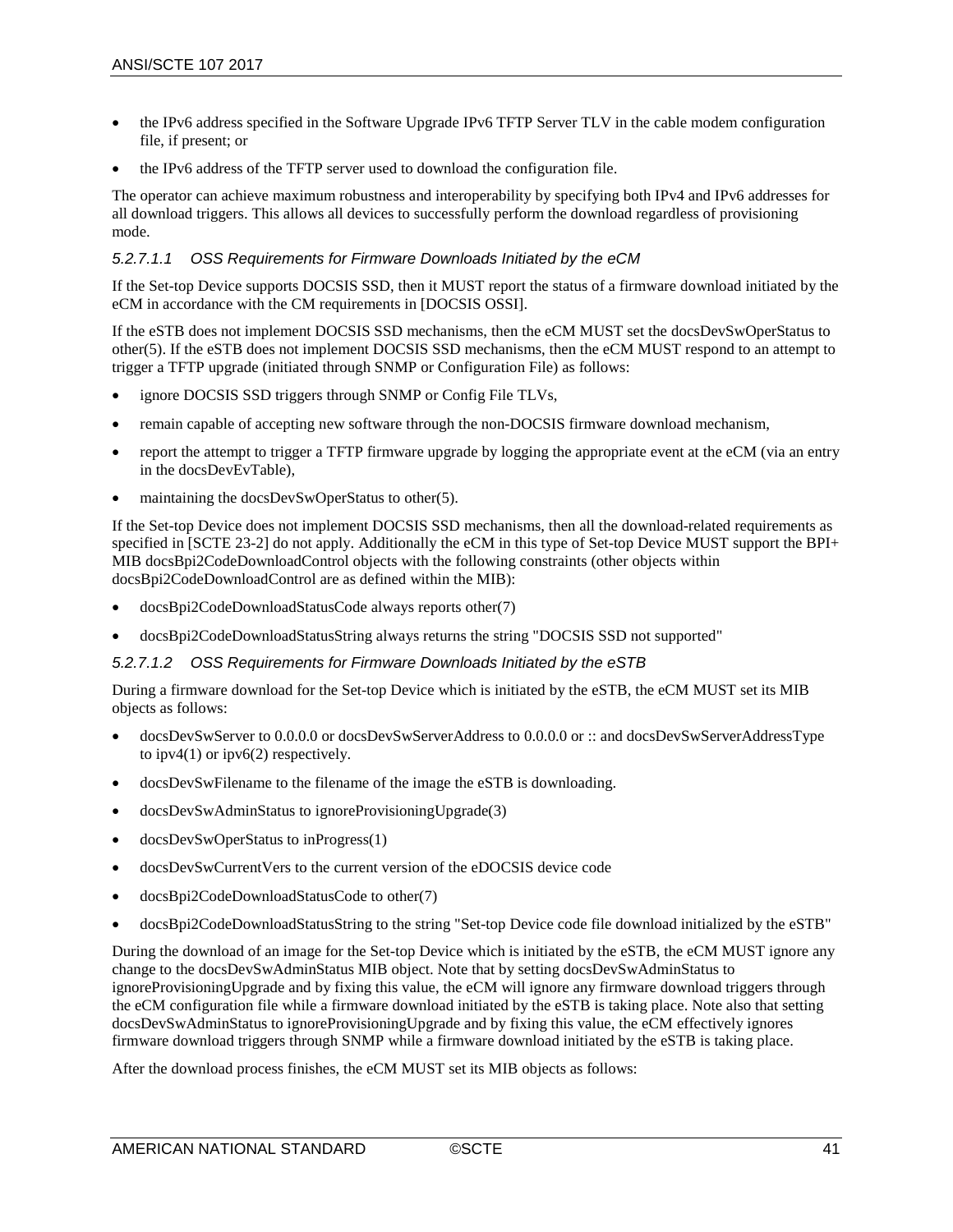- docsDevSwServer to 0.0.0.0 or docsDevSwServerAddress to 0.0.0.0 or :: and docsDevSwServerAddressType to  $ipv4(1)$  or  $ipv6(2)$  respectively
- docsDevSwFilename to the filename of the image that the eSTB intended to download
- docsDevSwAdminStatus to ignoreProvisioningUpgrade(3) if the eDOCSIS device firmware download initiated by the eSTB succeeded, or to the value present before the download was initiated if the eDOCSIS device firmware download initiated by the eSTB failed
- docsDevSwOperStatus to failed(4) if the eDOCSIS device firmware download initiated by the eSTB failed, or to other(5) if it succeeded
- docsDevSwCurrentVers to the current version of the eDOCSIS device code
- docsBpi2CodeDownloadStatusCode to codeFileVerified(5) if the eDOCSIS device could verify the firmware download, or codeFileRejected(6) if the eDOCSIS device could not verify the firmware download and therefore rejected it, or to other(7) in any other case
- docsBpi2CodeDownloadStatusString to the string "Firmware Download initiated by the eSTB successful" if the eDOCSIS device firmware download initiated by the eSTB succeeded, or "Firmware Download initiated by the eSTB failed"

In the case where the CVC is distributed to the Set-top Device through the eSTB fails verification checks (e.g., those defined in OpenCable), the eCM MUST set its MIB objects as follows:

- docsBpi2CodeDownloadStatusCode to other(7)
- docsBpi2CodeDownloadStatusString to the string "Set-top Device CVC validation failure for CVC distributed through eSTB"

#### <span id="page-41-0"></span>**5.2.8 eSAFE configuration**

It is within the scope of each eSAFE specification to define the configuration mechanisms for each type of eSAFE device. eDOCSIS provides two methods for the direct configuration of eSAFE features via the eCM. Either of these two methods may be used by an eSAFE, both may be used, or neither may be used, as defined in the relevant eSAFE specification. The two methods are:

- 1. eSAFE-MIB Configuration The eSAFE-MIB can provide eCM MIB objects that can be used to configure a particular type of eSAFE (see [Annex B\)](#page-48-0). Such MIB objects can be set via the CM configuration file, or by direct SNMP access to the eCM.
- 2. eCM Config File Encapsulation The eCM configuration file can contain eSAFE specific configuration parameters, the details of which are defined by the eSAFE specification. These configuration parameters are encapsulated in the eCM configuration file via the "eCM eSAFE Configuration File TLVs," and are passed to the eSAFE upon validation of the configuration file.

An eCM in an eDOCSIS device implementing an ePS, eRouter, eTEA, eSTB, eDVA, or/and eMTA logical element(s) as an eSAFE MUST implement the eSAFE-MIB [\(Annex B\)](#page-48-0).

#### *5.2.8.1 eCM Config File Encapsulation*

<span id="page-41-1"></span>If the eCM is embedded with one or more eSAFEs that utilize eCM Config File Encapsulation, the eCM MUST recognize the corresponding eCM eSAFE Configuration TLVs as listed in [Table 5–5.](#page-41-1)

| <b>Type</b> | <b>Applies to eSAFE Type</b><br>Length |                  |  |
|-------------|----------------------------------------|------------------|--|
| 201         | n                                      | ePS              |  |
| 202         | n                                      | eRouter          |  |
| 203215      |                                        | $<$ reserved $>$ |  |
| 216         | n                                      | eMTA             |  |

| Table 5–5 - eCM eSAFE TLVs |  |  |  |  |  |
|----------------------------|--|--|--|--|--|
|----------------------------|--|--|--|--|--|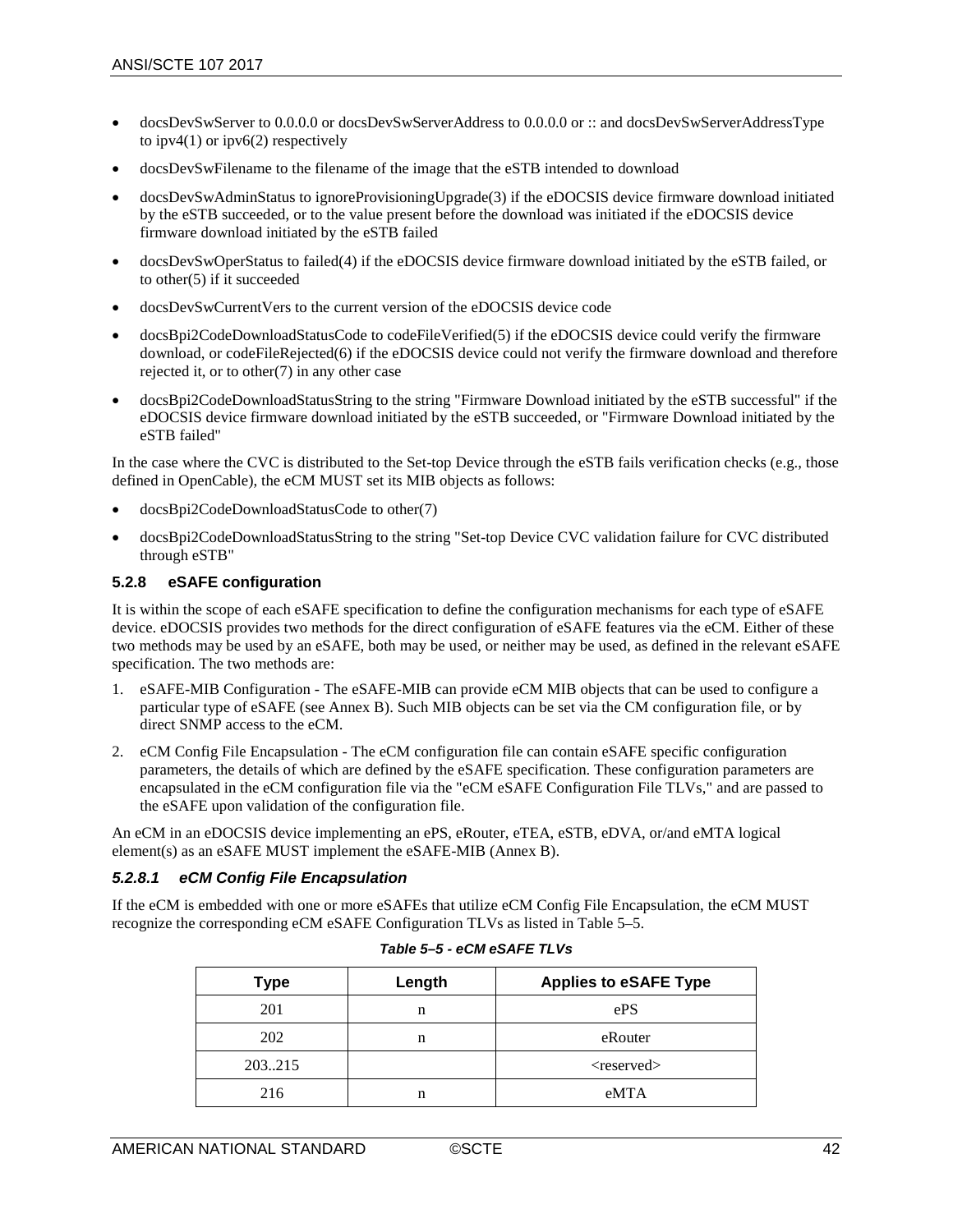| <b>Type</b> | Length      | <b>Applies to eSAFE Type</b> |
|-------------|-------------|------------------------------|
| 217         | n           | eSTB                         |
| 218         |             | <reserved></reserved>        |
| 219         | n           | eTEA                         |
| 220         | $\mathbf n$ | eDVA                         |
| 221         | n           | eSG                          |
| 222231      |             | $<$ reserved $>$             |

Upon successful validation of the CM MIC, the eCM MUST pass the contents of the appropriate eCM eSAFE Configuration File TLVs to each eSAFE that supports eCM Config File Encapsulation.

The eCM MUST silently ignore eCM eSAFE Configuration File TLVs for eSAFEs that do not exist or that do not support eCM Config File Encapsulation.

The mechanism used to pass eCM eSAFE Configuration File TLVs to the eSAFE is vendor specific. It is in the scope of each eSAFE specification to define the encoding of configuration parameters within the corresponding eSAFE TLV and the rules in case the contents are longer than the 254-octet maximum length of each eCM configuration file TLV instance. The configuration file can include multiple instances of each eCM eSAFE TLV in order to encode eSAFE configuration parameters in excess of the 254 octet maximum length of each instance. If multiple instances of a particular eCM eSAFE TLV are included in the eCM configuration file, the eCM MUST forward the contents of all instances to the eSAFE in the order they were received. As a result, the fragmentation of the eSAFE configuration parameter data can be performed without regard to the internal (eSAFE TLV) structure of the data itself based on the appropriate eSAFE specification.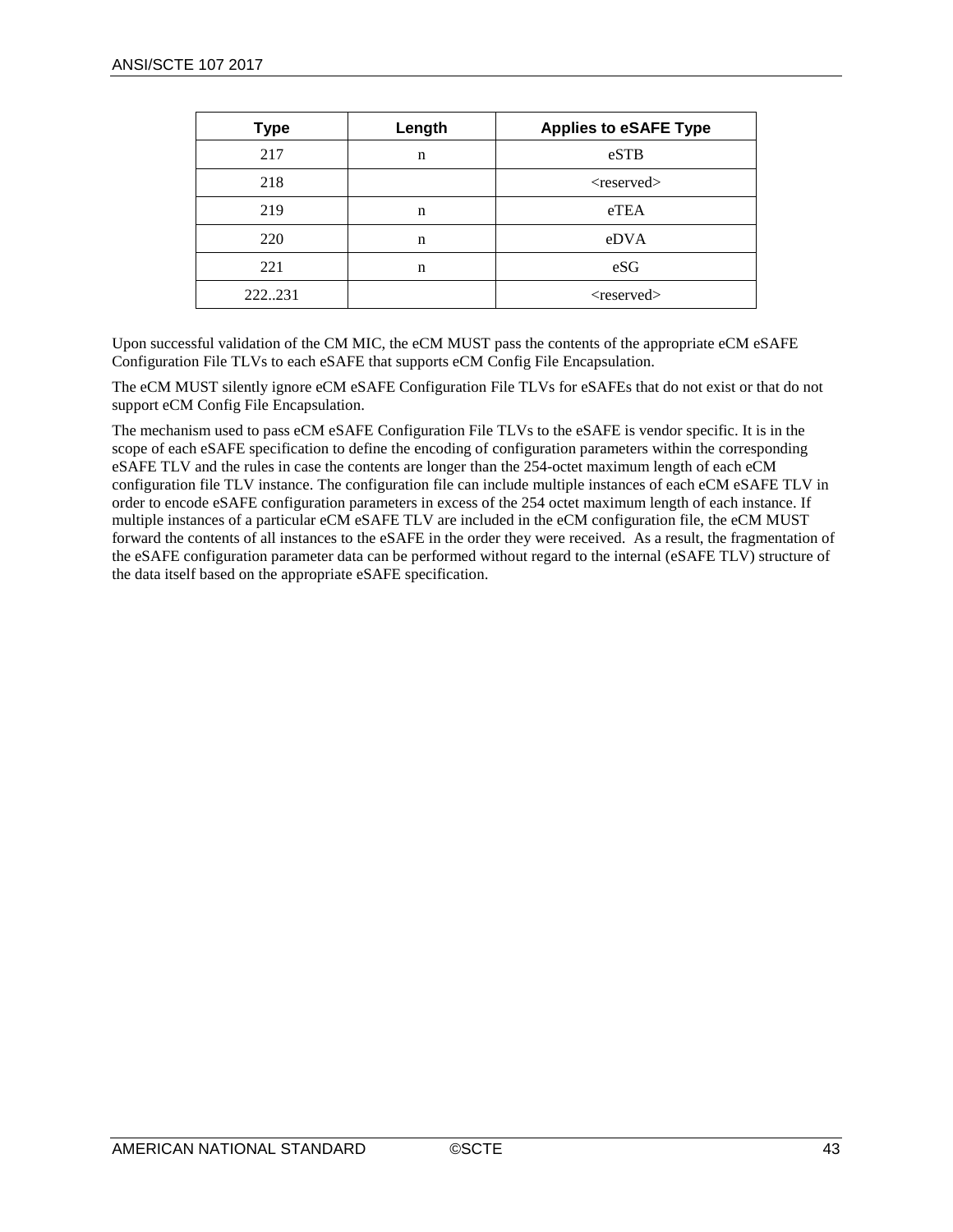## <span id="page-43-0"></span>**Annex A SLED MIB Definition (Normative)**

```
SLED-MIB DEFINITIONS ::= BEGIN
IMPORTS
     MODULE-IDENTITY,
        Integer32,
       Unsigned32,<br>OBJECT-TYPE
                             FROM SNMPv2-SMI
       TruthValue,<br>TimeStamp
                             FROM SNMPv2-TC
         OBJECT-GROUP,
    MODULE-COMPLIANCE FROM SNMPv2-CONF<br>clabProjDocsis FROM CLAB-DEF-MI
                             FROM CLAB-DEF-MIB<br>FROM IF-MIB
    InterfaceIndex
\mathcal{L} ; \mathcal{L}sledMib MODULE-IDENTITY<br>LAST-UPDATED
    LAST-UPDATED "2009052900002" -- May 29, 2009<br>ORGANIZATION "Cable Television Laboratories,
                          "Cable Television Laboratories, Inc."
     CONTACT-INFO 
              "Postal: Cable Television Laboratories, Inc 
                           858 Coal Creek Circle
                          Louisville, CO 80027
                          U.S.A.
             Phone: +1 303-661-9100<br>Fax: +1 303-661-9199
                       Fax: +1 303-661-9199
              E-mail: mibs@cablelabs.com"
     DESCRIPTION
               "This MIB module provides the management objects necessary
              to configure and invoke the Software Loopback Application 
              for eDOCSIS (SLED) functionality.
              Copyright 1999-2009 Cable Television Laboratories, Inc.
              All rights reserved."
     REVISION "200905290000Z" -- May 29, 2009
     DESCRIPTION
               "This revision is published as part of the CableLabs
              eDOCSIS Specification I18."
     REVISION "200705180000Z" -- May 18, 2007
     DESCRIPTION
               "This revision is published as part of the CableLabs
               eDOCSIS Specification I12."
     REVISION "200607280000Z" -- July 28, 2006
     DESCRIPTION
               "This revision is published as part of the CableLabs
              eDOCSIS Specification I09."
     REVISION "200502090000Z" -- February 9, 2005
     DESCRIPTION
               "This revision is published as part of the CableLabs
              eDOCSIS Specification I05."
     REVISION "200411240000Z" -- November 24, 2004
     DESCRIPTION
               "This revision is published as part of the CableLabs
               eDOCSIS Specification I04."
     REVISION "200310150000Z" -- October 15, 2003
     DESCRIPTION
               "Initial version of the eDOCSIS SLED MIB module.
              This revision is published as part of the CableLabs
```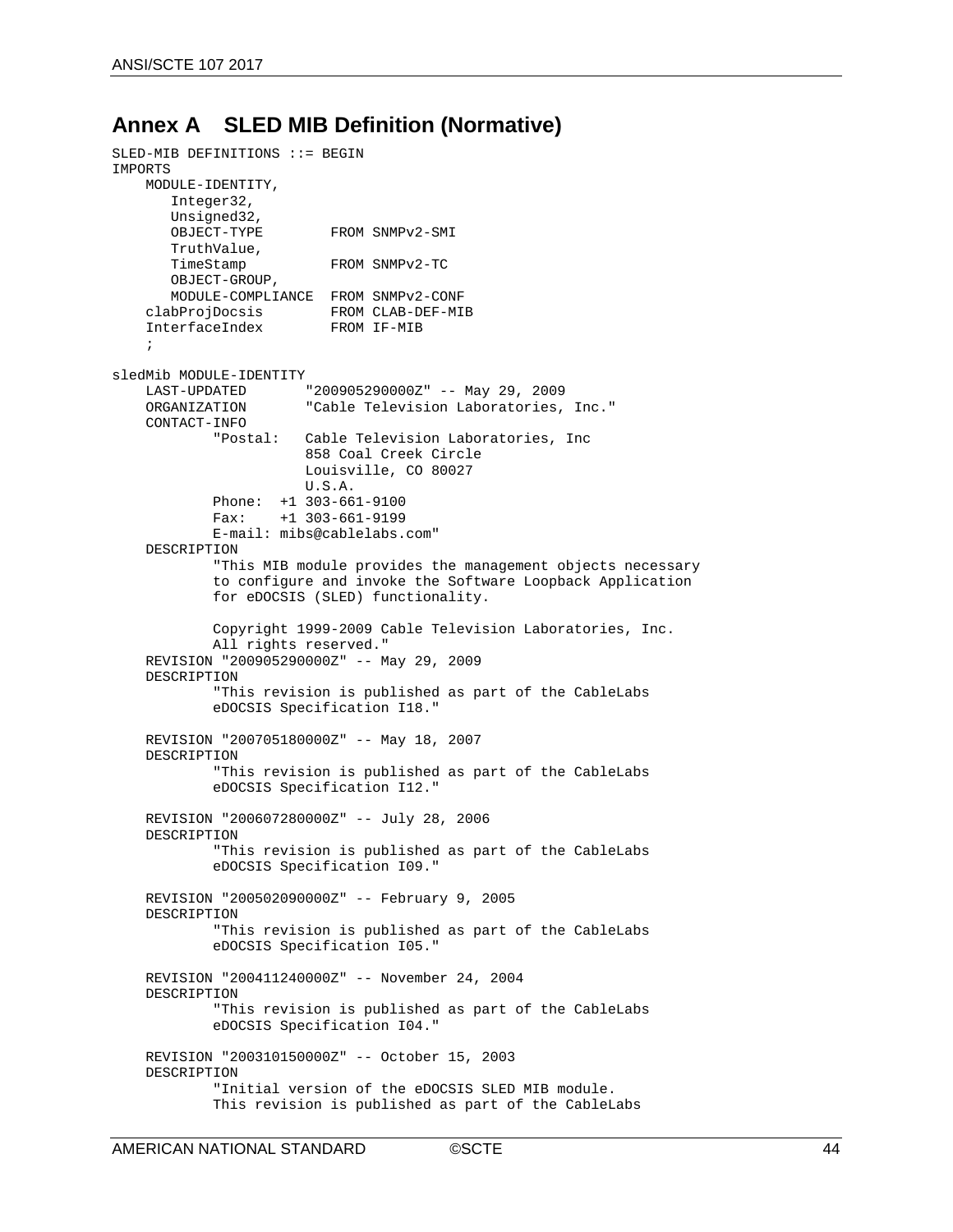eDOCSIS Specification I02."

```
 ::= { clabProjDocsis 13 }
```

```
-- Administrative assignments<br>sledNotifications
sledNotifications OBJECT IDENTIFIER ::= { sledMib 0 }
                               OBJECT IDENTIFIER ::= { sledMib 1 }sledMibNotificationsObjects OBJECT IDENTIFIER ::= { sledMib 2 }
                               OBJECT IDENTIFIER ::= { sledMib 3 }
-- Object Groups
sledGlobal OBJECT IDENTIFIER ::= { sledMibObjects 1 }
sledLoopback OBJECT IDENTIFIER ::= { sledMibObjects 2 }<br>sledPktGen OBJECT IDENTIFIER ::= { sledMibObjects 3 }
                  OBJECT IDENTIFIER ::= \{ sledMibObjects 3 \}--
-- The following group describes the objects that apply to
-- both loopback and packet generator SLED functionality
-sledGlobalEnable OBJECT-TYPE
                TruthValue
    MAX-ACCESS read-write
                current
    DESCRIPTION
             "This object allows the SLED functionality to be 
             enabled/disabled. This object may only be updated prior to
             device registration. If the device has completed
             registration, any attempt to update the value of this
             object returns 'notWritable'. Prior to registration, if the
             value of this object is set to 'true', the SLED
             functionality is enabled and access to this MIB is allowed.
             Prior to registration, if the value of this object is set
             to 'false', the SLED functionality is disabled and any
             attempt to update other objects in this MIB returns
             'noAccess'."
     DEFVAL { false }
    ::= { sledGlobal 1 }
--
-- The following group describes the loopback objects 
--
sledLoopbackInterface OBJECT-TYPE
               InterfaceIndex
    MAX-ACCESS read-write<br>STATUS current
               current
    DESCRIPTION
             "The index of the logical CPE interface (LCI) that the SLED
             loopback function is attached to. If the index does not
             correspond to a LCI supported by this device, 'wrongValue'
             is returned.
             Any attempt to set this object while sledLoopbackEnable is
             set to 'true' returns'notWritable'."
     ::= { sledLoopback 1 }
sledLoopbackEnable OBJECT-TYPE
              TruthValue
     MAX-ACCESS read-write
     STATUS current
     DESCRIPTION
             "Setting this object to 'true' enables the loopback
             function. Setting this object to 'false' disables the
```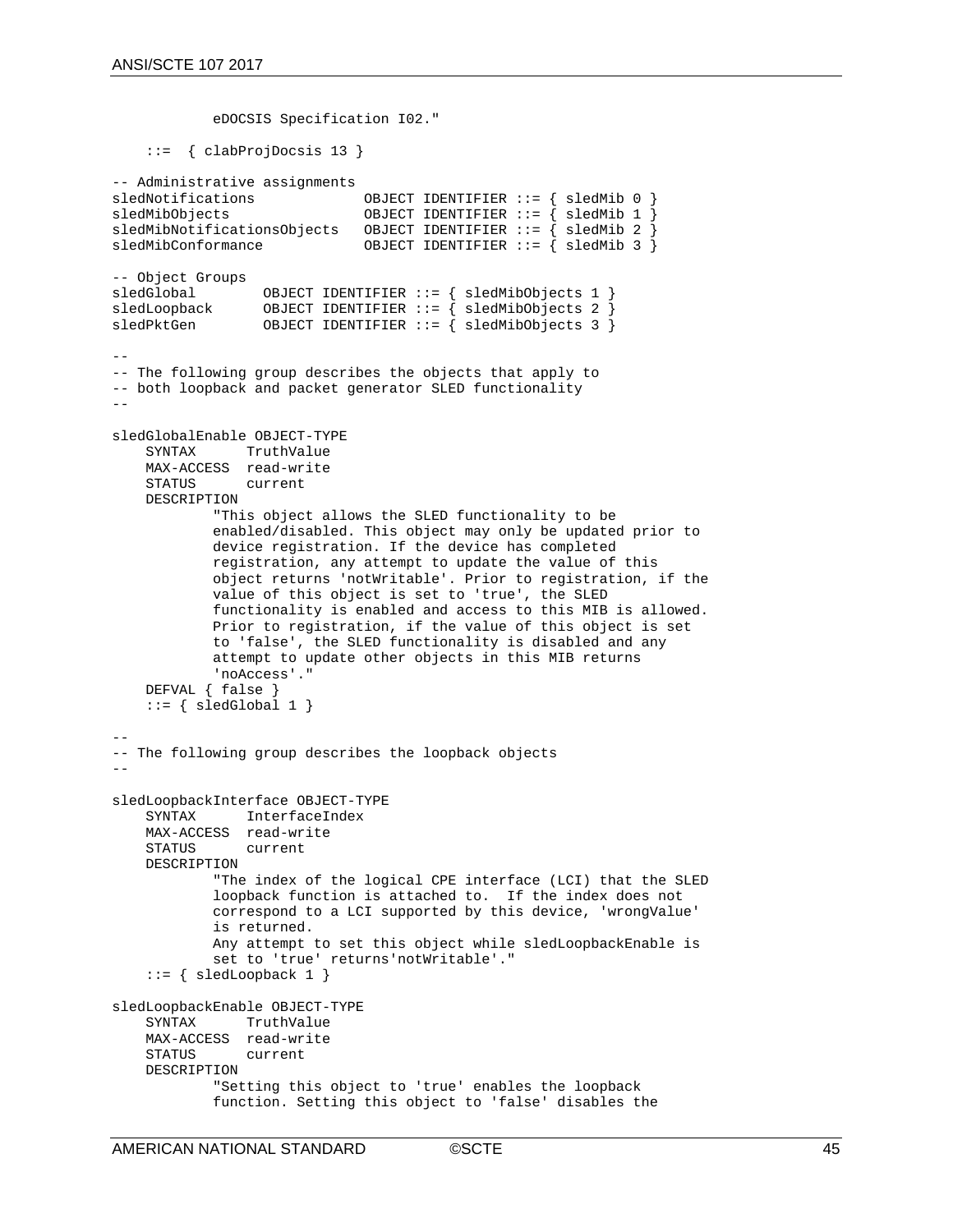```
 loopback function. When enabled, the eCM removes the
             Ethernet FCS/CRC32 from the original packets. All Ethernet
             packets received by the SLED from the LCI are then processed
             as follows:
             1. If the received Ethernet packet is greater than 1472
               octets, the Ethernet packet is split into two fragments,
               the first consisting of the first 1472 octets of the
               Ethernet packet and the second containing the remaining
               octets, resulting in two payloads that are processed as
               described below. If the received Ethernet packet is less
               than or equal to 1472 octets, the entire packet will be
               processed as a single payload. 
             2. For each payload generated in step 1, the payload is 
               appended to the contents of sledLoopbackPktHdr.
             3. The mutable fields within sledLoopbackPktHdr MUST be 
               recomputed. The mutable fields are IP Header Checksum, IP
               Total Length, UDP Checksum, and UDP Length.
             4. If the Ethernet packet was fragmented in step 1, the 
               appropriate IP header fields (Flags and Fragment Offset) 
               are updated to indicate IP fragmentation These IP
               fragmentation header values will differ depending on
               if this is the first or second fragment being processed.
             5. The Ethernet FCS is computed and appended.
             6. The resulting Ethernet packet is transmitted to the
               LCI."
     DEFVAL { false }
     ::= { sledLoopback 2 }
sledLoopbackPktHdr OBJECT-TYPE
    SYNTAX OCTET STRING (SIZE(42))
     MAX-ACCESS read-write
                current
     DESCRIPTION
             "A properly formatted Ethernet(DIX)+IP+UDP headers for use
             in SLED loopback processing as described in
             sledLoopbackEnable. The object value contains mutable
             fields that are recomputed: the IP Header Checksum,
             IP Total Length, UDP Length, and UDP Checksum. Any attempt
             to set this object while sledLoopbackEnable is set to
             'true' returns 'notWritable'."
    ::= { sledLoopback 3 }
--
-- The following group describes the packet generation objects 
--
sledPktGenInterface OBJECT-TYPE
     SYNTAX InterfaceIndex
    MAX-ACCESS read-write<br>STATUS current
               current
     DESCRIPTION
             "The index of the logical CPE interface (LCI) that the SLED
             packet generation function is attached to. If the index
             does not correspond to a LCI supported by the device,
             'wrongValue' is returned. Any attempt to set this object
             while sledPktGenTrigger is set to 'start' returns
             'notWritable'."
    ::= { sledPktGen 1 }
sledPktGenPayload OBJECT-TYPE
               OCTET STRING (SIZE(64..1518))
    MAX-ACCESS read-write<br>STATUS current
```
current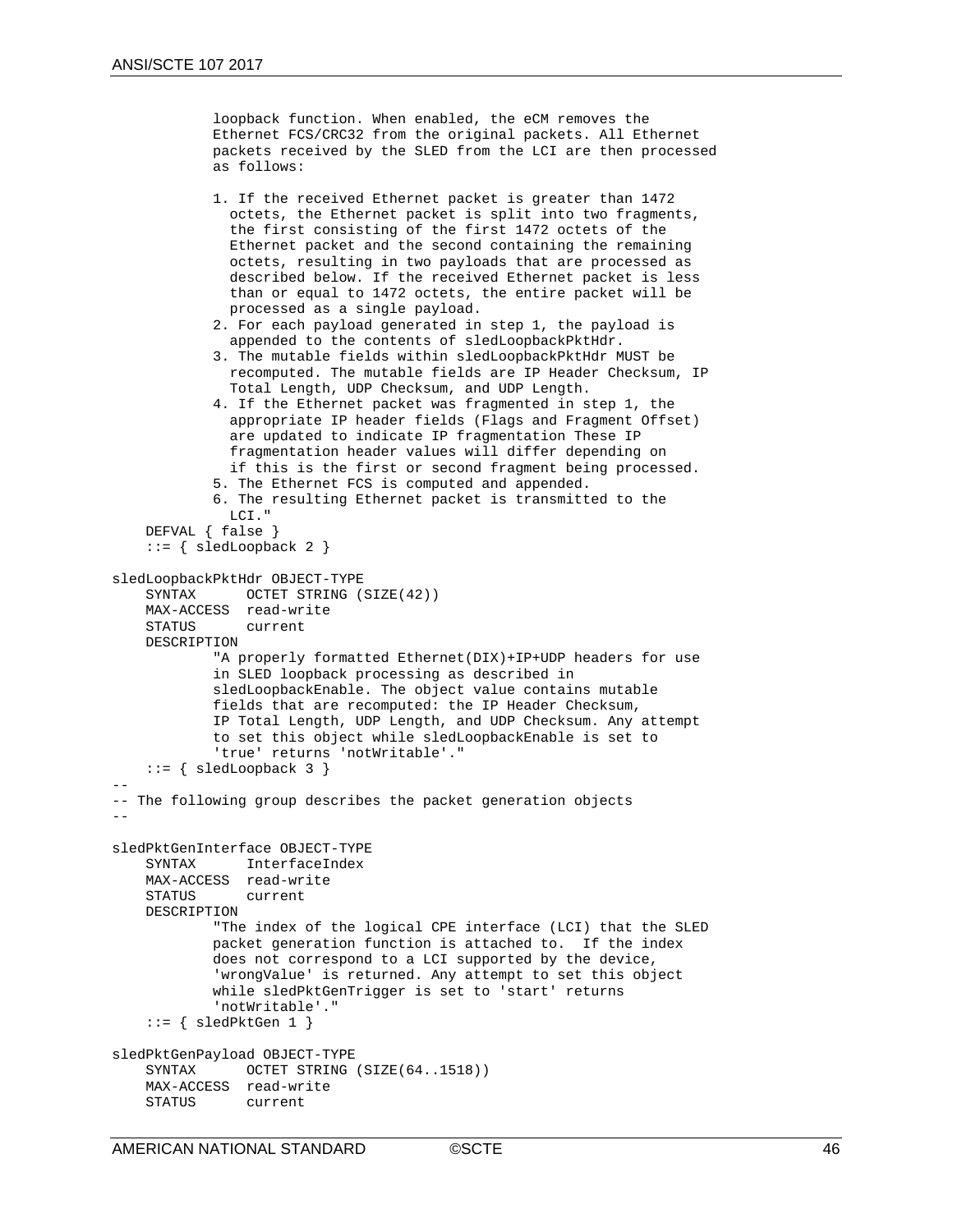```
 DESCRIPTION
              "The properly formatted Ethernet packet payload to be
              generated. Any attempt to set this object while
              sledPktGenTrigger is set to 'start' returns
              'notWritable'."
    ::= { sledPktGen 2 }
sledPktGenRate OBJECT-TYPE<br>SYNTAX Unsigned32
                 Unsigned32
    MAX-ACCESS read-write<br>STATUS current
                 current
     DESCRIPTION
              "The packet rate (in packets per second) that the SLED is
              to transmit the packet specified in the sledPktGenPayload.
              Any attempt to set this object while sledPktGenTrigger is
              set to 'start' returns 'notWritable'."
     DEFVAL { 10 }
    ::= { sledPktGen 3 }
sledPktGenNumPkts OBJECT-TYPE
             Unsigned32
    MAX-ACCESS read-write<br>STATUS current
    STATUS
     DESCRIPTION
              "Number of packets to be generated at the rate specified by
              sledPktGenRate. Any attempt to set this object while
              sledPktGenTrigger has been set to 'start' will return
              'notWritable'."
     DEFVAL { 1 }
    ::= { sledPktGen 4 }
sledPktGenTrigger OBJECT-TYPE<br>SYNTAX INTEGER {
                 INTEGER {
        start(1),
        stop(2)
 } 
    MAX-ACCESS read-write<br>STATUS current
    STATUS
     DESCRIPTION
              "This object controls the packet generation. Setting this
              object to 'start' causes the packet generation to begin.
              Reading this object will return 'start' if a packet
              generation is in progress, otherwise it will return 'stop'.
              Setting this object to 'stop' while packet generation is in
              progress aborts the packet generation. Setting this object
              to 'start' while packet generation is in progress,
              'wrongValue' is returned."
     DEFVAL { stop }
    ::= { sledPktGen 5 }
sledPktGenLastTrigger OBJECT-TYPE
                 TimeStamp
    MAX-ACCESS read-only<br>STATUS current
                 current
     DESCRIPTION
              "Value of sysUptime when the packet generation was
              last triggered."
    ::= { sledPktGen 6 }
-- Conformance information *******************************************
sledMibCompliances OBJECT IDENTIFIER ::= { sledMibConformance 1 }<br>sledMibGroups 0BJECT IDENTIFIER ::= { sledMibConformance 2 }
                      OBJECT IDENTIFIER ::= { sledMibConformance 2 }
```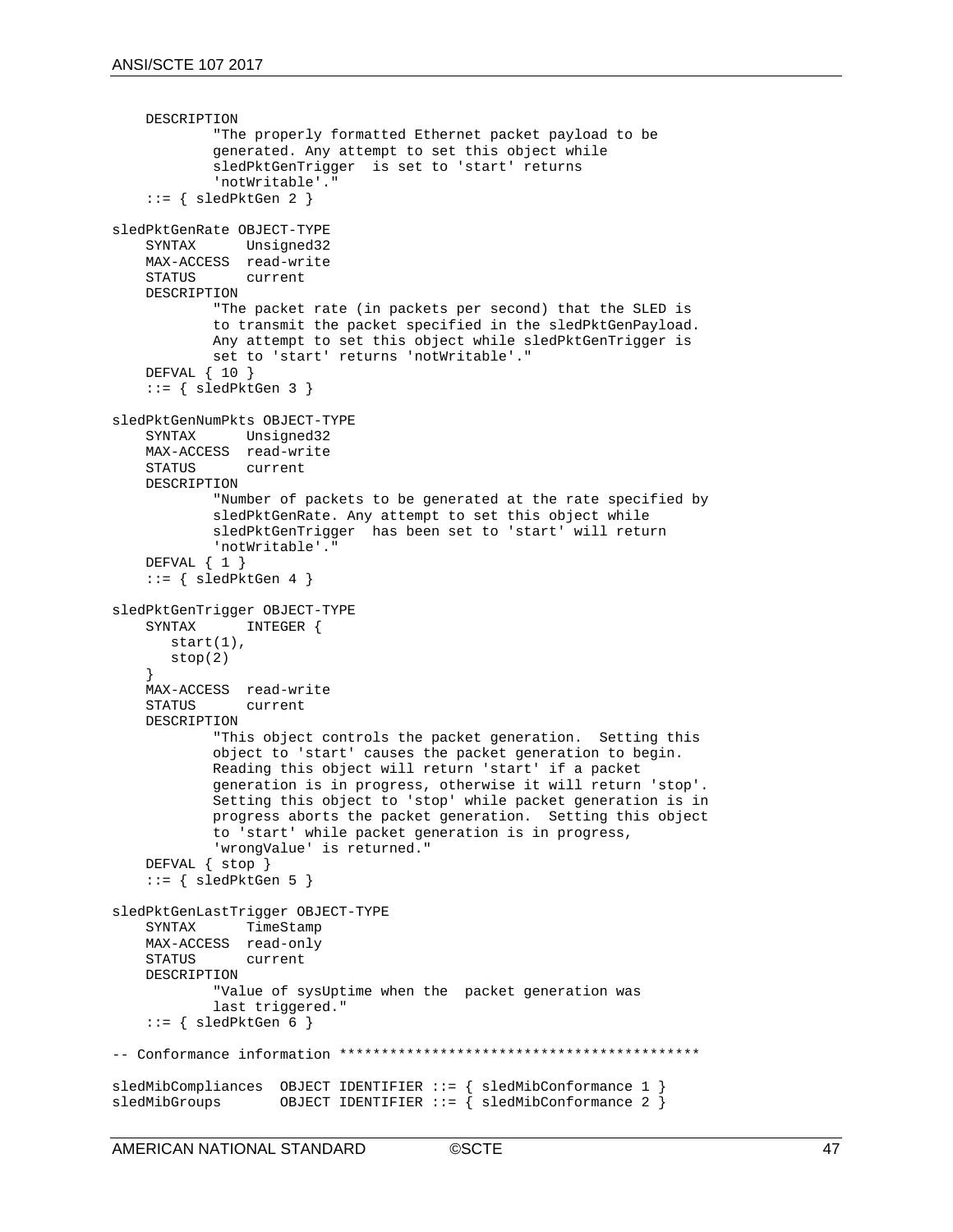```
-- Compliance statements
sledMibCompliance MODULE-COMPLIANCE
              current
     DESCRIPTION
             "The compliance statement for SLED."
     MODULE
-- unconditionally mandatory groups
     MANDATORY-GROUPS {
             sledMibBaseGroup
     }
     ::= { sledMibCompliances 1 }
sledMibBaseGroup OBJECT-GROUP
     OBJECTS {
            sledGlobalEnable,
            sledLoopbackInterface,
            sledLoopbackEnable,
            sledLoopbackPktHdr,
            sledPktGenInterface,
            sledPktGenPayload,
            sledPktGenRate,
            sledPktGenNumPkts, 
            sledPktGenTrigger, 
            sledPktGenLastTrigger 
    }<br>STATUS
                current
     DESCRIPTION
             "Group of object in SLED MIB."
     ::= { sledMibGroups 1 }
```

```
END
```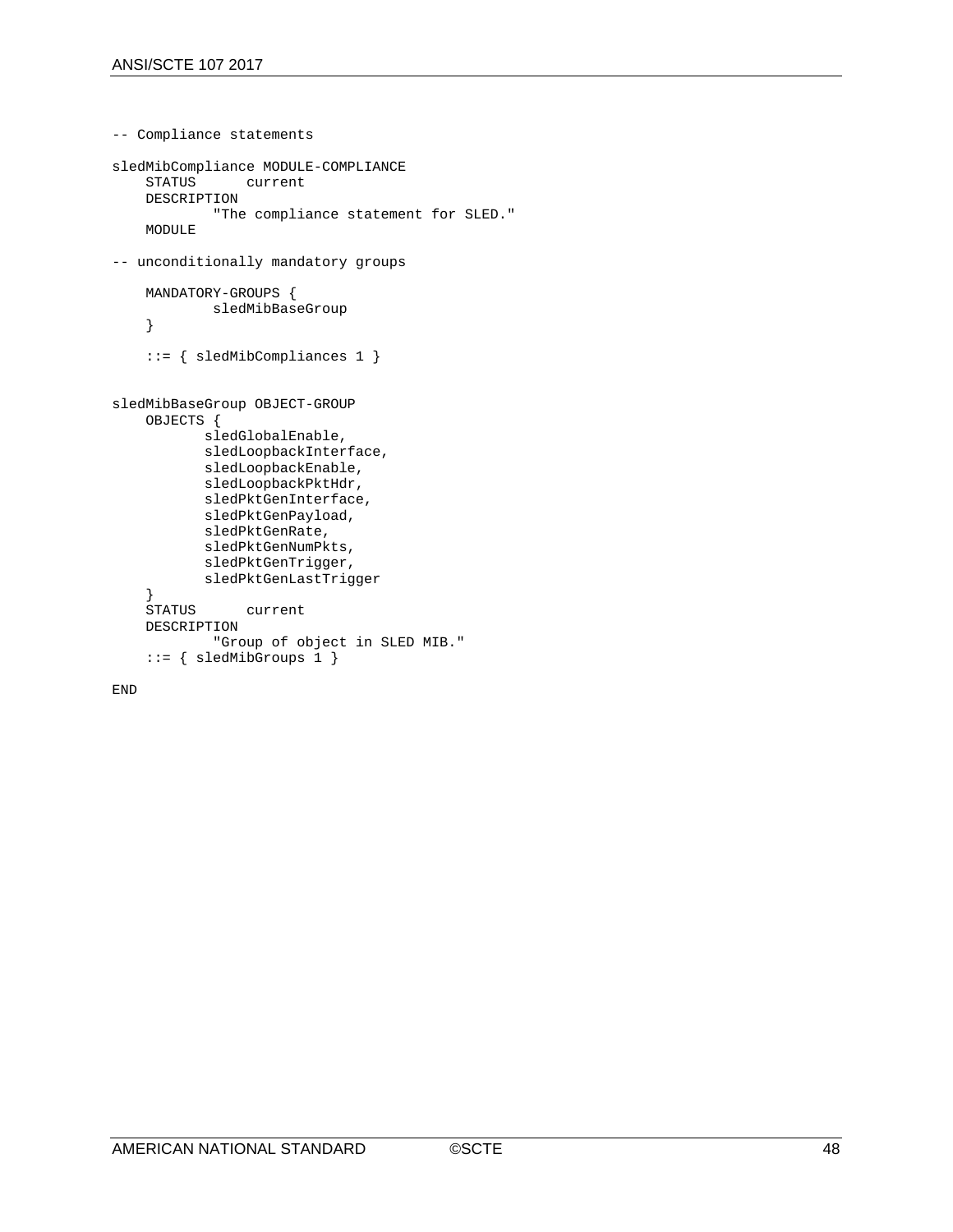## <span id="page-48-0"></span>**Annex B eSAFE MIB Definition (Normative)**

```
ESAFE-MIB DEFINITIONS ::= BEGIN
IMPORTS
    MODULE-IDENTITY,
   Unsigned32,<br>OBJECT-TYPE
                            FROM SNMPv2-SMI --RFC 2578
   OBJECT-GROUP,<br>MODULE-COMPLIANCE
                            FROM SNMPv2-CONF -- RFC 2580
     TruthValue,
    DateAndTime,<br>PhysAddress
                             FROM SNMPv2-TC - RFC 2579
     SnmpAdminString FROM SNMP-FRAMEWORK-MIB --RFC 3411
     ifIndex FROM IF-MIB --RFC 2863
    clabProjDocsis FROM CLAB-DEF-MIB
;
esafeMib MODULE-IDENTITY
     LAST-UPDATED "201404030000Z" -- April 3, 2014
     ORGANIZATION "Cable Television Laboratories, Inc."
     CONTACT-INFO
             "Postal: Cable Television Laboratories, Inc.
             858 Coal Creek Circle
             Louisville, CO 80027
             U.S.A.
             Phone: +1 303-661-9100
             Fax: +1 303-661-9199
             E-mail: mibs@cablelabs.com"
     DESCRIPTION
             "This MIB module provides the management objects necessary
             to configure functionality of eSAFE components of a device
             implementing an eDOCSIS compliant cable modem and one or 
             more eSAFE elements.
             Copyright 1999-2014 Cable Television Laboratories, Inc.
             All rights reserved."
     REVISION "201404030000Z" -- April 3, 2014
     DESCRIPTION
             "Revised version includes ECN
              eDOCSIS-N-13.1128 and published as I27." 
    REVISION "201308080000Z" -- August 8, 2013
    DESCRIPTION
             "Revised version includes ECN
              eDOCSIS-N-13.1107 and published as I26."
    REVISION "201304040000Z" -- April 4, 2013
     DESCRIPTION
             "Revised version includes ECN
              eDOCSIS-N-13.1092 and published as I25."
     REVISION "200708030000Z" -- August 3, 2007
     DESCRIPTION
             "This revision published as CM-SP-eDOCSIS-I13."
     REVISION "200607280000Z" -- July 28, 2006
     DESCRIPTION
             "This revision published as CM-SP-eDOCSIS-I09."
     ::= { clabProjDocsis 14 }
-- Administrative assignments
-- esafeNotifications OBJECT IDENTIFIER ::= { esafeMib 0 }
```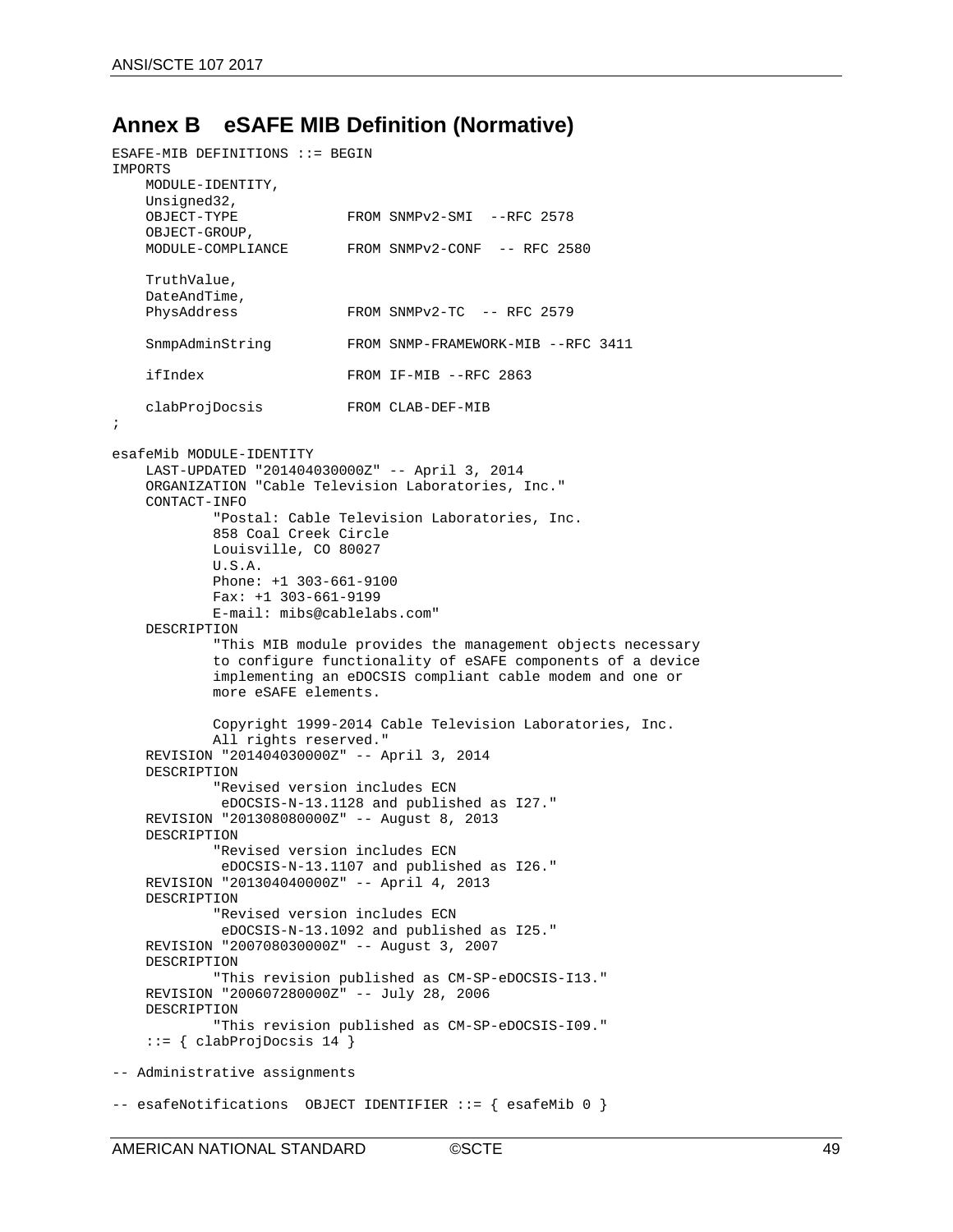```
esafeMibObjects OBJECT IDENTIFIER ::= { esafeMib 1 }
                      OBJECT IDENTIFIER ::= { esafeMibObjects 1 }
esafePsMibObjects OBJECT IDENTIFIER ::= { esafeMibObjects 2 }
esafeMtaMibObjects OBJECT IDENTIFIER ::= { esafeMibObjects 3 }
esafeStbMibObjects OBJECT IDENTIFIER ::= { esafeMibObjects 4 }
esafeErouterMibObjects OBJECT IDENTIFIER ::= { esafeMibObjects 5 }
-- Object Groups
--
-- eSAFE Base Objects
--
esafeProvisioningStatusTable OBJECT-TYPE<br>SEQUENCE OF EsafeProvisi
                SEQUENCE OF EsafeProvisioningStatusEntry
    MAX-ACCESS not-accessible<br>STATUS current
                 current
     DESCRIPTION
              "This table contains the current provisioning
              status of each implemented eSAFE, and information 
              about the last failure or exception condition in 
               the eSAFE provisioning process, if applicable."
    ::= { esafeBase 1 }
esafeProvisioningStatusEntry OBJECT-TYPE
     SYNTAX EsafeProvisioningStatusEntry
    MAX-ACCESS not-accessible<br>STATUS current
                 current
     DESCRIPTION
              "An entry in this table is created for
              each eSAFE implemented in the eDOCSIS
              compliant device."
     INDEX { ifIndex }
     ::= { esafeProvisioningStatusTable 1 }
EsafeProvisioningStatusEntry ::=SEQUENCE
\mathcal{A}esafeProvisioningStatusProgress INTEGER,<br>esafeProvisioningStatusFailureFound TruthValue,
    esafeProvisioningStatusFailureFound TruthValue,<br>esafeProvisioningStatusFailureFlow SnmpAdminString,
    esafeProvisioningStatusFailureFlow SnmpAdminSt<br>esafeProvisioningStatusFailureEventID Unsigned32,
    esafeProvisioningStatusFailureEventID
    esafeProvisioningStatusFailureErrorText SnmpAdminString,<br>esafeProvisioningStatusLastUpdate DateAndTime
    esafeProvisioningStatusLastUpdate
 }
esafeProvisioningStatusProgress OBJECT-TYPE<br>SYNTAX INTEGER {
                  INTEGER {
                        notInitiated(1),
                       inProgress(2),
                       finished(3)
                   read-only
    MAX-ACCESS
     STATUS current
     DESCRIPTION
               "The current state of the eSAFE provisioning process.
              notInitiated(1) indicates that the eSAFE has not yet
              begun its provisioning process.
               inProgress(2) indicates that the eSAFE is in the process
              of provisioning.
               finished(3) indicates that the eSAFE completed
```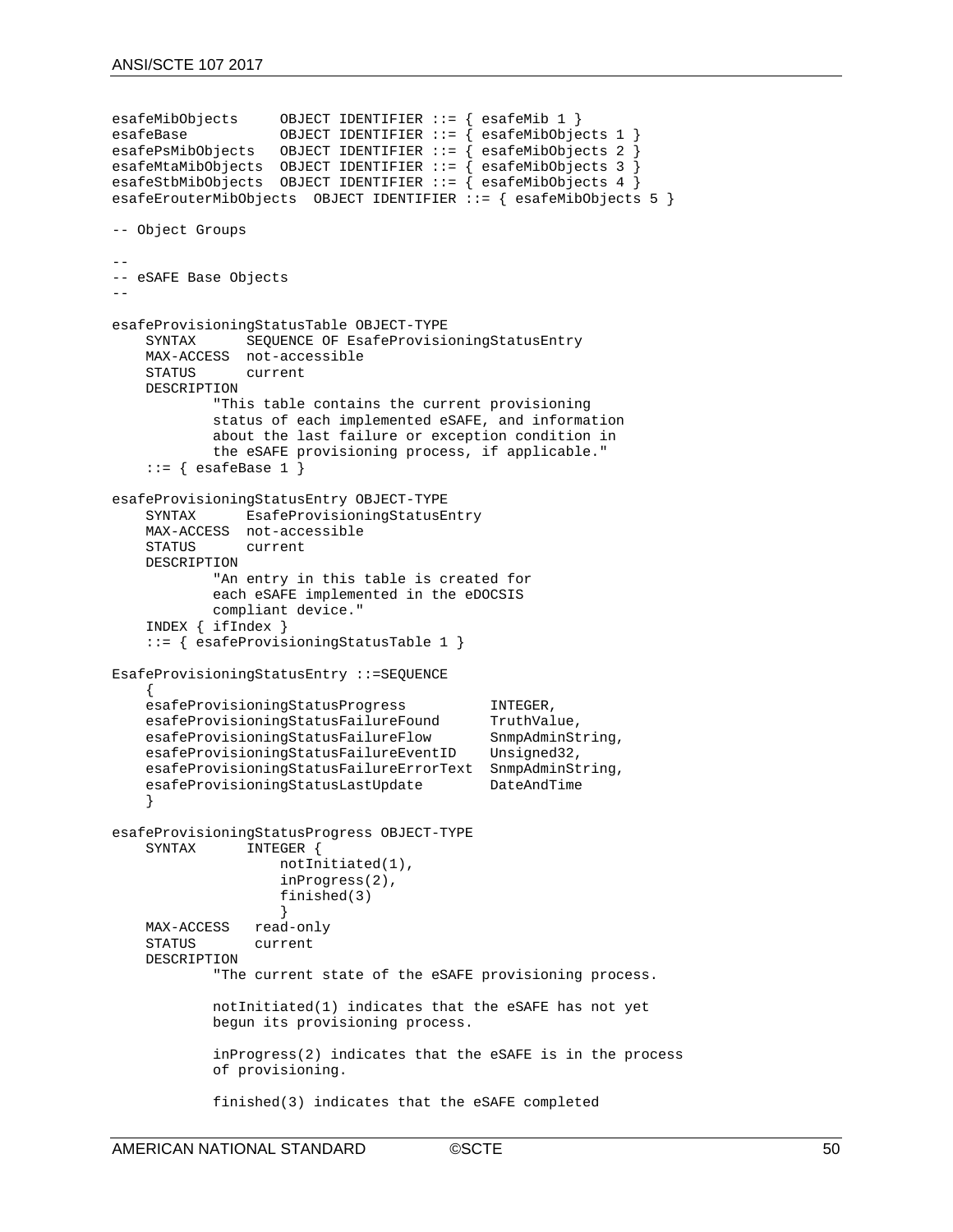```
 its provisioning process.
             Provisioning success or failure information is provided by
             esafeProvisioningStatusFailureFound and may also be
             extended by specific eSAFE MIB objects."
     REFERENCE
             "CableHome PSDEV MIB Specification 
              CH-SP-MIB-PSDEV-C01-060728, Section 4, cabhPsDevProvState
              object."
     ::={ esafeProvisioningStatusEntry 1 }
esafeProvisioningStatusFailureFound OBJECT-TYPE
              TruthValue
    MAX-ACCESS read-only<br>STATUS current
                current
     DESCRIPTION
             "true(1) indicates that the eSAFE encountered
             an error condition during the provisioning
             process. An eSAFE could start a looping process
             from a previous flow step after a failure,
             therefore this value is retained until the 
             flow step that initially failed eventually
             passes or is updated with another error
             condition.
             The eSAFE device needs to reflect in the value of 
             'esafePsProvisioningStatusFailureFound' any recognized 
             errors even if it is still in the process of 
             provisioning, i.e., when 
             esafeProvisioningStatusProgress has a value of 
             inProgress(2).
             Other eSAFE specifications provide the requirements for
             those eSAFE devices with respect to this object."
     REFERENCE
             "IPCablecom Provisioning specification,
             Provisioning Overview section; CableHome
             specification, Provisioning Processes
             section."
     ::={ esafeProvisioningStatusEntry 2 }
esafeProvisioningStatusFailureFlow OBJECT-TYPE
               SnmpAdminString
    MAX-ACCESS read-only<br>STATUS current
                current
     DESCRIPTION
             "If esafeProvisioningStatusFailureFound
             is true(1) this object contains the 
             label for the provisioning flow step
             in which the error condition was
             encountered, otherwise an empty value 
             is reported.
             The value of this object corresponds to
             the provisioning sequence 'Flow Step' 
             designator for the associated eSAFE, as
             defined in the eSAFE specification. For
             example, an ePS will report a value such as
             CHPSWMD-1, and an eMTA will report a value
             such as MTA-1.
             Other eSAFE specifications provide the requirements for 
             those eSAFE devices with respect to this object."
     REFERENCE
             "IPCablecom Provisioning specification,
```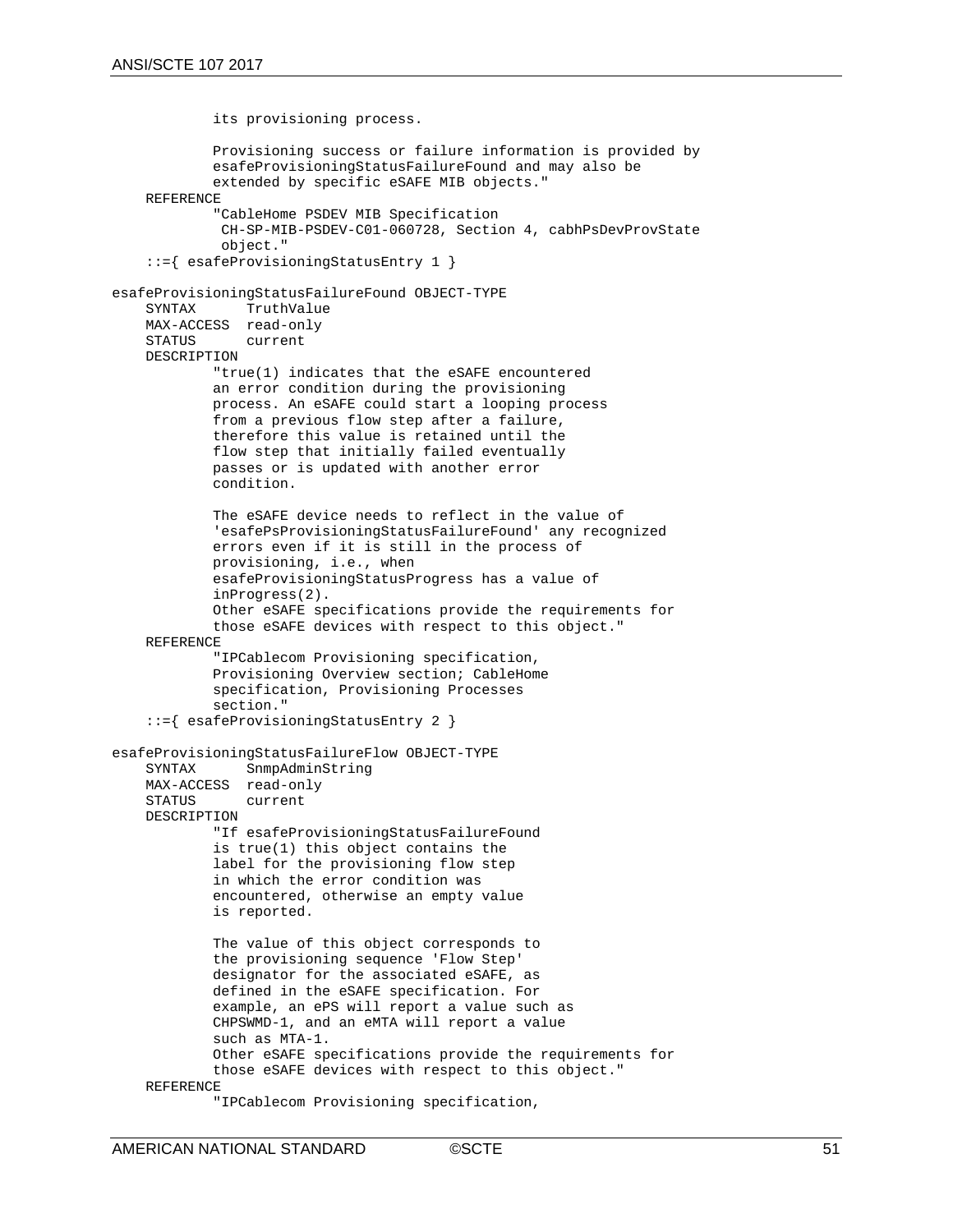```
 Provisioning Overview section; CableHome
              specification, Provisioning Processes
              section."
     ::={ esafeProvisioningStatusEntry 3 }
esafeProvisioningStatusFailureEventID OBJECT-TYPE<br>SYNTAX Unsigned32 (0..4294967295)
              Unsigned32 (0..4294967295)
    MAX-ACCESS read-only<br>STATUS current
                 current
     DESCRIPTION
             "If esafeProvisioningStatusFailureFound
             is true(1) this object contains the 
             eSAFE log error Event Identifier defined
             in the eSAFE specification, otherwise
             it returns a value '0'. For an eMTA type
             eSAFE, this object reports the IPCablecom
             EventID value from the Provisioning Events
             table, e.g., 65535. For an ePS type eSAFE, 
             this object reports the EventID value from 
             the Defined Events for CableHome table, e.g.,
              68000100.
             Other eSAFE specifications provide the requirements for 
             those eSAFE devices with respect to this object."
     REFERENCE
              "IPCablecom Provisioning specification,
             Appendix I Provisioning Events; CableHome
             specification, Appendix II Format and Content
             for Event, SYSLOG, and SNMP Trap."
     ::={ esafeProvisioningStatusEntry 4 }
esafeProvisioningStatusFailureErrorText OBJECT-TYPE
                 SnmpAdminString
    MAX-ACCESS read-only<br>STATUS current
                current
     DESCRIPTION
              "If esafeProvisioningStatusFailureFound
              is true(1) this object contains the eSAFE
              log error messages based on the eSAFE
              specification, otherwise it returns an
              empty string. For an eMTA type eSAFE, this
             object reports the value from the
              'Comments' column of the Provisioning
             Events table, e.g., 'The DNS Response
             from the DNS server did not resolve
              the TFTP FQDN.' For an ePS type
             eSAFE this object reports the value
             from the 'Event Text' column of the 
             Defined Events for CableHome table, 
             e.g., 'DHCP Failed - Discover sent, 
             no offer received'.
             Other eSAFE specifications provide the requirements for 
             those eSAFE devices with respect to this object."
     REFERENCE
              "IPCablecom Provisioning specification,
             IPCablecom Management Event Mechanism specification; 
             CableHome specification, Appendix II Format and Content
             for Event, SYSLOG, and SNMP Trap."
     ::={ esafeProvisioningStatusEntry 5 }
esafeProvisioningStatusLastUpdate OBJECT-TYPE
                DateAndTime
    MAX-ACCESS read-only<br>STATUS current
                 current
```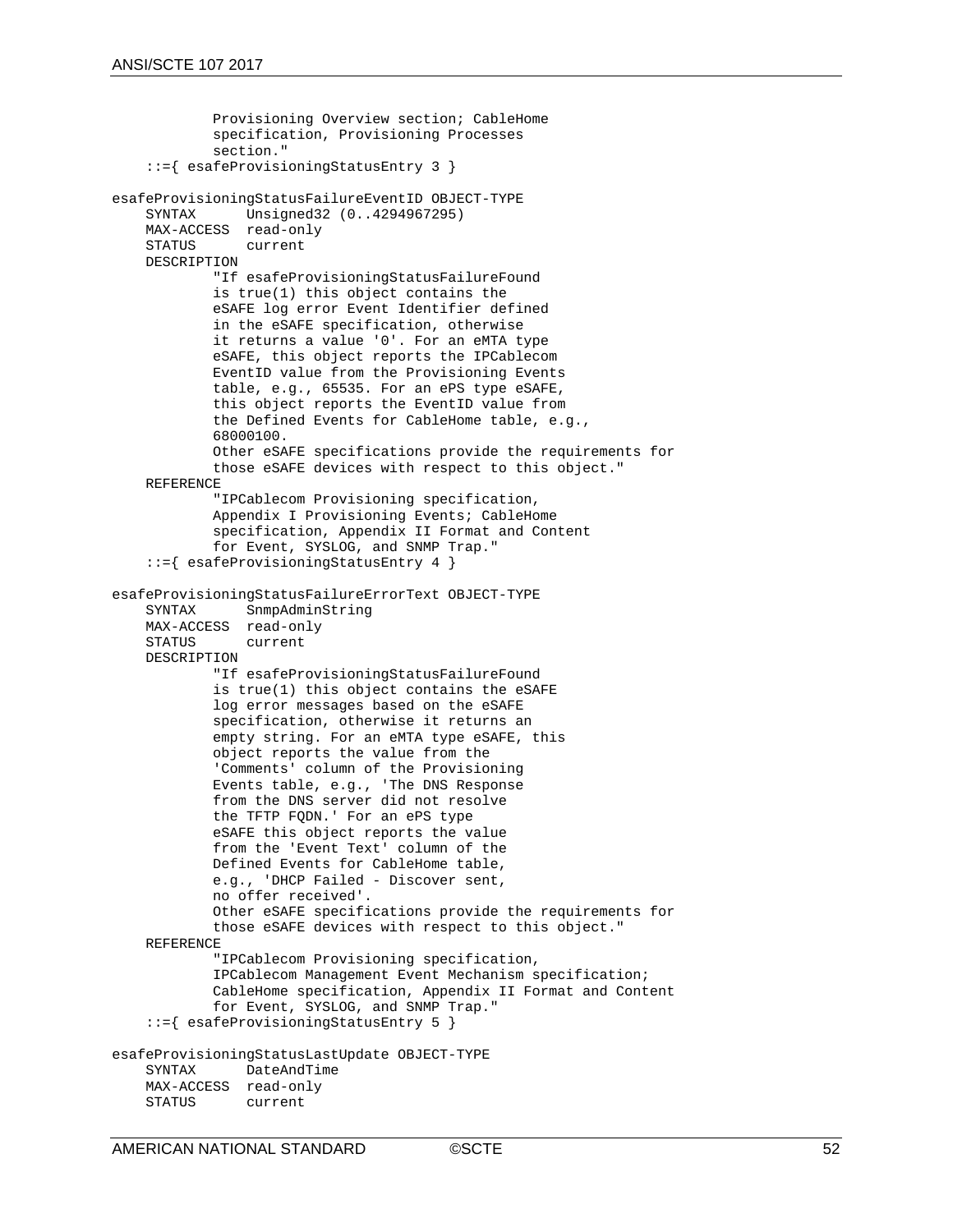```
 DESCRIPTION
             "The value of the eCM docsDevDateTime when
             this row entry was last updated."
     ::={ esafeProvisioningStatusEntry 6 }
esafeDevStatusTable OBJECT-TYPE<br>SYNTAX SEOUENCE OF ESA
               SEQUENCE OF EsafeDevStatusEntry
    MAX-ACCESS not-accessible<br>STATUS current
                current
     DESCRIPTION
             "This table contains entries that provide the SNMP manager
             with status information pertaining to each implemented
             eSAFE device. While this table MUST be implemented by all
             eDOCSIS devices, the support for reporting such information
             and the status conditions supported will be determined by
             the corresponding eSAFE specifications. It is highly 
             recommended that the eSAFE MIBs themselves have objects 
             to specify more detailed information."
    ::= { esafeBase 2 }
esafeDevStatusEntry OBJECT-TYPE
                EsafeDevStatusEntry
    MAX-ACCESS not-accessible<br>STATUS current
                current.
     DESCRIPTION
             "An entry in this table MUST be created for each eSAFE
             device behind the eCM. The index needs to be the
             corresponding index in the ifTable for the associated
             eSAFE device."
     INDEX { ifIndex }
     ::= { esafeDevStatusTable 1 }
EsafeDevStatusEntry ::=SEQUENCE
\mathcal{L} esafeDevServiceIntImpact INTEGER,
     esafeDevServiceIntImpactInfo SnmpAdminString
 }
esafeDevServiceIntImpact OBJECT-TYPE<br>SYNTAX INTEGER {
                INTEGER {
                significant(1),
                none(2),
                 unsupported(3)
 }
 MAX-ACCESS read-only
     STATUS current
     DESCRIPTION
             "The value of this MIB object indicates the service
             interruption impact assessment of the corresponding eSAFE
             device as determined by the current status of the eSAFE
             device, in accordance with the directives provided in the
             eSAFE specification. 
             If esafeDevServiceIntImpact is set to significant (1), it 
             indicates that the corresponding eSAFE device (as per the
             eSAFE specification) identifies a significant impact on the
             active services at the given point in time. This impact
             level is highly recommended for critical or real-time
             services, though the impact assessment is left to the
             directives provided by the associated eSAFE specification.
             If esafeDevServiceIntImpact is set to none (2), it
```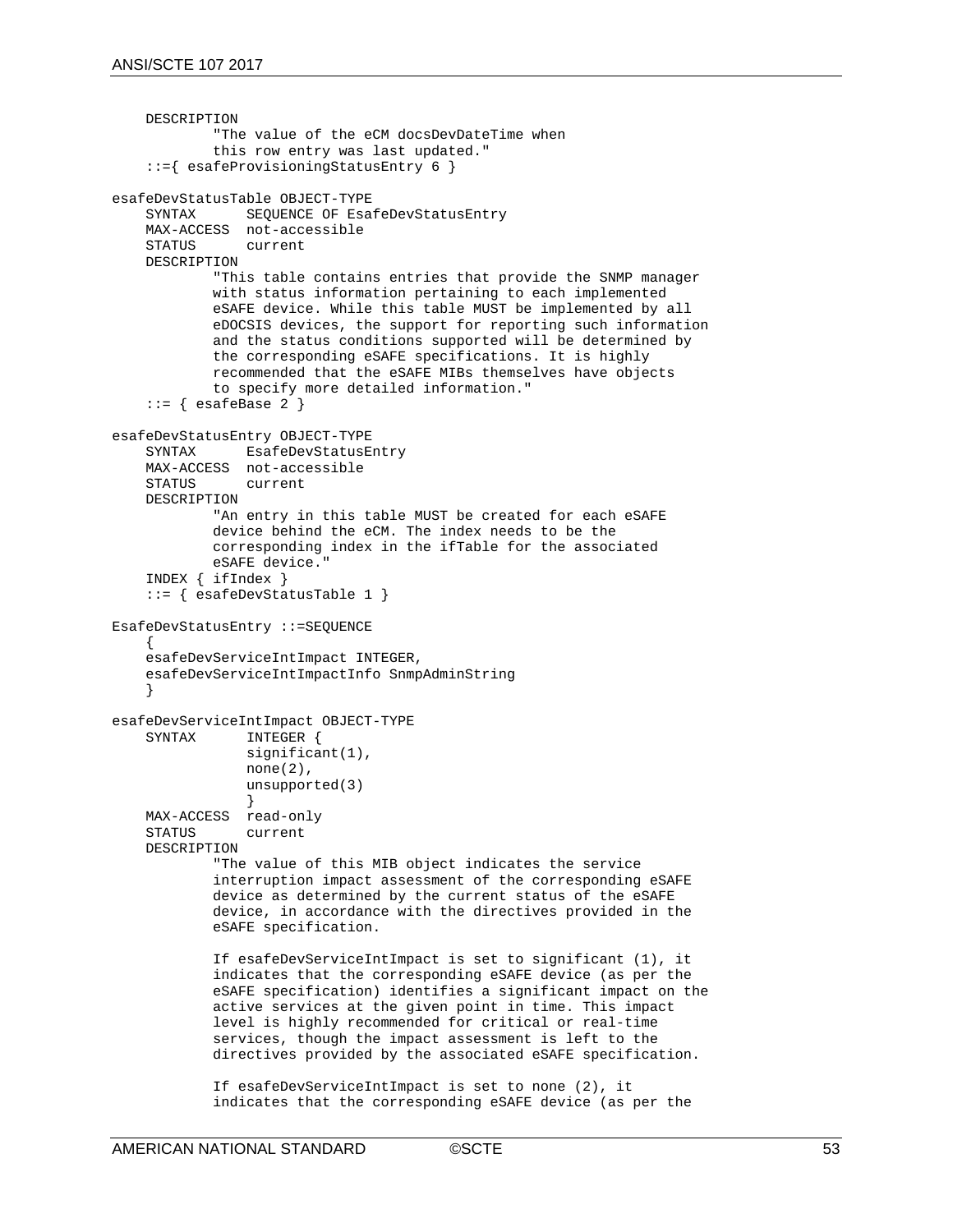eSAFE specification) identifies no significant impact on the services offered at the given point in time.

 If esafeDevServiceIntImpact is unsupported(3), it indicates that the corresponding eSAFE device has no known interfaces to support this feature or the eSAFE specification does not recommend this feature.

 If the eSAFE specification specifies the use of this mechanism then it MUST define definitive states for the impacts (significant or none) and the value of unsupported(3) MUST not be used by the eDOCSIS device for that eSAFE interface.

 However, if the corresponding eSAFE specification does not provide any directives then the value MUST be set to unsupported(3).

 If there exists multiple services being offered by an eSAFE device (Either multiple services or multiple instances of the same service), this MIB MUST indicate the highest possible impact and other impact information SHOULD be populated in the associated esafeDevServiceIntImpactInfo table."

```
 ::={ esafeDevStatusEntry 1 }
```

```
esafeDevServiceIntImpactInfo OBJECT-TYPE
```
SnmpAdminString MAX-ACCESS read-only<br>STATUS current current DESCRIPTION "This object provides more information to the SNMP Managers regarding the condition reported in

 esafeDevServiceIntImpact. The eSAFE device vendor could use this to fill in specific vendor strings or values that could add value or provide more information related to the status.

 Examples: For eMTA devices: Lines 1 and 3 have active connections, Line 2 is not provisioned. <Value of the corresponding MIB object in the eMTA MIBs, if applicable>

 For other eSAFE devices: Critical video streaming in progress, please wait for 5.30 minutes <Value of the corresponding MIB object in the eSAFE MIBs, if applicable>.

 The device MUST report 'No Additional Information' in case the associated eSAFE vendor cannot obtain information from the eSAFE device."

::={ esafeDevStatusEntry 2 }

--

```
-- Objects that apply to an eCM with an ePS type eSAFE.
--
```

```
esafePsCableHomeModeControl OBJECT-TYPE<br>SYNTAX INTEGER {
                      INTEGER {
```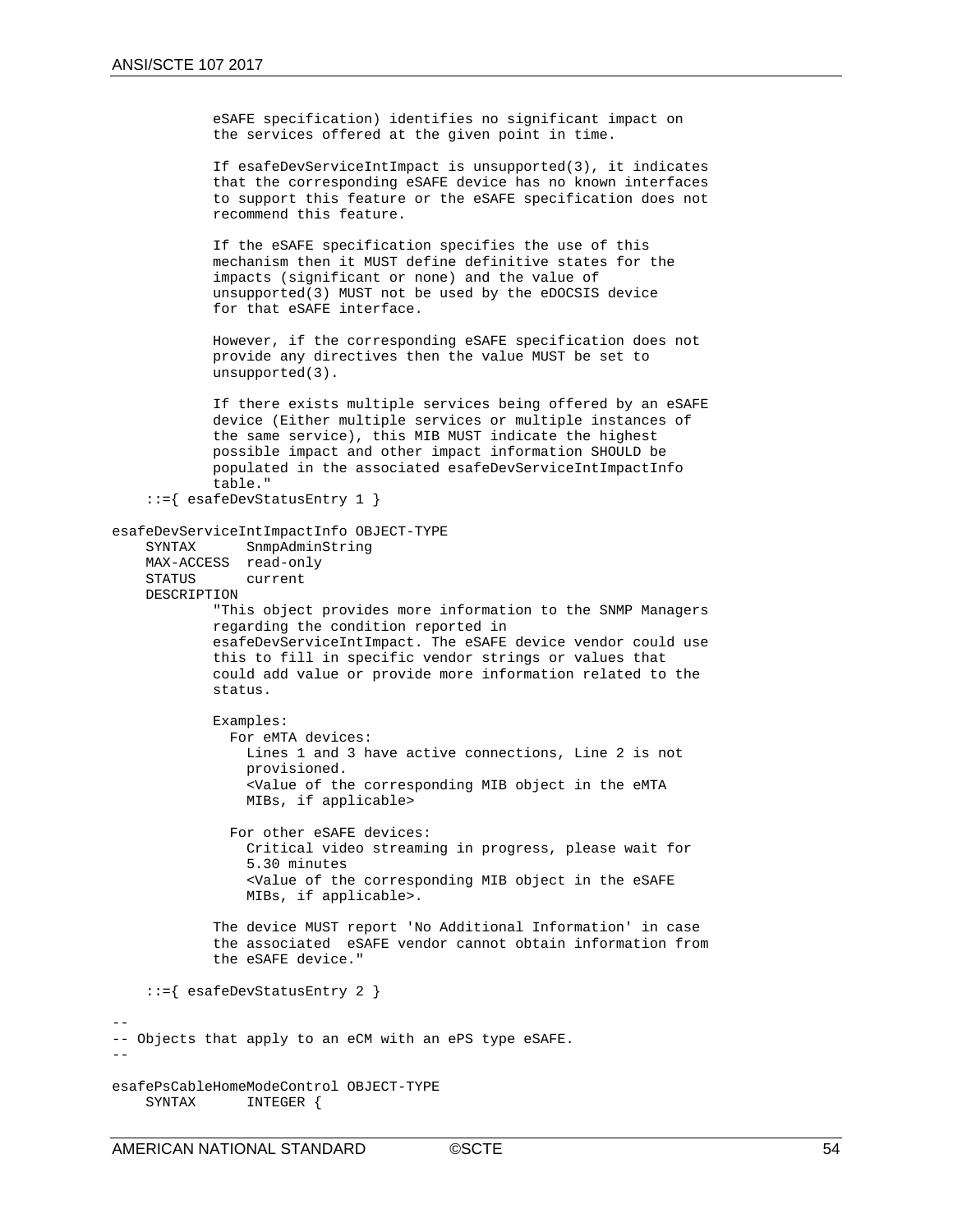```
 disabledMode(1),
                     provSystem(2),
                     dormantCHMode(3)
                     }
 MAX-ACCESS read-write
     STATUS current
     DESCRIPTION
             "This object provides control over the mode of 
             operation of the CableHome ePS eSAFE element 
             of the eDOCSIS compliant device. 
             When this object is set to disabledMode(1), the 
             ePS eSAFE element is instructed to switch to
             CableHome Disabled Mode operation. 
            When this object is set to provSystem(2), the ePS
             eSAFE element restarts its provisioning process.
            When this object is set to dormantCHMode(3), the ePS
             eSAFE element is instructed to switch to CableHome
             Dormant Mode operation. In this mode the ePS restarts
             its provisioning process omitting CableHome-specific 
             DHCP Options 60 and 43 in the DHCP DISCOVER and 
             DHCP REQUEST messages, acquires an IP address lease from 
             the cable operator's DHCP server, and operates in unmanaged
             Dormant CableHome Mode regardless of the values of the file
             and siaddr fields or of the values of DHCP options that
             might otherwise configure the ePS to operate in DHCP
             Provisioning Mode or in SNMP Provisioning Mode.
             The value of this object MUST persist across cable modem
             resets."
     REFERENCE
            "CableHome specifications, CableHome Operational 
            Modes section."
     DEFVAL { dormantCHMode }
     ::= { esafePsMibObjects 1 }
esafePsCableHomeModeStatus OBJECT-TYPE<br>SYNTAX INTEGER {
                INTEGER {
                      disabledMode(1),
                     dormantCHMode(2),
                     cableHomeMode(3)
                     }
    MAX-ACCESS read-only<br>STATUS current
                current
     DESCRIPTION
             "This object provides visibility to the current 
             mode of operation of the CableHome ePS eSAFE 
             element of the eDOCSIS compliant device. 
             If the value of this object is disabledMode(1), the 
             ePS eSAFE element is currently operating in CableHome
             Disabled Mode. 
             If the value of this object is dormantCHMode(2), the 
             ePS is currently operating in Dormant CableHome Mode.
             If the value of this object is cableHomeMode(3), the ePS 
             is currently operating in CableHome mode."
     REFERENCE
             "CableHome specification, CableHome Operational Models
             section."
```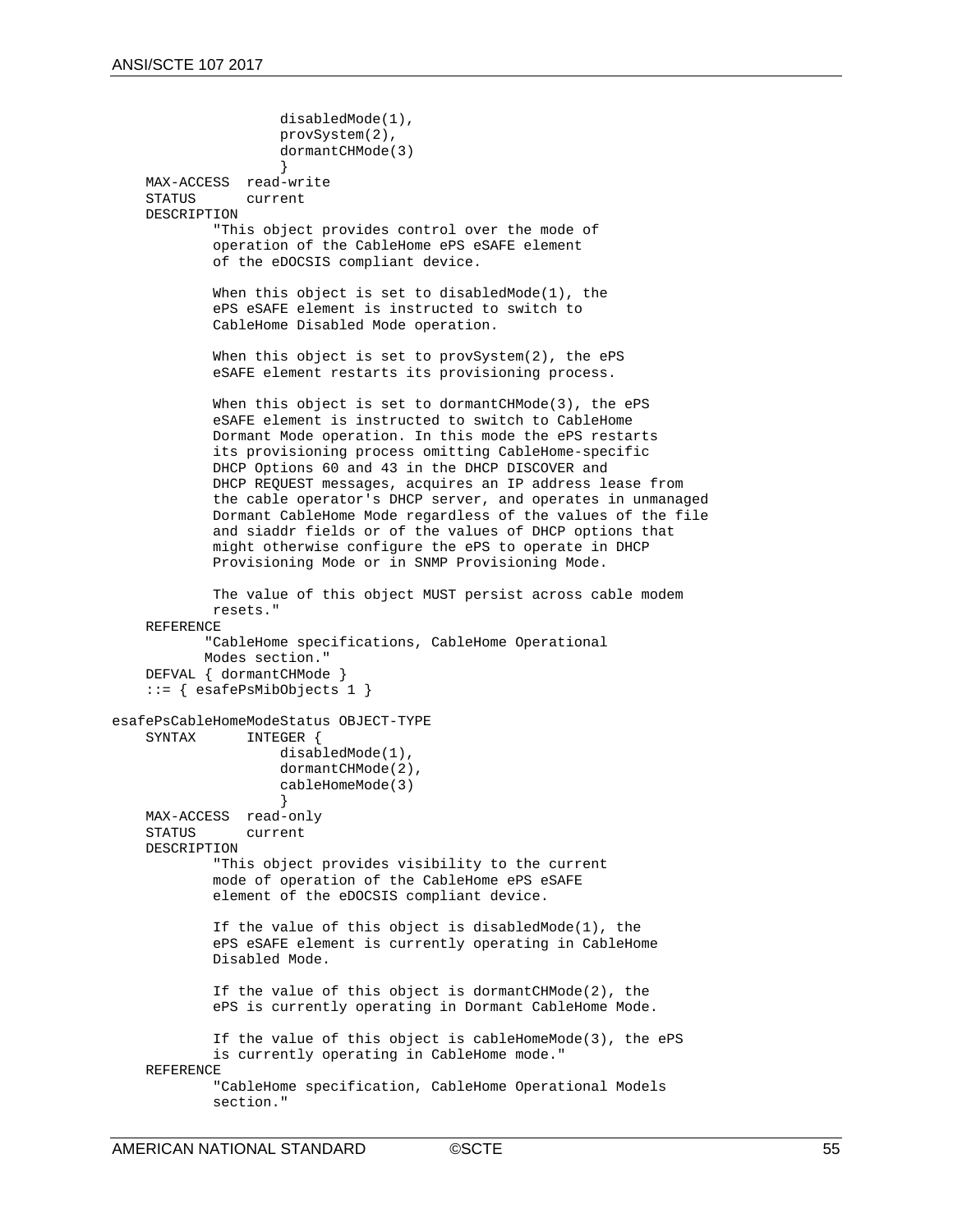```
 ::= { esafePsMibObjects 2 }
--
-- Objects that apply to an eCM with an eRouter type eSAFE.
--
esafeErouterAdminMode OBJECT-TYPE<br>SYNTAX TNTEGER {
                 INTEGER {
         disabled(1),
         ipv4Only(2),
         ipv6Only(3),
         ipv4AndIpv6(4),
        noTLV202dot1Present(5)
     }
    MAX-ACCESS read-only<br>STATUS current
                current
     DESCRIPTION
             "This object provides visibility to the eRouter mode of 
             operation as specified by TLV 202.1.
             If the value of this object is disabled(1), the
             eRouter was configured via TLV 202.1 in the cable modem
             configuration file to not initialize as described
              in the eRouter Initialization section of the CableLabs
             IPv4 and IPv6 eRouter Specification.
             If the value of this object is ipv4Only(2), the
             eRouter was configured via TLV 202.1 in the cable modem
             configuration file to operate with an IPv4 network 
             address and with the IPv4 stack operational and to 
             operate without an IPv6 network address and to not 
             run an IPv6 protocol stack.
             If the value of this object is ipv6Only(3), the
             eRouter was configured via TLV 202.1 in the cable modem
             configuration file to operate with an IPv6 network
             address and with the IPv6 stack operational and to
             operate without an IPv4 network address and to not 
             run an IPv4 protocol stack.
             If the value of this object is ipv4AndIpv6(4), the
             eRouter was configured via TLV 202.1 in the cable modem
             configuration file to operate with an IPv4 network
             address and an IPv6 network address and to run both
             IPv4 and IPv6 protocol stacks.
              If the value of the object is noTLV202dot1Present(5), the eRouter was not 
configured via TLV 202.1 in the cable modem configuration file."
     REFERENCE
              "DOCSIS IPv4 and IPv6 eRouter Specification,
             CM-SP-eRouter-I02-070223."
     ::= { esafeErouterMibObjects 1 }
esafeErouterOperMode OBJECT-TYPE<br>SYNTAX     INTEGER {
                INTEGER {
         disabled(1),
         ipv4OnlyFwding(2),
         ipv6OnlyFwding(3),
         ipv4AndIpv6Fwding(4),
         noIpv4AndNoIpv6Fwding(5)
 }
    MAX-ACCESS read-only<br>STATUS current
                 current
     DESCRIPTION
```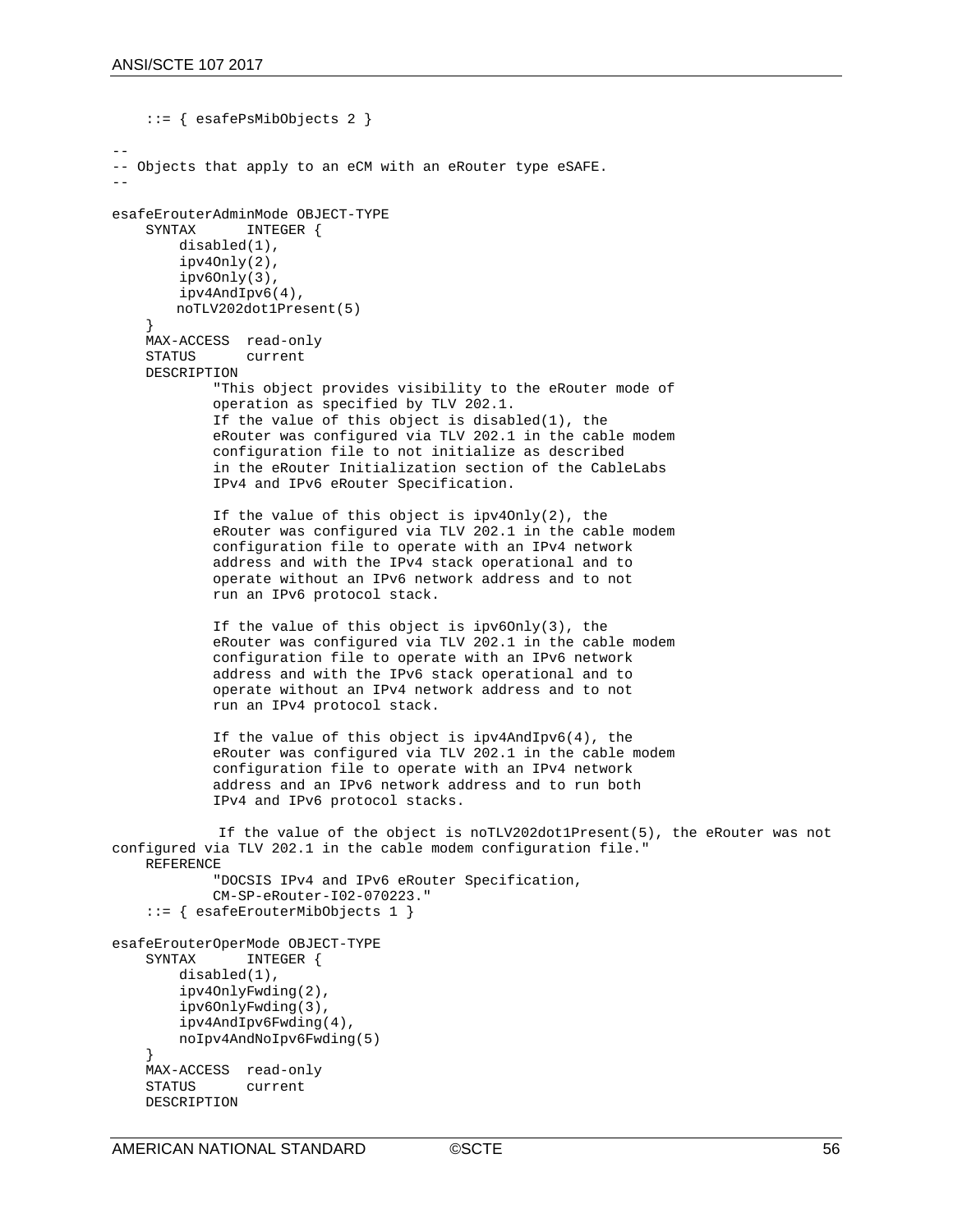```
 "This object provides visibility to the current
 mode of operation of the DOCSIS eRouter eSAFE
 element of the eDOCSIS compliant device.
```
 If the value of this object is disabled(1), the eRouter eSAFE element has been administratively Disabled. The eDOCSIS device will bridge traffic according to the configuration of the DOCSIS embedded cable modem (eCM)

 If the value of this object is ipv4OnlyFwding(2), the eRouter eSAFE element is currently operating with the IPv4 protocol stack operational, is forwarding IPv4 traffic, and is not running an IPv6 protocol stack and not forwarding IPv6 traffic.

 If the value of this object is ipv6OnlyFwding(3), the eRouter eSAFE element is currently operating with the IPv6 protocol stack operational, is forwarding IPv6 traffic, and is not running an IPv4 protocol stack and not forwarding IPv4 traffic.

 If the value of this object is ipv4AndIpv6Fwding(4), the eRouter eSAFE element is currently operating with both the IPv4 protocol stack and IPv6 protocol stack operational, and is forwarding IPv4 and IPv6 traffic.

```
 If the value of this object is noIpv4AndNoIpv6Fwding(5),
 the eRouter is currently operating with neither the IPv4
 nor IPv6 protocol stack running. The eRouter is unable to
 pass traffic between the Operator-Facing Interface and the
 Customer-Facing Interface. "
```

```
 REFERENCE
```

```
 "DOCSIS IPv4 and IPv6 eRouter Specification,
         CM-SP-eRouter-I02-070223."
 ::= { esafeErouterMibObjects 2 }
```

```
esafeErouterPhysAddress OBJECT-TYPE
                PhysAddress
    MAX-ACCESS read-only<br>STATUS current
                 current
     DESCRIPTION
              "The physical address of the operator-facing interface
              of the DOCSIS eRouter eSAFE element."
     ::= { esafeErouterMibObjects 3 }
esafeErouterInitModeControl OBJECT-TYPE<br>SYNTAX TNTEGER {
                 INTEGER {
         ipDisabled(1),
          ipv4Only(2),
          ipv6Only(3),
          ipv4AndIpv6(4),
         honoreRouterInitMode(5)
 }
    MAX-ACCESS read-write<br>STATUS current
                 current.
     DESCRIPTION
              "This object provides control over the initialization 
              mode of the DOCSIS eRouter eSAFE element. Except
              when set to honoreRouterInitMode(5), the value of this 
              object MUST override all Initialization Mode and 
              Operation Mode encodings encapsulated in the eCM
```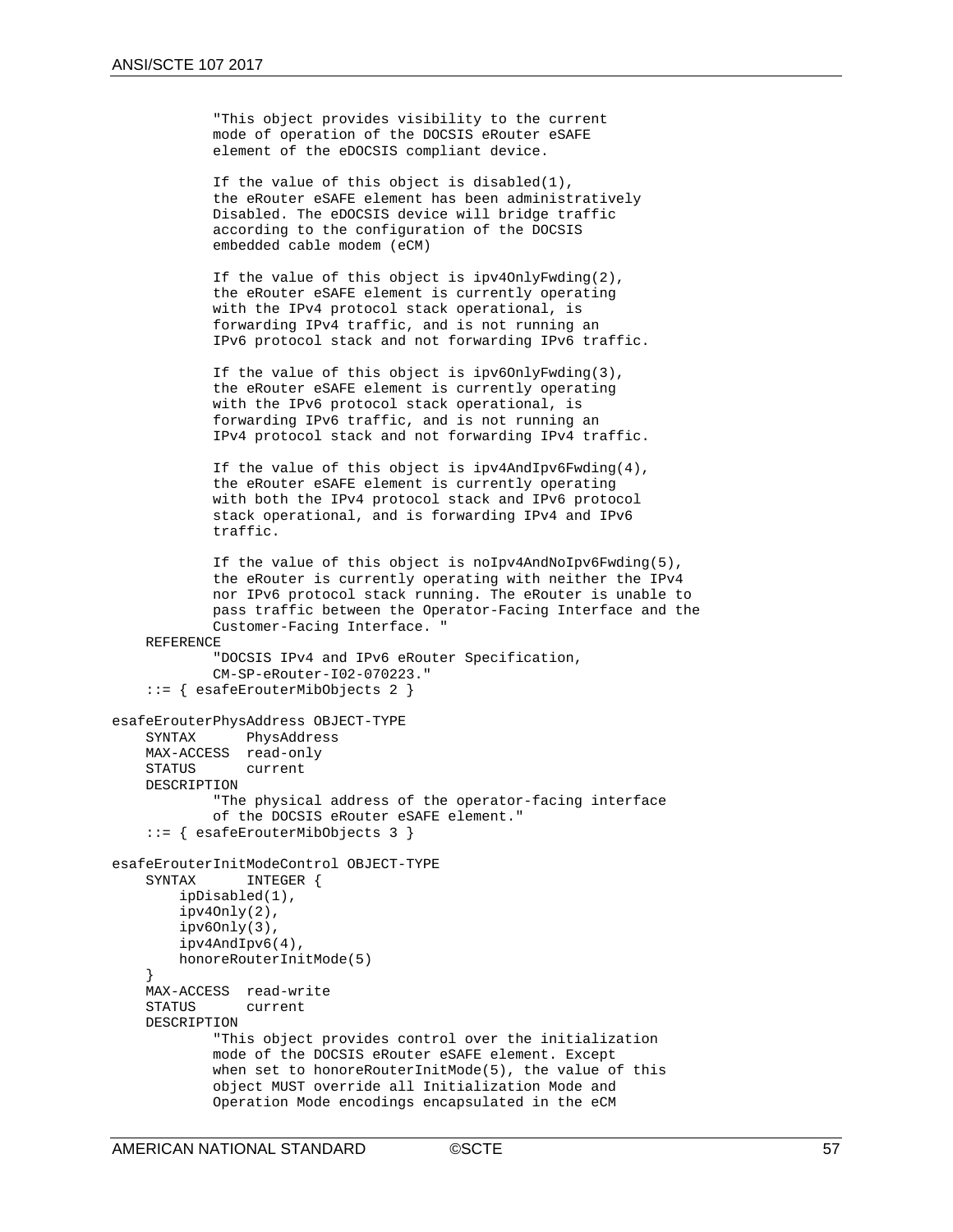configuration file, e.g. TLV 202.1.

 This object can only be set via an SNMP management Station. This object cannot be included in the eCM configuration file.

 When this object is set to ipDisabled(1), the eRouter is instructed to switch to IP Protocol Disabled Mode and transparently bridge all traffic as described in the eRouter Initialization section of the CableLabs IPv4 and IPv6 eRouter Specification.

When this object is set to  $ipv40nly(2)$ , the eRouter is instructed to switch to IPv4 Protocol Enabled Mode.

When this object is set to  $ipv60nly(3)$ , the eRouter is instructed to switch to IPv6 Protocol Enabled Mode.

When this object is set to ipv4AndIpv6(4), the eRouter is instructed to switch to Dual IP Protocol Enabled Mode.

When this object is set to honoreRouterInitMode(5), the eRouter is instructed to honor the eRouter Initialization Mode Encoding encapsulated in the eCM Config File under TLV 202 as described in the Configuration of eRouter Operational Parameters section of the CableLabs eRouter Specification.

 The value of this object MUST persist across cable modem resets."

#### REFERENCE

```
 "DOCSIS IPv4 and IPv6 eRouter Specification,
             CM-SP-eRouter-I09-130404 Annex B.3."
     DEFVAL { honoreRouterInitMode }
     ::= { esafeErouterMibObjects 4 }
esafeErouterSoftReset OBJECT-TYPE<br>SYNTAX TruthValue
                TruthValue
     MAX-ACCESS read-write
                current
     DESCRIPTION
             "This object provides a mechanism to soft reset the 
             DOCSIS eRouter eSAFE element.
             This object can only be set via an SNMP management
             Station. This object cannot be included in the eCM
             configuration file.
             Setting this object to true(1) causes the DOCSIS 
             eRouter eSAFE element to perform a soft reset, without
             resetting the eCM. Reading this object always returns
             false(2).
             When esafeErouterSoftReset is set to true(1), the 
             eRouter performs a Soft Reset as described in Annex
             B.5 of [eRouter].
             The value of esafeErouterSoftReset object MUST NOT 
             persist across cable modem reinitialization."
```
#### REFERENCE

"DOCSIS IPv4 and IPv6 eRouter Specification,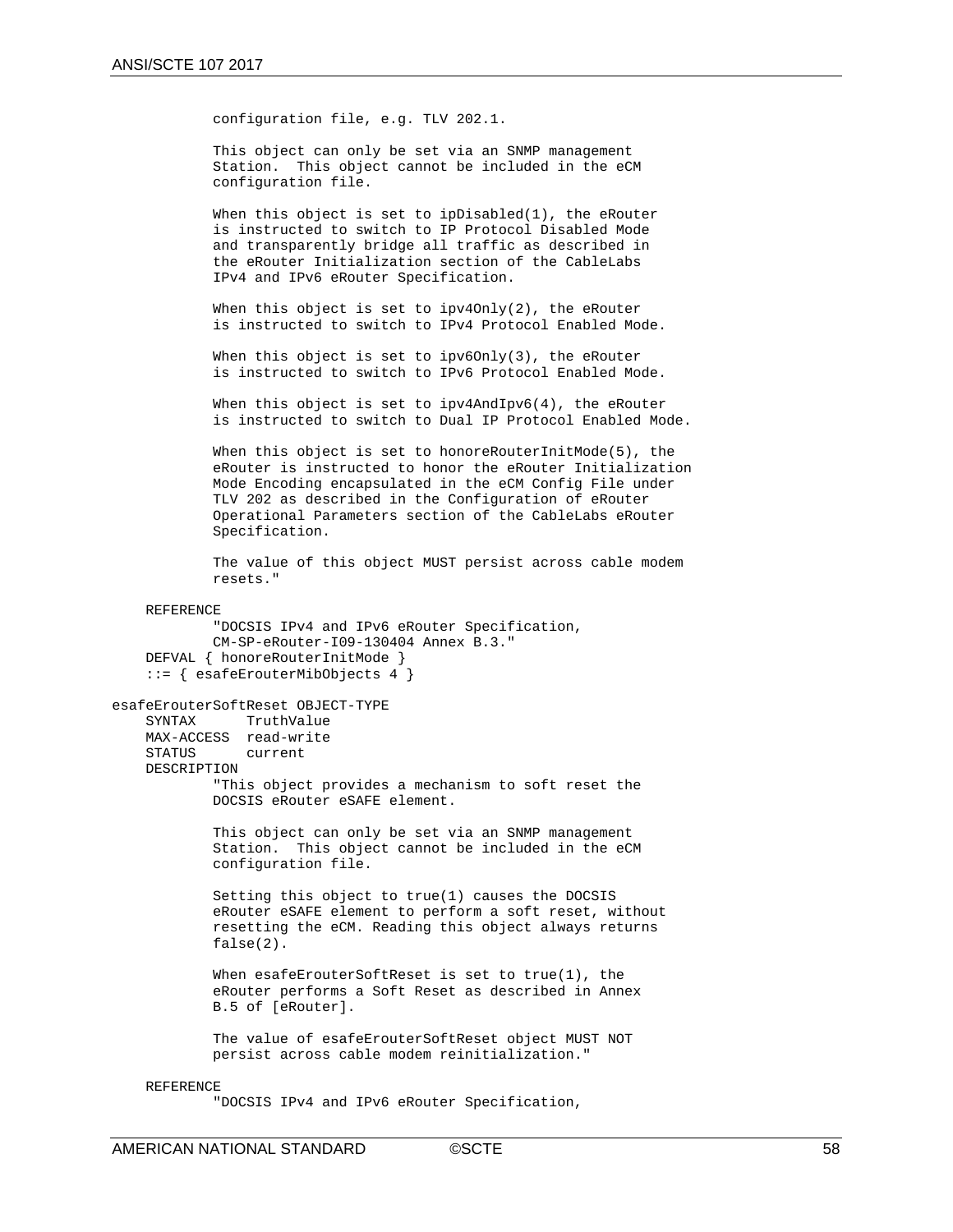```
 CM-SP-eRouter-I10-130808 Annex B.5."
::= { esafeErouterMibObjects 5 }
-- Conformance information 
esafeMibConformance OBJECT IDENTIFIER ::= { esafeMib 2 }
esafeMibCompliances OBJECT IDENTIFIER ::= { esafeMibConformance 1 }
                        OBJECT IDENTIFIER ::= { esafeMibConformance 2 }
-- Compliance statements
esafeMibBasicCompliance MODULE-COMPLIANCE
               current
     DESCRIPTION
             "The compliance statement for eSAFE MIB objects."
MODULE -- eSAFE-MIB
-- unconditionally mandatory groups
MANDATORY-GROUPS {
     esafeBaseGroup
 }
-- conditionally mandatory groups
GROUP esafePsMibGroup
    DESCRIPTION
             "This group is implemented only by eDOCSIS devices
             that implement an embedded Portal Services logical 
             element (ePS) compliant with CableLabs
             CableHome specifications."
GROUP esafeErouterMibGroup
    DESCRIPTION
             "This group is implemented only by eDOCSIS devices
             that implement a DOCSIS embedded router (eRouter)
             element compliant with CableLabs DOCSIS eRouter
             specifications."
     ::= { esafeMibCompliances 1 }
-- eSAFE Base Group Declarations
esafeBaseGroup OBJECT-GROUP
     OBJECTS {
             esafeProvisioningStatusProgress,
             esafeProvisioningStatusFailureFound,
             esafeProvisioningStatusFailureFlow,
             esafeProvisioningStatusFailureEventID,
             esafeProvisioningStatusFailureErrorText,
             esafeProvisioningStatusLastUpdate,
             esafeDevServiceIntImpact,
             esafeDevServiceIntImpactInfo
    STATUS
                current
     DESCRIPTION
             "Group of eSAFE Base objects in the eSAFE MIB."
    ::= { esafeMibGroups 1 }
-- PS MIB Group
```

```
esafePsMibGroup OBJECT-GROUP
```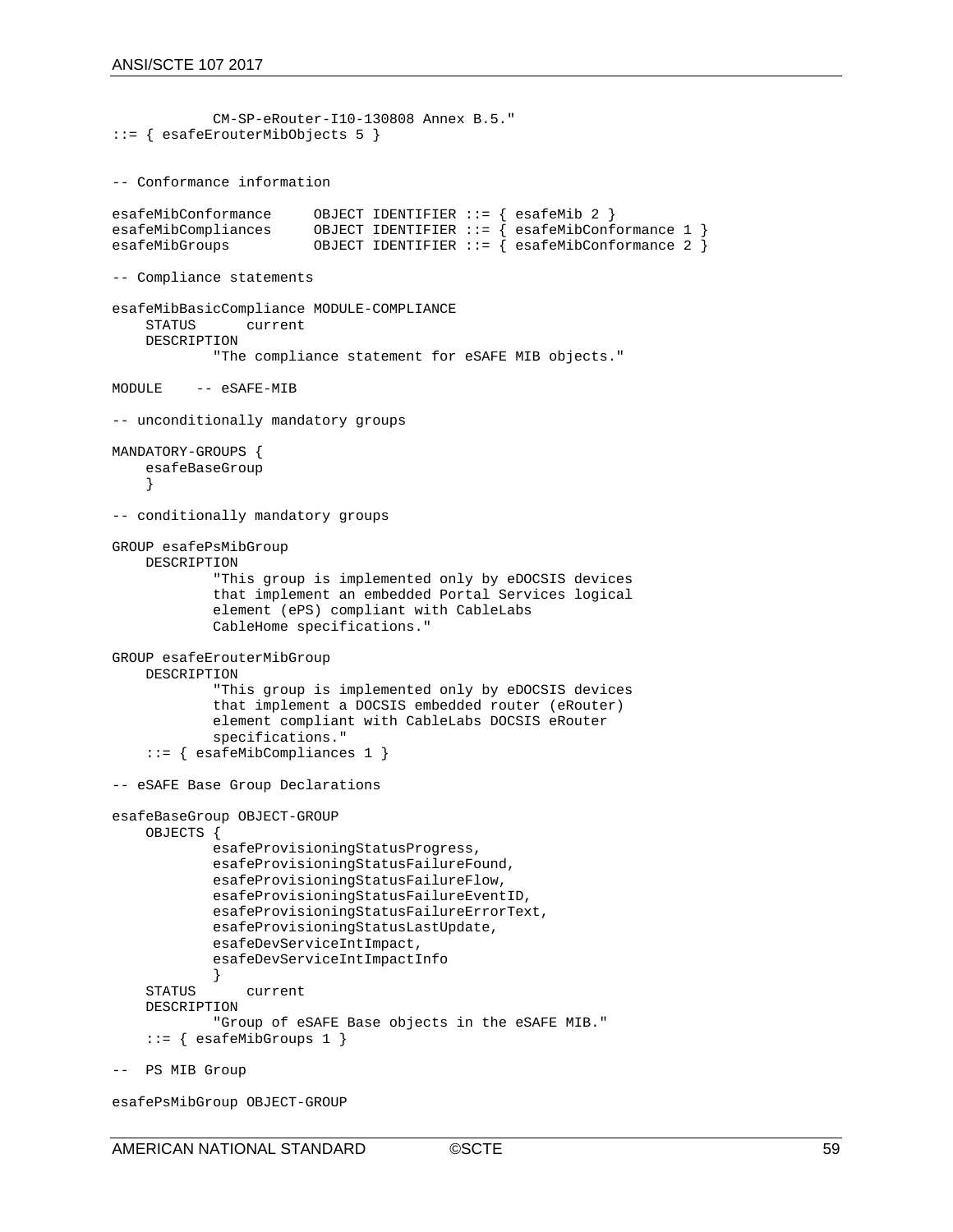```
 OBJECTS {
             esafePsCableHomeModeControl,
             esafePsCableHomeModeStatus
    {<br>STATUS
                current
     DESCRIPTION
              "Group of embedded PS-specific objects
             in the eSAFE MIB."
     ::= { esafeMibGroups 2 }
-- eRouter MIB Group
esafeErouterMibGroup OBJECT-GROUP
     OBJECTS {
             esafeErouterAdminMode,
             esafeErouterOperMode,
             esafeErouterPhysAddress,
             esafeErouterInitModeControl,
             esafeErouterSoftReset
    {<br>STATUS
                current
     DESCRIPTION
              "Group of embedded Router-specific objects
             in the eSAFE MIB."
     ::= { esafeMibGroups 3 }
```
END